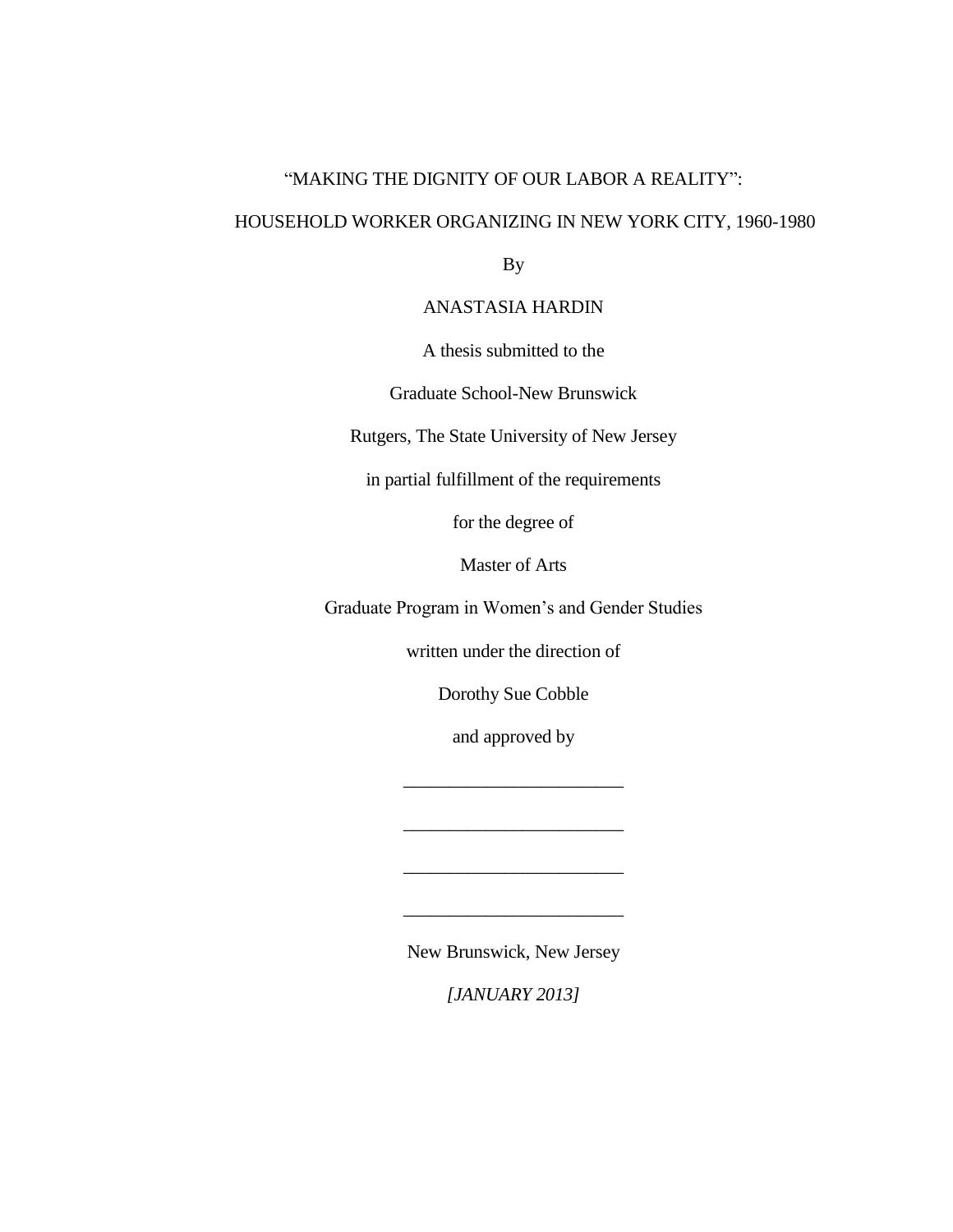#### **ABSTRACT OF THE THESIS**

"Making the Dignity of Our Labor a Reality": Household Workers Organizing in New York City, 1960-1980 by ANASTASIA HARDIN

Thesis Director:

Dorothy Sue Cobble

This thesis investigates the local movement of household workers in New York from 1960-1980. Adding to labor and feminist histories that challenge the notion of domestic workers as "unorganizable," this thesis provides an account of the Household Technicians of New York, an organization created and run by workingclass Black women in New York. These women fought to gain decent pay and benefits for their labor, and dignity and respect as household workers. With the use of meeting notes, recordings, correspondences, and publications, as well as secondary sources, this thesis examines the vision of the Household Technicians of New York, within the context of the larger national movement of household workers in the 1960s and 1970s.

This study pays particular attention to tensions within the movement of household workers and to the efforts to find allies, two topics which have yet to be fully explored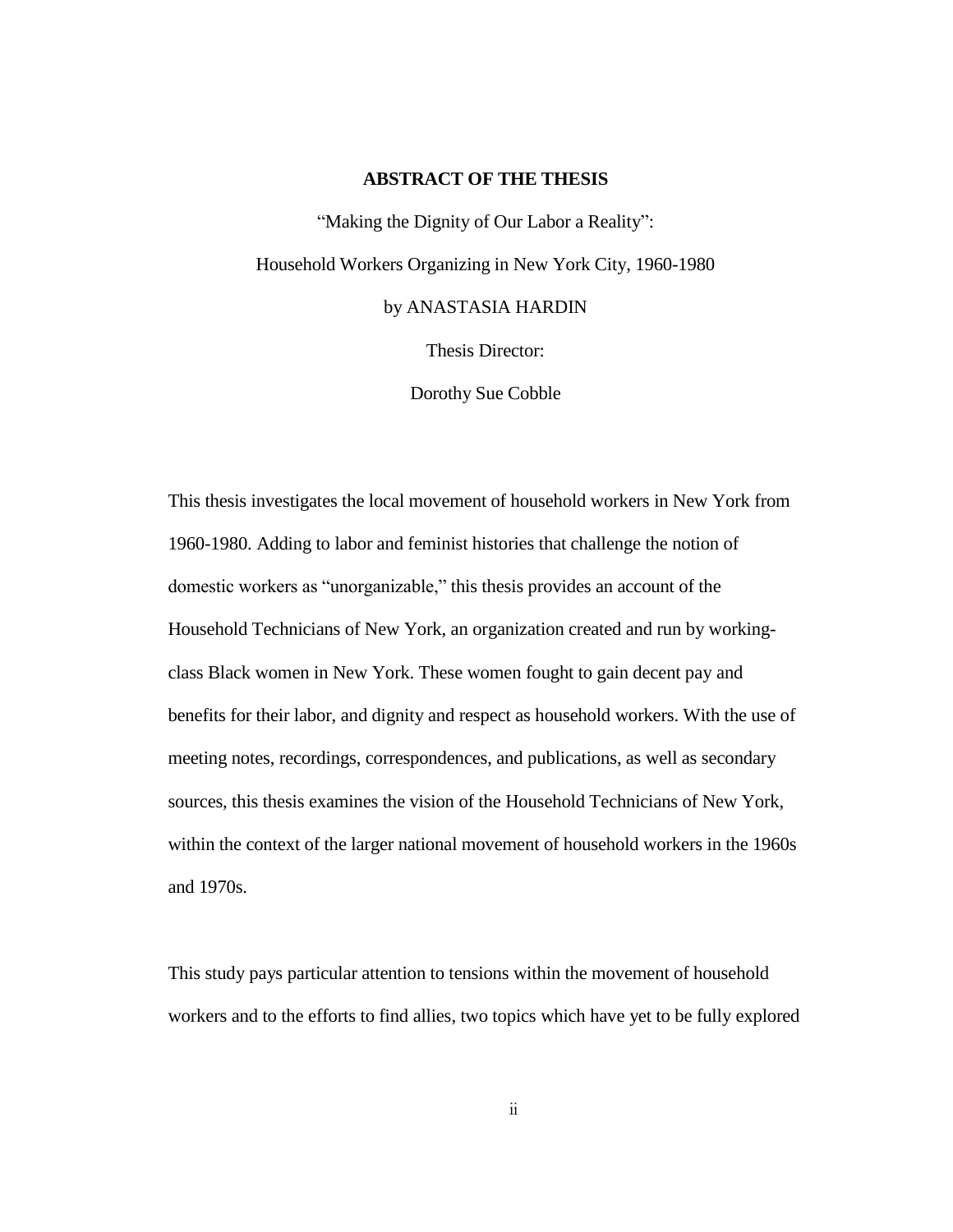in previous scholarly literature on domestic worker organizing. This thesis finds that the Household Technicians of New York saw an alliance with women's movement, largely middle class white women, as central to redefining household work. At the same time, the larger women's movement was trying to find ways to get women out of the household all together. Rather than focus on the civil rights movement or labor movement, household workers made a strategic choice to focus on the women's movement. Through this alliance, they hoped to create a coalition of household workers and employers. While the women's movement did have brief moments when it worked with household workers, ultimately, white feminists were unable to see Black household workers as a part of their vision for liberation.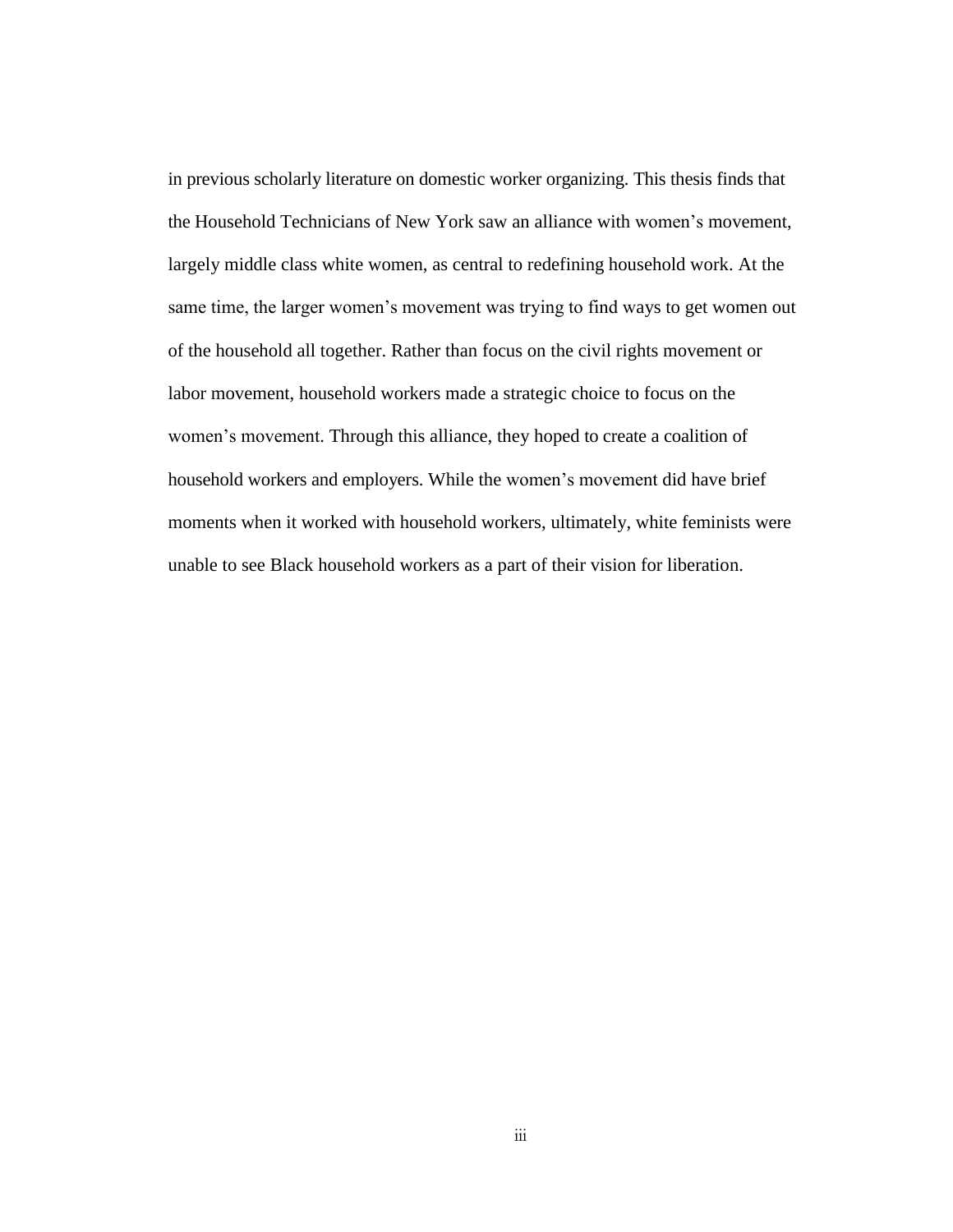#### **Acknowledgements**

I am incredibly grateful to each member of my thesis committee. Professor Dorothy Sue Cobble – Your invaluable knowledge about women and labor have helped me develop as a student. Your work is inspiring. Thank you for serving as my primary adviser and for taking the time to help me develop my ideas and edit my work. Professor Marisa Fuentes – Your encouragement early on in the process helped me to develop my research interests. Thank you for meeting with me regularly and keeping me on track throughout the process. Professor Mary Trigg – My conversations with you were especially helpful in narrowing my topic. Thank you for always being such a kind and supportive professor, and for always making yourself available for your students.

To my best friend and accomplice in the Women's and Gender Studies program, Samantha Bobila - Thank you for always being there to listen to me complain. And to Michael Velarde – Thank you for being my longtime friend and partner and for keeping me sane throughout the process.

Finally, I am also indebted to my family. Mom and Dad – Thank you for always supporting me in life and for pushing me to finish this thesis.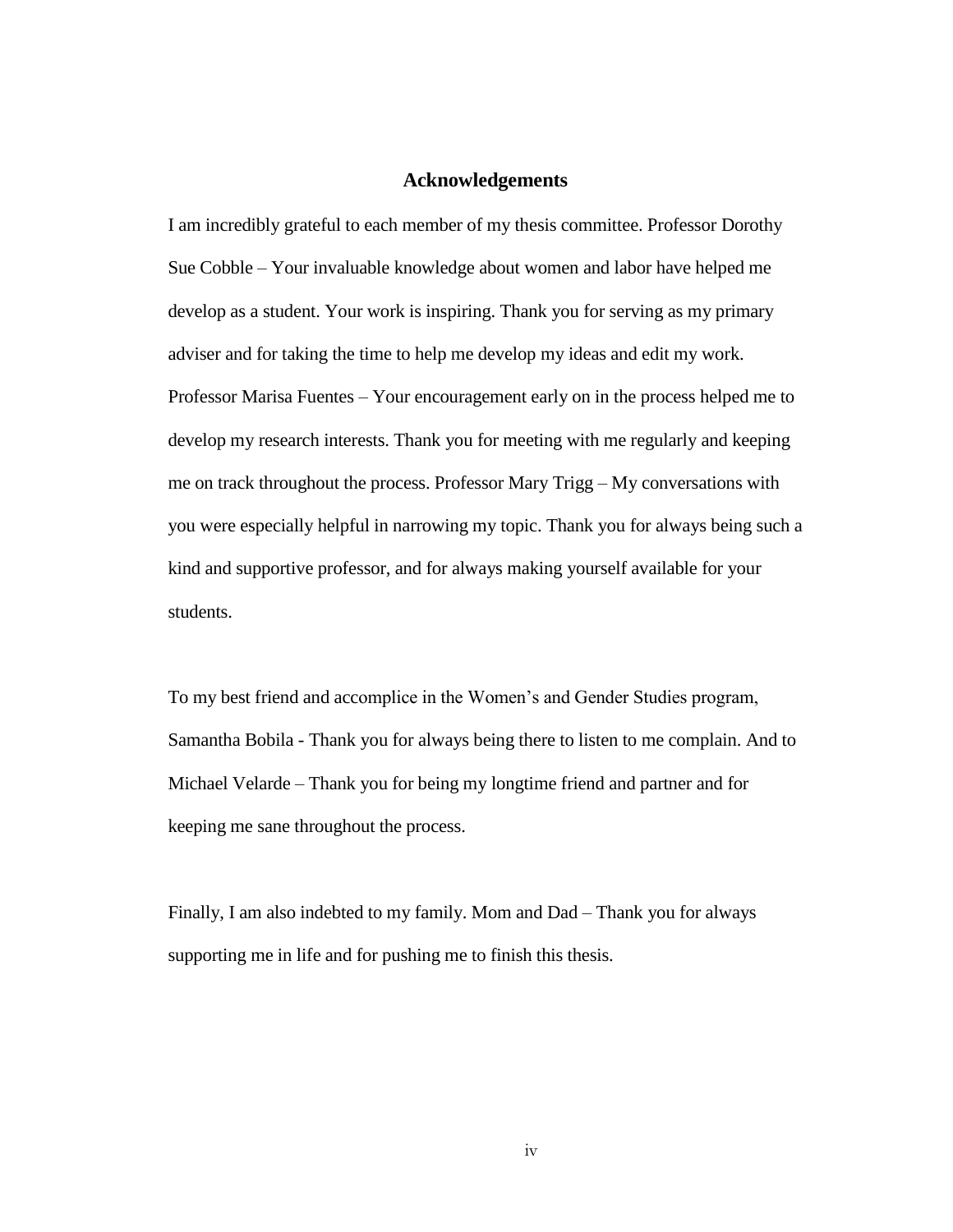## **Table of Contents**

| Abstract                                                       | $\ddot{\mathbf{i}}$ |
|----------------------------------------------------------------|---------------------|
| Acknowledgments                                                | iv                  |
| List of Illustrations                                          | $\overline{vi}$     |
| Chapter I: Introduction                                        | $\mathbf{1}$        |
| Chapter II: The Household Technicians of New York              | 23                  |
| Chapter III: Strategies and Goals of the Household Technicians | 42                  |
| <b>Chapter IV: A Difficult Alliance</b>                        | 54                  |
| <b>Chapter V: Conclusion</b>                                   | 70                  |
| Bibliography                                                   | 75                  |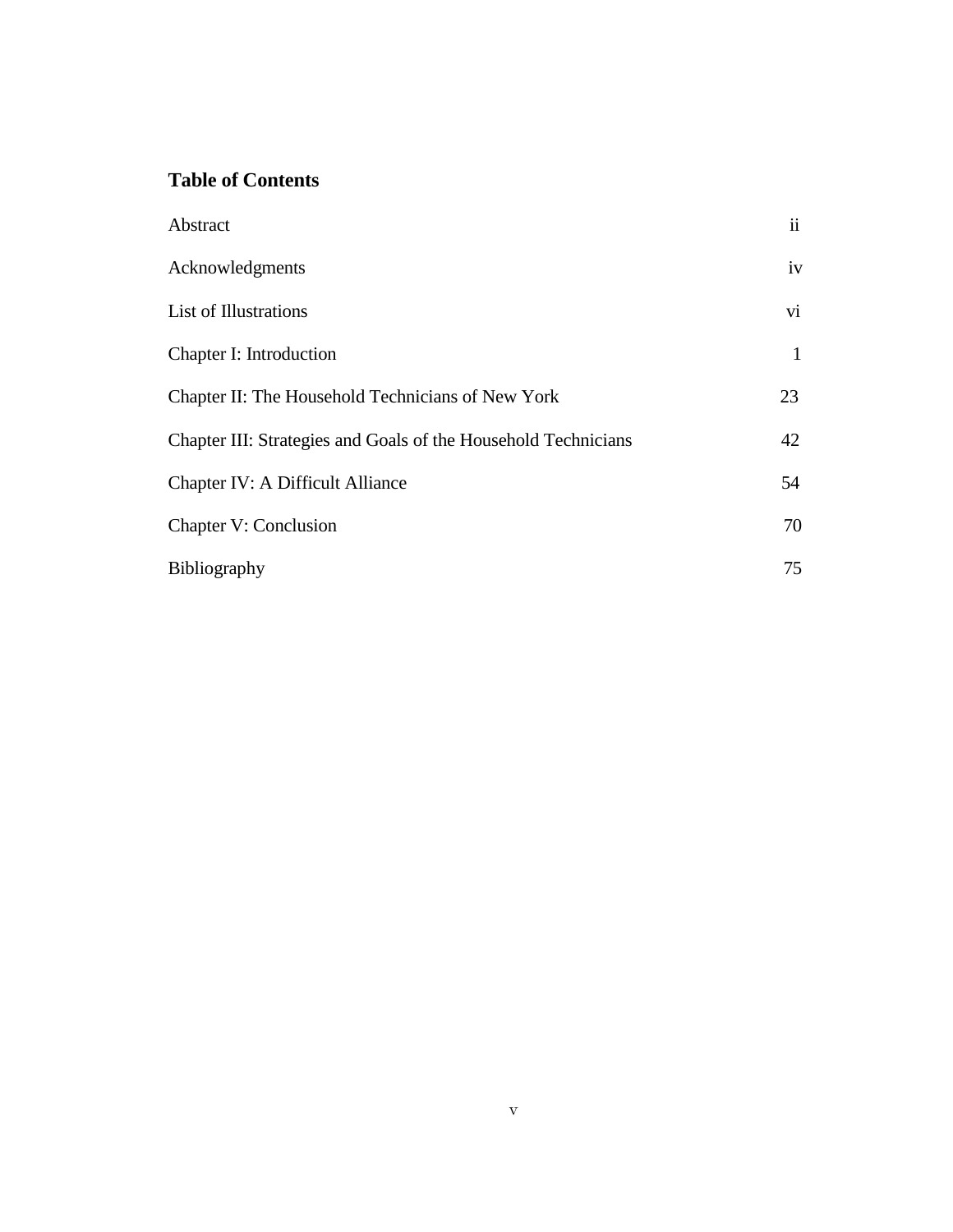# **List of Illustrations**

| 1. Geraldine Miller                       | 30 |
|-------------------------------------------|----|
| 2. Carolyn Reed                           | 33 |
| 3. Aunt Sally versus Carolyn Reed         | 40 |
| 4. Fair Labor Standards Household Sticker | 49 |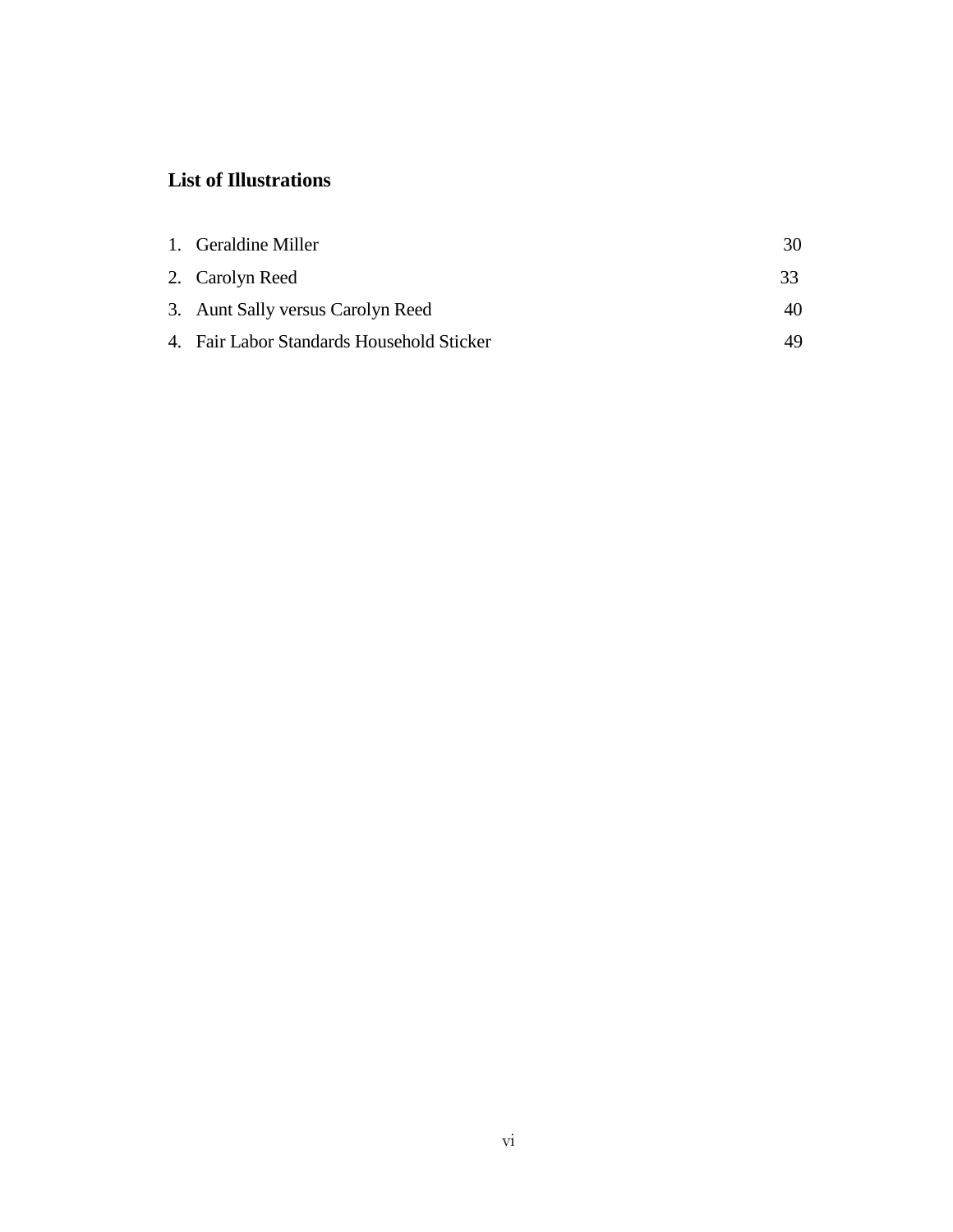## **Chapter 1**

## **Introduction**

Today a thriving movement of household workers exists in New York. In 2010, after years of organizing, Domestic Workers United and their allies helped to pass the historic "New York Domestic Workers Bill of Rights," which set new standards for better wages, benefits, and job security. This is not the first time that household workers in New York have organized. In fact, New York has a rich history of domestic worker organizing. In 1977, household workers under the name of the "Household Technicians of New York" worked with Bronx Assemblyman Seymour Posner, as well as the NAACP, the Urban League, the Service Employees International Union, and the National Organization of Women to pass a state law that allowed household workers in contract cleaning firms to collectively bargain.<sup>1</sup> While the bill was limited in its coverage, it was the first of its kind in the history of the country. Astonishingly, household workers, who had been repeatedly excluded from labor legislation, were able to pass legislation that was unheard of in the rest of the country. This local victory came shortly after a national triumph, when Congress expanded the Fair Labor Standards Act (FLSA) to include private household workers and brought them minimum wage protection in 1974.

The Household Technicians of New York emerged in 1971. It was directly run by local Black household workers, while being an affiliate of the national Household Technicians of America (HTA). The HTA was created by the National Committee on

<sup>&</sup>lt;sup>1</sup>Eileen Boris and Jennifer Klein, 'We Were the Invisible Workforce': Unionizing Home Care," in D.S. Cobble, *The Sex of Class: Women Transforming American Labor* (Ithaca: Cornell University Press, 2007), 184; Nadine Brozan, "Bargaining Legislation for Domestics May Have Wide Impact," *New York Times* April 28, 1975, accessed October 1, 2012. http://spiderbites.nytimes.com/pay\_1975/articles\_1975\_04\_00000.html.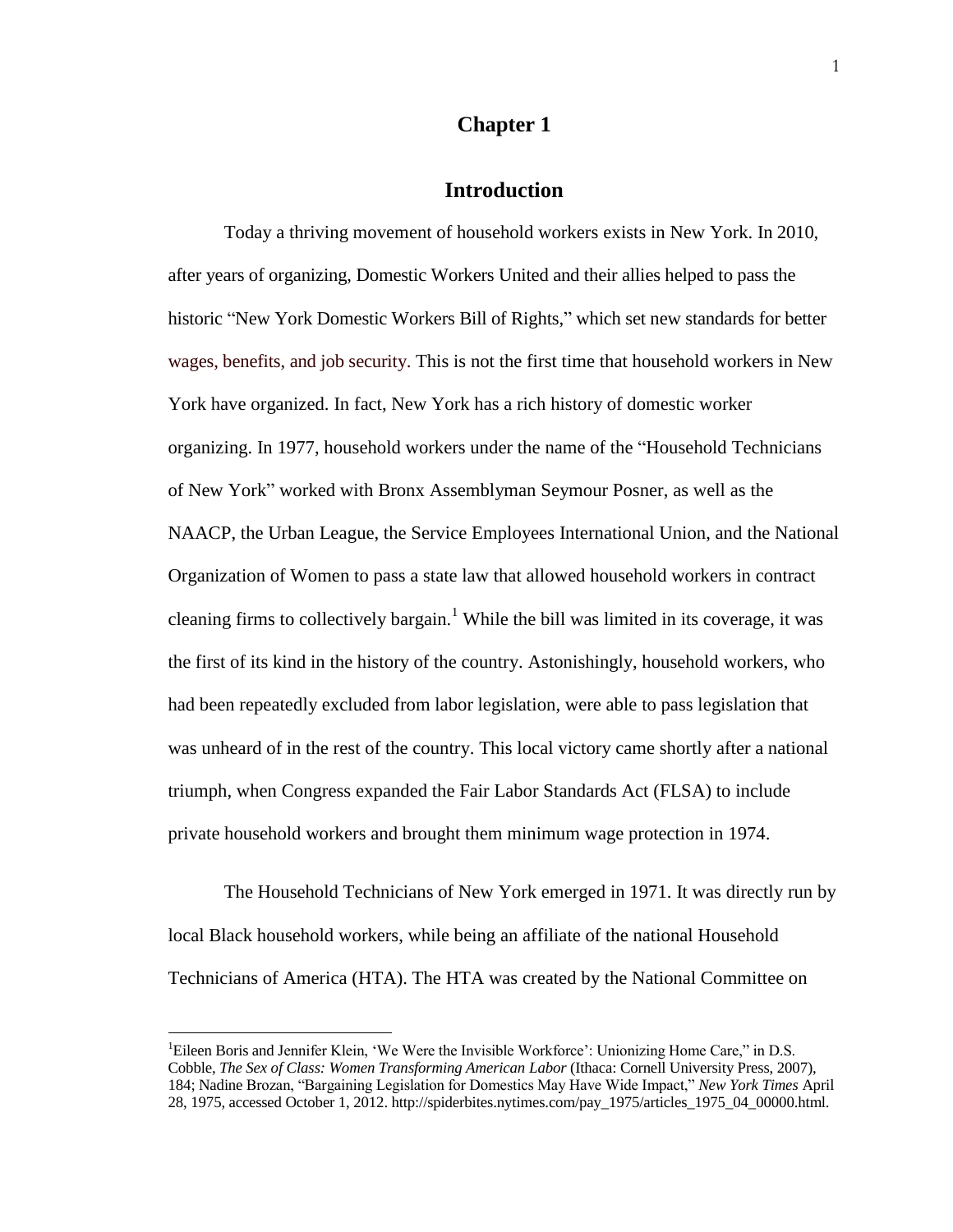Household Employment (NCHE) which was based in Washington D.C. with 33 chapters and about 5,000 members by 1974.<sup>2</sup> Originally, the NCHE was created in 1928, mostly to protect the white middle class household.<sup>3</sup> In 1964 the NCHE reemerged, with the help of the National Council of Negro Women and the U.S. Women's Bureau, with more focus on household workers, rather than employers. And it was truly remodeled under the leadership of Edith Barksdale-Sloan in 1969. Sloan, not a household worker herself, was a Black feminist activist who had previously worked on the U.S. Commission on Civil Rights.<sup>4</sup> The NCHE served as a central organization to the movement of household workers that grew in the late 1960s; similar to the NAACP, which served as a base for the civil rights struggle. $5$ 

One NCHE executive, Anita Bellamy Shelton, once described the goal of the NCHE as "making the dignity of our labor a reality, not just a dream." The NCHE, she argued, would help household workers, "move toward the day when our children can take pride in what we are doing." That day could only come "when we have done all that needs to be done to elevate this honorable occupation to the position it deserves."<sup>6</sup> These aspirations were also shared by leaders on the local level in New York. Carolyn Reed, a

 2 Patrick McCormack, "Maids Want Household Technician Title." *Herald Tribune*, April 21, 1974, accessed October 1, 2012. http://news.google.com/newspapers.

<sup>&</sup>lt;sup>3</sup> Dorothy Sue Cobble, "A Spontaneous Loss of Enthusiasm": Workplace Feminism and the Transformation of Women's Service Jobs in the 1970s. *International Labor and Working-Class History 56* (1991): 34; Vanessa May, *Unprotected Labor: Household Workers, Politics, and Middle-class Reform in New York, 1870-1940* (Chapel Hill: University of North Carolina, 2011).

<sup>4</sup> Dorothy Sue Cobble. *The Other Women's Movement, Workplace Justice and Social Rights in Modern America* (Princeton: Princeton University Press, 2004),198-200; Vanessa May, *Unprotected Labor: Household Workers, Politics, and Middle-class Reform in New York, 1870-1940*.

<sup>&</sup>lt;sup>5</sup> "Meeting Notes" Series 3 Box1 Folder 11 in NCHE Records, 10. In these notes, Sloan says that she envisioned the NCHE as a membership organization similar in design to the NAACP or the League of Women Voters.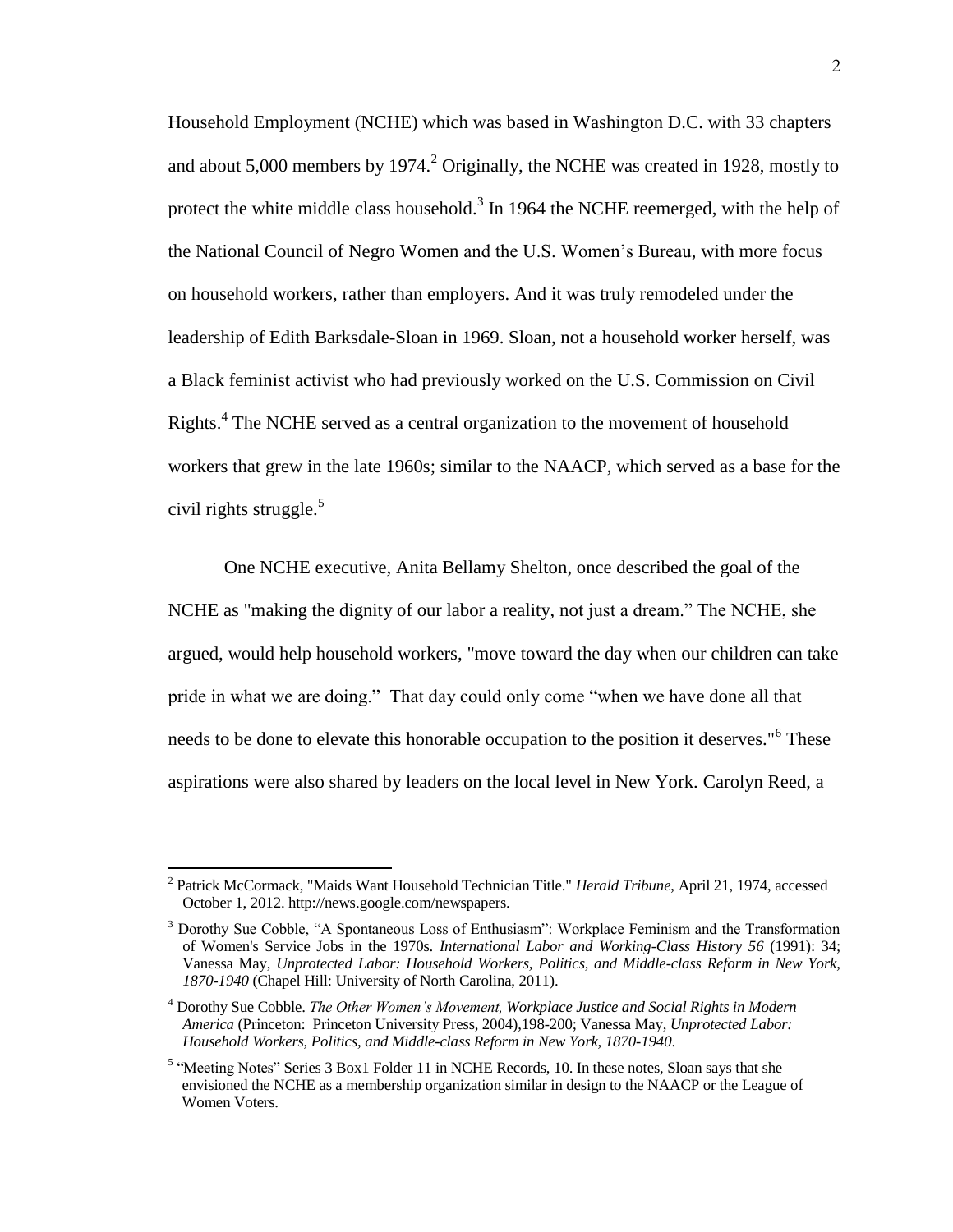central leader of the Household Technicians of New York, explained that "The image and dignity of household employment will improve only after wages, hours, and working conditions have been raised sufficiently to reflect the value of the service performed."<sup>7</sup>

\*\*\*

Many labor and feminist scholars have begun to document the FSLA victory and the larger national movement led by the NCHE of the 1970s.<sup>8</sup> But very little has been written on the local household workers movement in New York in the 1960s and 1970s. What did this local movement of household workers look like? In what ways was it a successful movement, and in what ways did it fail? What was the relationship between household workers and other major social movements at the time? What can we learn from studying this largely unexamined local movement which was led by working class Black women?

In an attempt to begin to fill in this historical gap, this thesis examines the Household Technicians of New York from 1960-1980, its leadership, and its goals within the context of the larger national movement. Affirming Premilla Nadasen's claim that "domestic worker activists forged a feminist alliance of working women and housewives, professionals and domestics, to revalue women's household labor and claim it as legitimate work," I argue that Black household workers pushed for a coalition with the

<sup>6</sup> Donna Allen, "Household Technicians' Organize To Gain Equal Status As Workers" *In These Times,*  August 10, 1977, 16. Accessed October 1, 2012, http://www.unz.org/Pub/InTheseTimes-1977aug10- 00016a02.

<sup>7</sup> McCormack, "Maids Want Household Technician Title."

<sup>&</sup>lt;sup>8</sup> Cobble, "A Spontaneous Loss of Enthusiasm"; Boris and Klein, "We Were The Invisible Workforce"; Eileen Boris and Premilla Nadasen, "Domestic Workers Organize!" *Working USA: The Journal of Labor and Society 11* (2008); Premilla Nadasen, "Power, Intimacy, Contestation" Dorothy Bolden and Domestic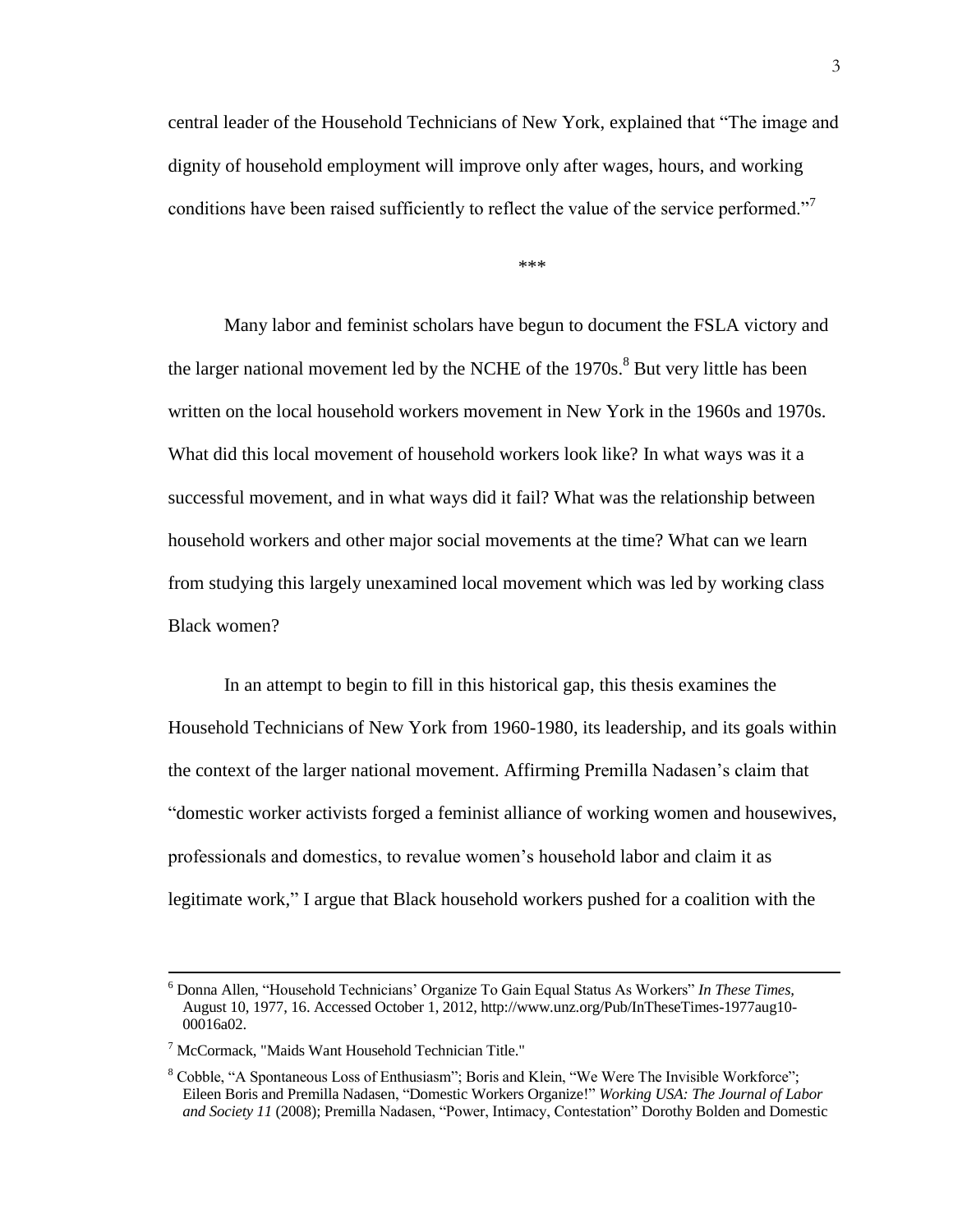larger women's movement. <sup>9</sup> Household workers also sought out allies in the labor movement and civil rights movement, but saw the women's movement as particularly important. They strategically sought to create a coalition between household workers (mostly Black working class women) and employers (mostly white middle class women). Household workers challenged the "hegemonic feminism" of the time by attempting to discuss and dismantle class and race based tensions within the women's movement.<sup>10</sup> Ultimately, white middle class women failed to see household workers as a part of their vision for liberation. Yet there were brief moments when household workers were able to push the larger women's movement to take up their struggle. These moments produced some concrete legislative victories in New York, and the rest of the country.

Looking at this local history reveals new dimensions of the household workers movement in the 1960s and 1970s. One of the topics, not fully covered in the national histories, is the tensions that arose internally within the movement of household workers. By exposing the tensions that existed within the movement in New York, it becomes clear that Black household workers were not a homogeneous group. Rather, household workers were a diverse group of women, who had different views on how household work could be improved. Another topic not fully explored in previous scholarly literature is that of alliances. By looking at the local movement, this thesis provides an intimate perspective on alliances, or lack of alliances, with the movement of household workers.

Worker Organizing in Atlanta in the 1960s" in *Intimate Labors: Cultures, Technologies, and the Politics of Care*, ed. Eileen Boris and Rhacel Parreñas (Stanford University Press, 2010).

<sup>&</sup>lt;sup>9</sup> Premilla Nadasen, "Citizenship Rights, Domestic Work, and the Fair Labor Standards Act," The Journal of *Policy History, 24* (2012):83.

<sup>&</sup>lt;sup>10</sup> Chela Sandoval. "U.S. Third World Feminism: The Theory and Method of Oppositional Consciousness in the Postmodern World," *Genders 10* (1991).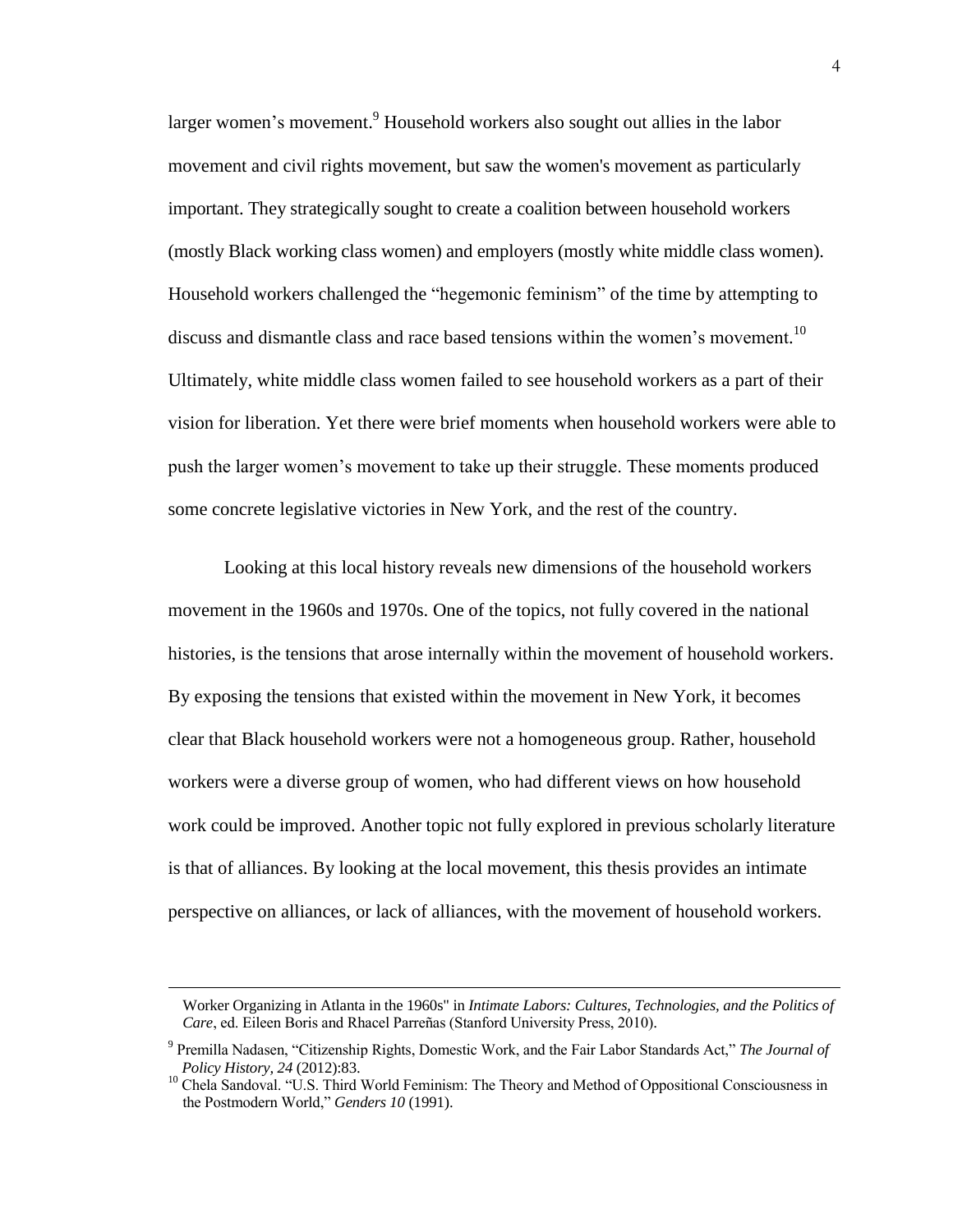#### **Review of Literature**

Traditional civil rights, labor, and women's histories have overlooked household workers' organizing. Perhaps because, as Kimberly Springer argues, "Just as black feminists crafted their collective identity and organizations from between the cracks of civil rights and women's movements, studying these vital organizations have fallen between the cracks of these two movements in the scholarly literature.<sup>"11</sup> More recent scholars of labor and women have shown that domestic workers have organized within traditional labor unions, and created their own organizational structures outside the traditional collective bargaining framework. These scholars challenge the commonly accepted notion that household workers are impossible to organize.

Domestic work was the largest occupation for women until the 1940s and continues to be an occupation performed mostly by women today. <sup>12</sup> Household work has long been considered a stigmatized form of labor. Many thought that this was because it is performed by women.<sup>13</sup> But household work is a particularly racialized and gendered form of labor.<sup>14</sup> In her pioneering book *Maid In America,* Mary Romero argues that, while capitalism made household work "women's work", intersections of race, class, and gender must be also be acknowledged. Romero points out that the exploitation of a

<sup>&</sup>lt;sup>11</sup> Kimberly Springer, *Living for the revolution: Black feminist organizations, 1968-1980*. Durham N.C.: Duke University Press, 2005, 2.

<sup>&</sup>lt;sup>12</sup>Premilla Nadasen and Tiffany Williams, "Valuing Domestic Work." http://bcrw.barnard.edu/wpcontent/nfs/reports/NFS5-Valuing-Domestic-Work.pdf (accessed November 14, 2012); May, *Unprotected Labor: Household Workers, Politics, and Middle-class Reform in New York, 1870-1940.*

<sup>13</sup> Donna Van Raaphorst, *Union Maids Not Wanted: Organizing Household workers, 1870-1940*. (New York: Praeger, 1988).

<sup>14</sup> Eileen Boris, "The Racialized Gendered State: Constructions of Citizenship in the United States " *Social Politics: International Studies in Gender, State and Society* 2 (1995): 60.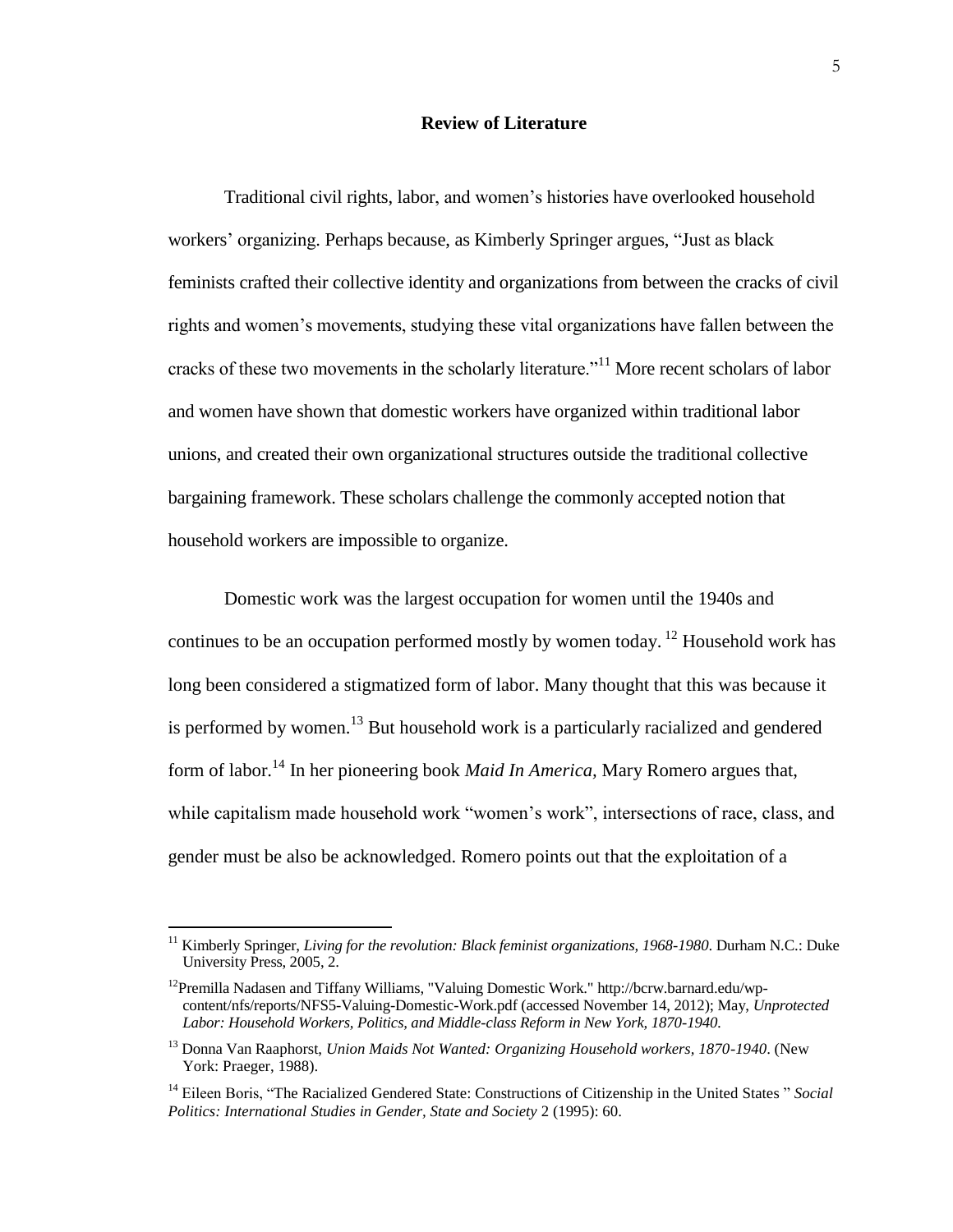housewife is different from that of household worker, who is typically a poor woman of color. 15

Until the early 1900s mostly foreign-born Irish and German women were hired to do housework. They were later replaced by Black women as the institution of slavery shaped domestic work significantly. Enslaved Black women performed domestic work without receiving compensation and were defined as submissive caregivers. The image of the "mammy", an "obliging woman who places loyalty and subservience to her masters far above her own needs and those of her family" is one that was constantly conjured by white families.<sup>16</sup>And it continues to be reproduced today.

Even after slavery officially ended, Black women were relegated to performing domestic work as they had no other options. In her seminal book, *Labor of Love, Labor of Sorrow* (1985), Jacqueline Jones argues, "The fact that the overwhelming proportion of African American wives and mothers remained confined to domestic service served as a reminder that divisions of labor based on racial ideologies were national, and not regional systems of power." For this reason Black women made up a majority of the household work occupation into the 1970s.

While white families often insisted their household workers were a "part of the family," household workers have been repeatedly stigmatized as unskilled, untrustworthy, dirty, and sexually available.<sup>17</sup> Because household work is performed in

<sup>15</sup> Mary Romero, *Maid in The U.S.A.* (New York: Routledge, 2002), 28.

<sup>16</sup> Rebecca Sharpless, *Cooking In Other Women's Kitchens*: *Domestic Workers in the South, 1860-1960*. (Chapel Hill: University of North Carolina Press, 2010), 1.

<sup>17</sup> Jacqueline Jones, *Labor of Love, Labor of Sorrow: Black Women, Work, and the Family from Slavery to the Present*. (New York: Basic, 1985); Tera Hunter, *To 'joy My Freedom: Southern Black Women's Lives and Labors after the Civil War. (*Cambridge, MA: Harvard UP, 1997).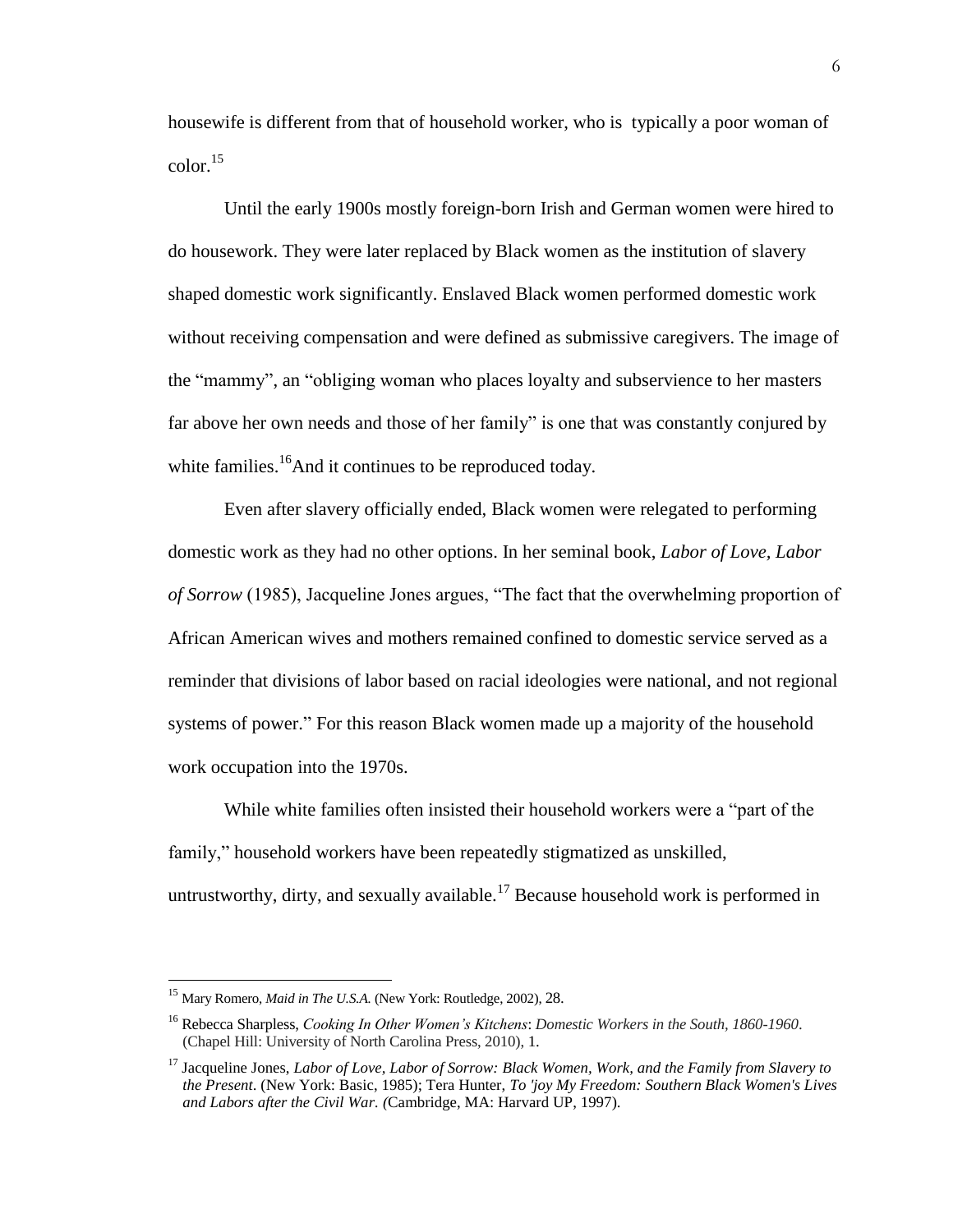intimate and private spaces, it has a distinct history of exploitation.<sup>18</sup> Long after slavery, household workers tell stories of receiving little pay, no or few benefits, facing physical and sexual abuse, and being generally treated disrespectfully rather than "one of the family", while also having to perform grueling and very intimate work.<sup>19</sup> In addition to being disrespected and unfairly compensated for their labor, the state has repeatedly excluded household workers from federal and state labor protections, making household work particularly precarious and unregulated.

Nevertheless, just as there is a history of exploitation of household workers, there is also a history of household worker's organizing collectively to protest low pay, no benefits, and disrespectful treatment. Rather than solely relying on labor unions and collective bargaining, Black women used resources in their own communities and institutions to fight for better pay, benefits, and protections.<sup>20</sup> They also strategically sought out allies to help them in their fight.

#### Challenging the Myth of the Unorganizable Worker

Much of the early scholarship on household workers organizing first established that household workers could organize. Donna Van Raaphorst *Union Maids Not Wanted* (1988) provides a history of domestic worker organizing. Raaphorst contends that domestic workers have been repeatedly left out of labor legislation and traditional labor unions, and also out of labor histories. She believes that the particular exclusion of

<sup>18</sup> May, *Unprotected Labor*, 13.

<sup>&</sup>lt;sup>19</sup> Boris and Parreñas, *Intimate Labors: Cultures, Technologies, and the Politics of Care, 2.* 

<sup>20</sup> Elisabeth Clark-Lewis, *Living In, Living Out: African American Domestics and the Great Migration. (*New York: Kodansha International, 1996).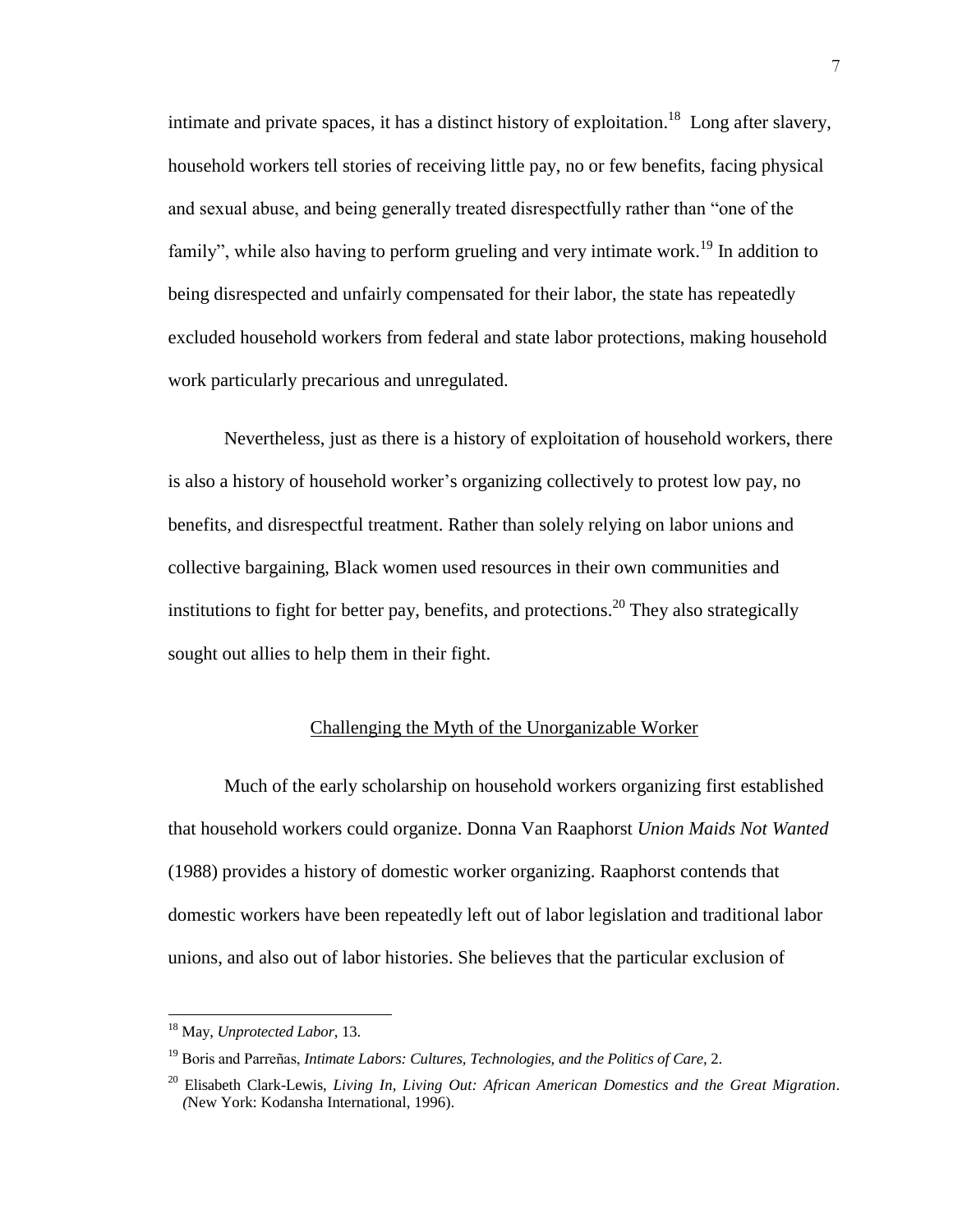domestic work evolved from the fact that domestic labor was considered strictly women's work. While Raaphorst recognizes the gendered nature of housework, she lacks an examination of the intersections of race and class.

Informed by the Black feminist concept of multiple oppressions, later work provided an analysis of race and class, as much as gender. <sup>21</sup> Tera Hunter's *To 'joy My Freedom: Southern Black Women's Lives and Labors after the Civil War* (1997) for example recognizes the centrality of legacy of the slavery and the stereotypes produced. Hunter revives a history of Black laundry workers who organized the Atlanta Washer Women's Strike in 1881. Hunter shows that when Black women were able to work out of white homes they were able to gain relative autonomy. This allowed them to create strong networks, have unity, and organize a massive strike in a highly contentious period.<sup>22</sup> These women who organized themselves drew from their leadership experiences in churches, political groups, and labor unions.<sup>23</sup> Hunter reminds us that Black household workers have been fighting and organizing - even in a period that came only shortly after slavery was abolished.

The struggle for household workers is one that continued to look similar far after slavery ended. In the 1930s, domestic workers were excluded from New Deal legislation including minimum wage and social security protections. However, they continued to organize. For example, a group of household workers in New York created the Domestic

<sup>21</sup> Kimberly Crenshaw, "Mapping the Margins: Intersectionality, Identity Politics, and Violence against Women of Color," *Stanford Law Review 43*(1991); Patricia Hill Collins, *Black Feminist Thought: Knowledge, Consciousness, and the Politics of Empowerment.* (New York: Routledge, 2000).

<sup>22</sup> Hunter, *To 'Joy My Freedom*, 63.

 $23$  Hunter, 75.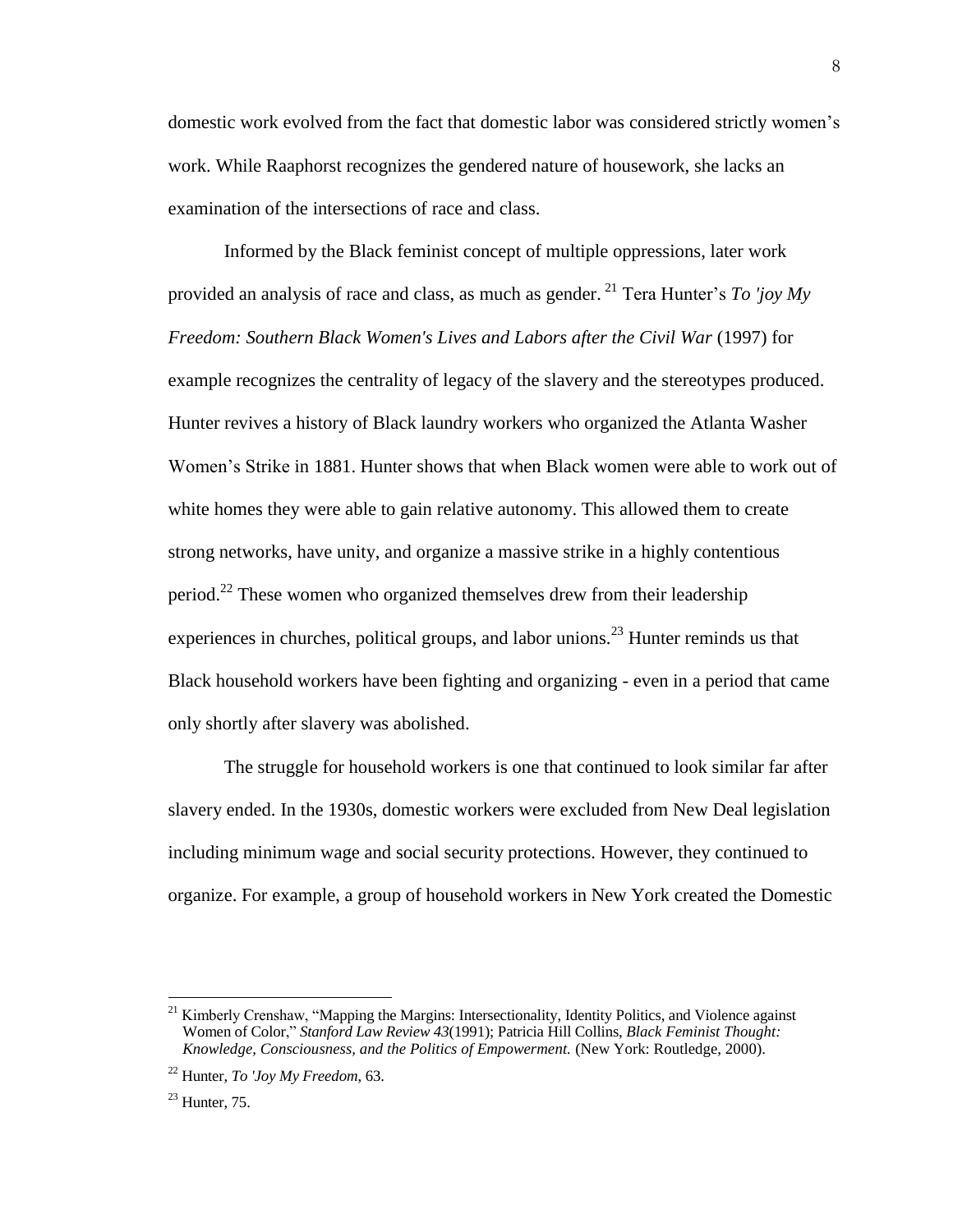Workers Union in 1934. <sup>24</sup> Vanessa May's *Unprotected Labor Household Workers, Politics, and Middle-Class Reform in New York, 1870-1940* (2010) looks at middle class women reforms efforts in conjunction with household workers organizing efforts in New York in the 1930s and 1940s. May argues that household workers were systematically excluded from labor legislation at the time, because of their race and class status and because middle class white women refused to see their home as a workplace. This resulted in domestic worker's concerns being left out, while the protection of middle class white homes became a central concern.

Another surge in domestic worker organizing occurred in the late 1960s, with the revival of the National Committee on Household Employment and its local affiliate household worker organization. A majority of the early scholarship on household worker organizing focused only on the South, and the period before WWII. Dorothy Sue Cobble, a labor historian who consistently challenges the notion of "the unorganizable" brings this history into the 1960s and 1970s. In "A Spontaneous Loss of Enthusiasm," (1999) Cobble illustrates that the 1970s were significant because it was the first time a national movement of household workers took shape. She begins to paint a picture of the larger national movement, but also the National Domestic Workers Union, led by Dorothy Bolden, and Bolden's "Maid's Day"; a day in which employers could nominate their maids. This local perspective reveals that, while the national movement pushed to get away from being treated as "one of the family," Bolden embraced notions of motherhood and being caretakers for the family.

<sup>24</sup> May, *Unprotected Labor*, 146.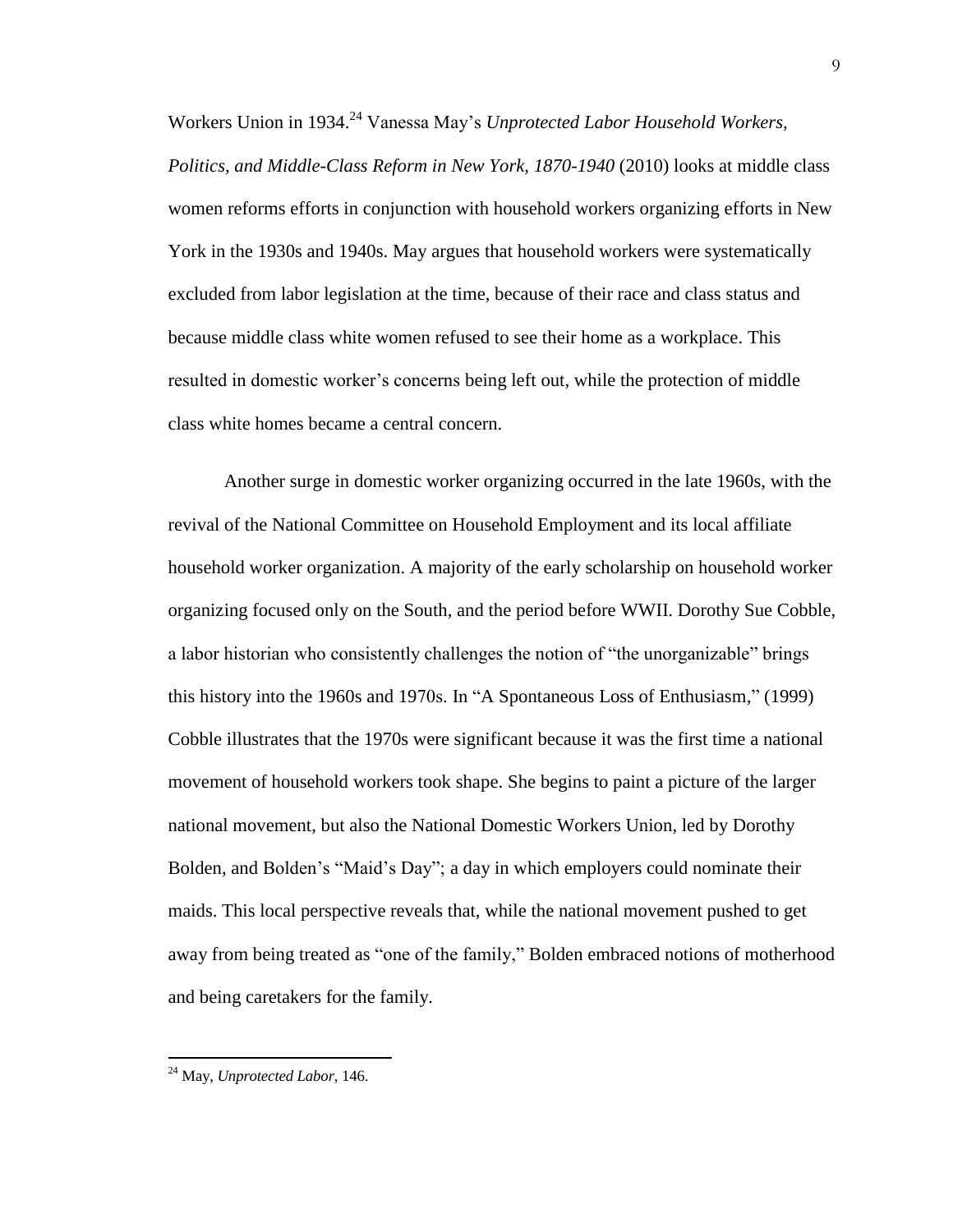Similarly, Premilla Nadasen in "Power, Intimacy, Contestation: Dorothy Bolden and Domestic Worker Organizing in Atlanta in the 1960s" in *Intimate Labors: Cultures, Technologies, and the Politics of Care* (2010) provides a case study of Dorothy Bolden and the Domestic Workers United based in Atlanta. Nadasen argues that the DWU not only promoted standards and pushed for legislation, but also attempted to professionalize the occupation. In "Domestic Workers Organize!" (2010), Premilla Nadasen and Eileen Boris provide a comprehensive history of domestic workers organizing starting with the "Washing Society" of 1881 to the Domestic Workers United of today. In their analysis, Nadasen and Boris make the vital claim that "Domestic workers have integrated an analysis of race, class, culture, and gender—a form of social justice feminism."<sup>25</sup>

#### *The Difficulties of Organizing*

In "Organizing the Unorganizable: Private Paid Household Workers and Approaches to Employee Representation" (1999), Peggie Smith concurs that unions have generally considered domestic workers "unorganizable". Smith, and others, such as Eileen Boris and Premilla Nadasen, also recognize that household workers do face a multitude of challenges in organizing; more than any other occupation. Household workers are separated from each other, work in individual homes, and have little legal protections. Therefore, they face significant barriers to organizing. The job was also very individualizing, as household worker must seek employment and negotiate with employers on her own.

<sup>25</sup> Boris and Nadasen, "Domestic Workers Organize!", 1.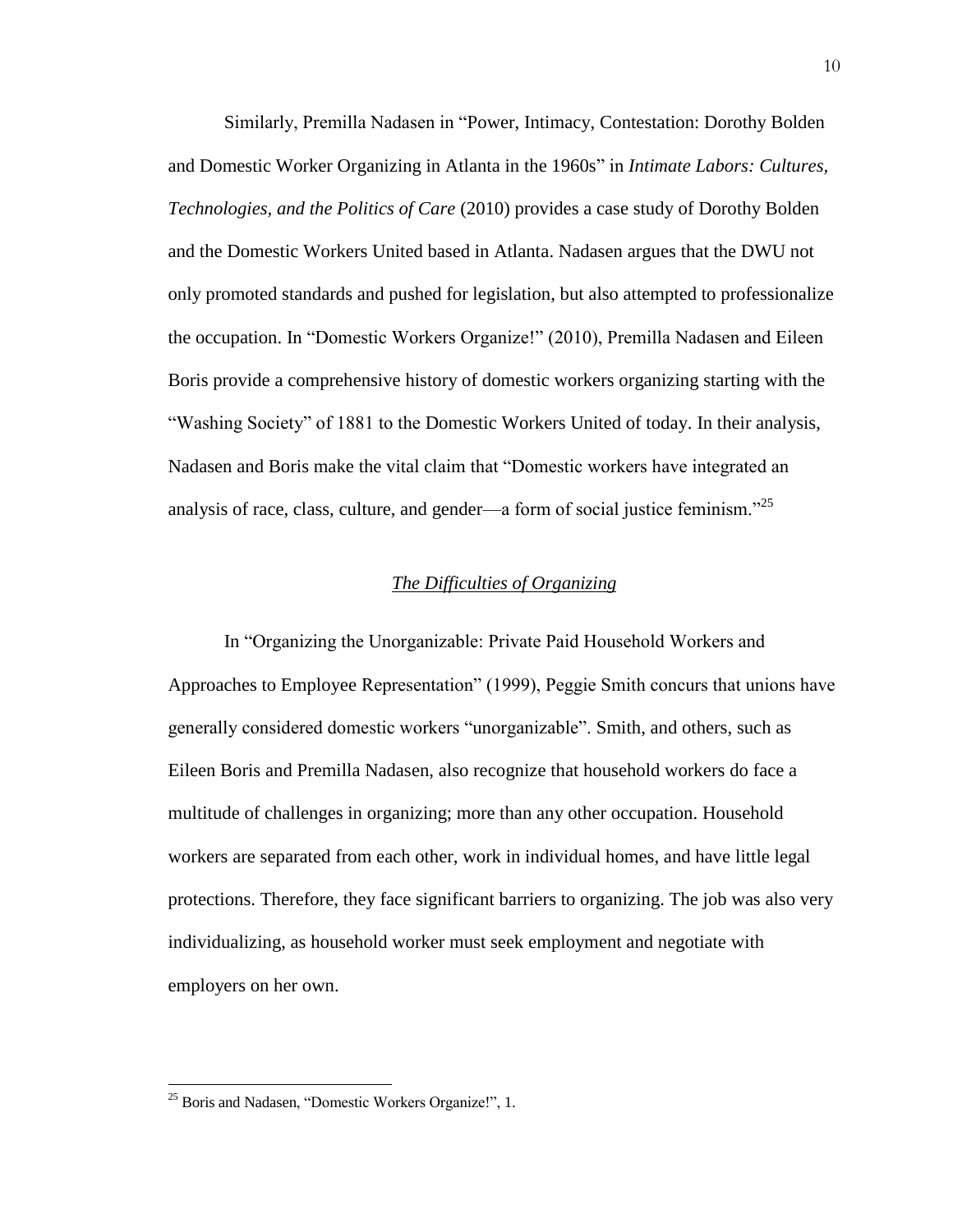In her case study of the National Domestic Workers Union in Atlanta, Premilla Nadasen writes "The traditional shop-floor model of union organizing with elected representatives serving as a bargaining agent was simply not an option for these workers. They were unable to shut down their workplaces with a sit-down strike as workers in large scale industry sometimes did."<sup>26</sup> In order to organize, household workers had to use common spaces they shared. And even then, they still faced the dilemma of dealing with different employers; some worse than others.

Household workers also faced a lack of work options and fierce competition. Many women had no other means of employment and needed to support their families. This led to a highly completive market for household workers. Even after the days of the "Bronx Slave Market" ended, household workers constantly had to decide what wages and conditions they were will to settle for.<sup>27</sup> Even if household workers went to hiring halls and agencies, an underground market always existed. Many household workers felt that if they pushed an employer for better pay or treatment, there would always be another woman who was willing to work for less pay, less benefits, and deal with bad treatment. In addition to these struggles, household workers also had to work in very intimate settings, often acting as caregivers. This meant that going against an employer was not always an easy task. 28

Because household workers were working class women of color, they also lacked access to power and resources. This created real barriers to organizing. For example, the

 $26$  Nadasen, "Power, Intimacy and Contestation", 206.

<sup>27</sup> Ella Baker and Marvel Cook, "The Bronx Slave Market," *The Crisis 42* (Fall 1935). The Bronx Slave Market was the term used for the street corner in the Bronx where domestic workers would line up and wait for employers to pick them up for a day of precarious work.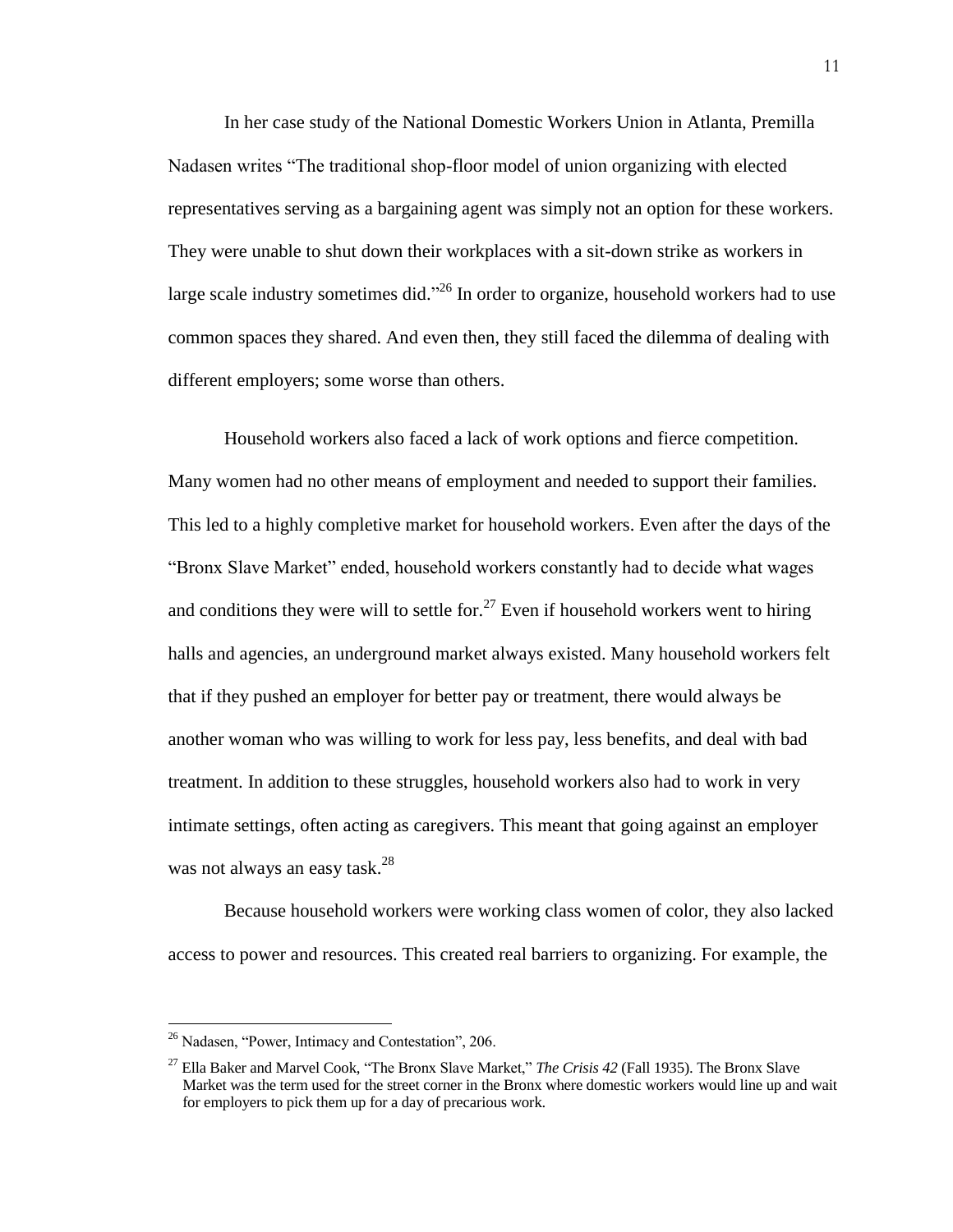Domestic Workers Union in New York in the 1930s went into decline because they lacked funds. Household workers themselves did not have money to sustain the organization. While they reached out to other unions for help, they were continuously rejected. Ultimately, they were unable to find sufficient funding to maintain the organization. 29

The stigma attached to household work created yet another hurtle when trying to organize household workers. Creating a sense of community and of dignity was important in the struggle for household workers. Many authors describe that there was a particularly strong need for creating a sense of pride amongst the women before they could take on their employers. As Donna Van Raaphorst points out, "household labor could possess no dignity. Nor could the woman who performed this work – work devoid of skill, authority, and economic control – be worthy of considerable treatment." This meant that organizers had to educate themselves and resist internalized notions of household work.

#### The Shape of Household Worker's Resistance

Black household workers developed their own forms of resistance and organizing strategies shaped by their limitations. Because household workers have been so excluded from various political structures, they were "especially passionate in their politics" and "found interesting ways to organize their communities and resist oppression." $30$  Even in situations when Black women were not formally organized, subtle forms of resistance

<sup>&</sup>lt;sup>28</sup> Eileen Boris and Rhacel Salazar. Parreñas. *Intimate Labors: Cultures, Technologies, and the Politics of Care*. (Stanford, CA: Stanford Social Sciences, 2010).

<sup>29</sup> May, *Unprotected Labor,* 164.

<sup>30</sup> Hunter, *To 'Joy My Freedom*, 81.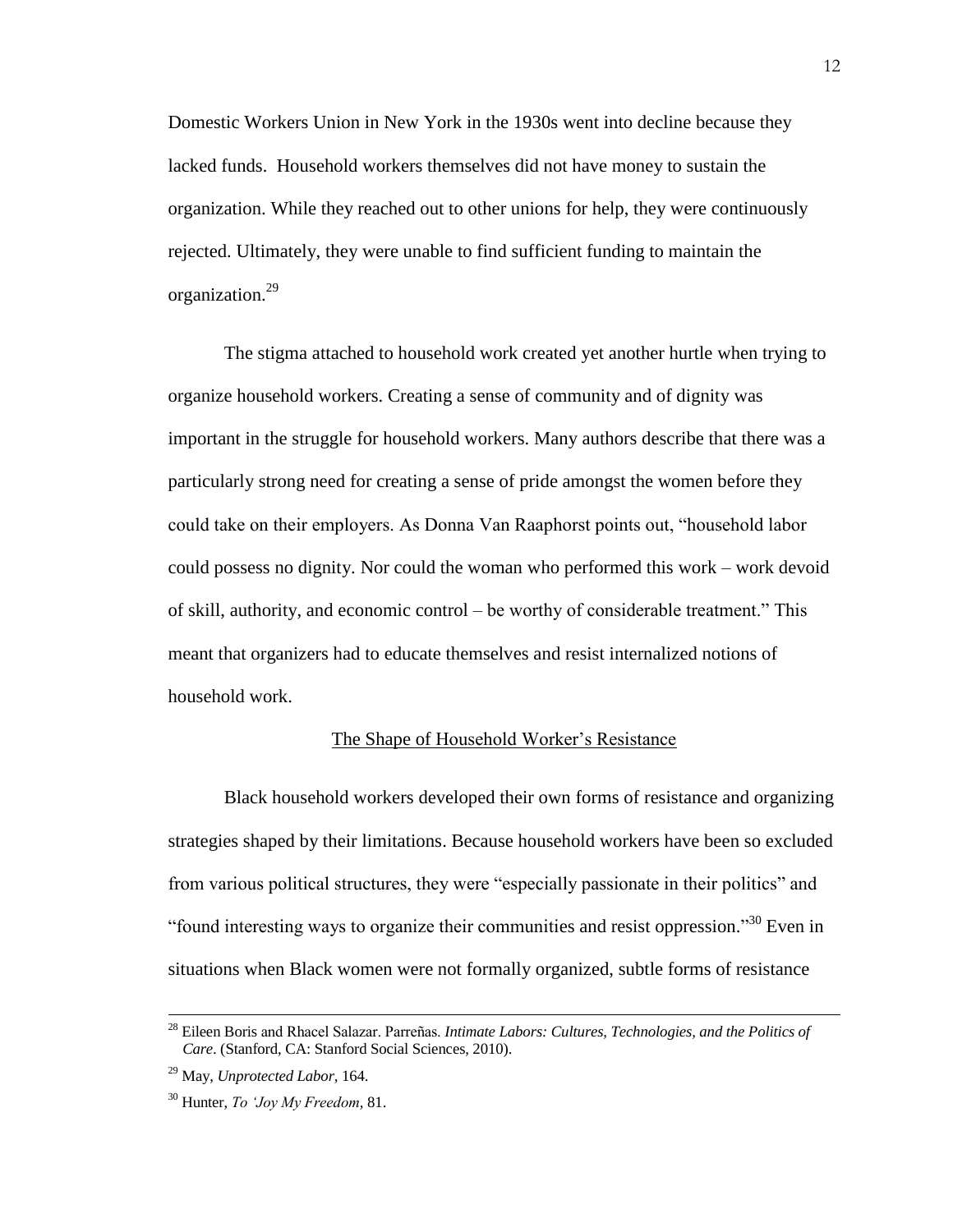such as decisions to quit jobs, taking things from their employer's house to use for themselves and their families, slacking off on the job, or even dancing after work. It is useful to look at not just official organizations or unions, but also to think about these more subtle forms of resistance, in which black women were able to take "control over their bodies, sexuality, and time."<sup>31</sup>

Rebecca Sharpless in *Cooking in Other Women's Kitchens*, argues that we must look for household workers resistance even within conditions of domination. She even argues that Black women who faced sexual violence from white men, sometimes actually chose to go into relationships with white men in order to better their own lives. This is important because it recognizes that the choices of black women household workers were always made in a context of oppression. Drawing from Black feminist theory, Nadasen also contends that domestic workers resisted within a context of interlocking oppression, and within the limits of their occupation. These constraints shaped their methods.

Another form of early resistance, for example, can be seen in household workers attempt to change their status from" live in" workers to "live out" workers, an act that was meant to gain more autonomy.<sup>32</sup> Or when black women took things from white homes to provide for their own families, this was another form of resistance.<sup>33</sup> Even the act of caring for their own family resisted the desire of white families to constantly be available to care for them.

<sup>31</sup> Hunter, *To 'Joy My Freedom*, 171.

<sup>32</sup> Clark Lewis, *Living In, Living Out.*

<sup>33</sup> Sharpless. *Cooking in Other Women's Kitchens,* 156.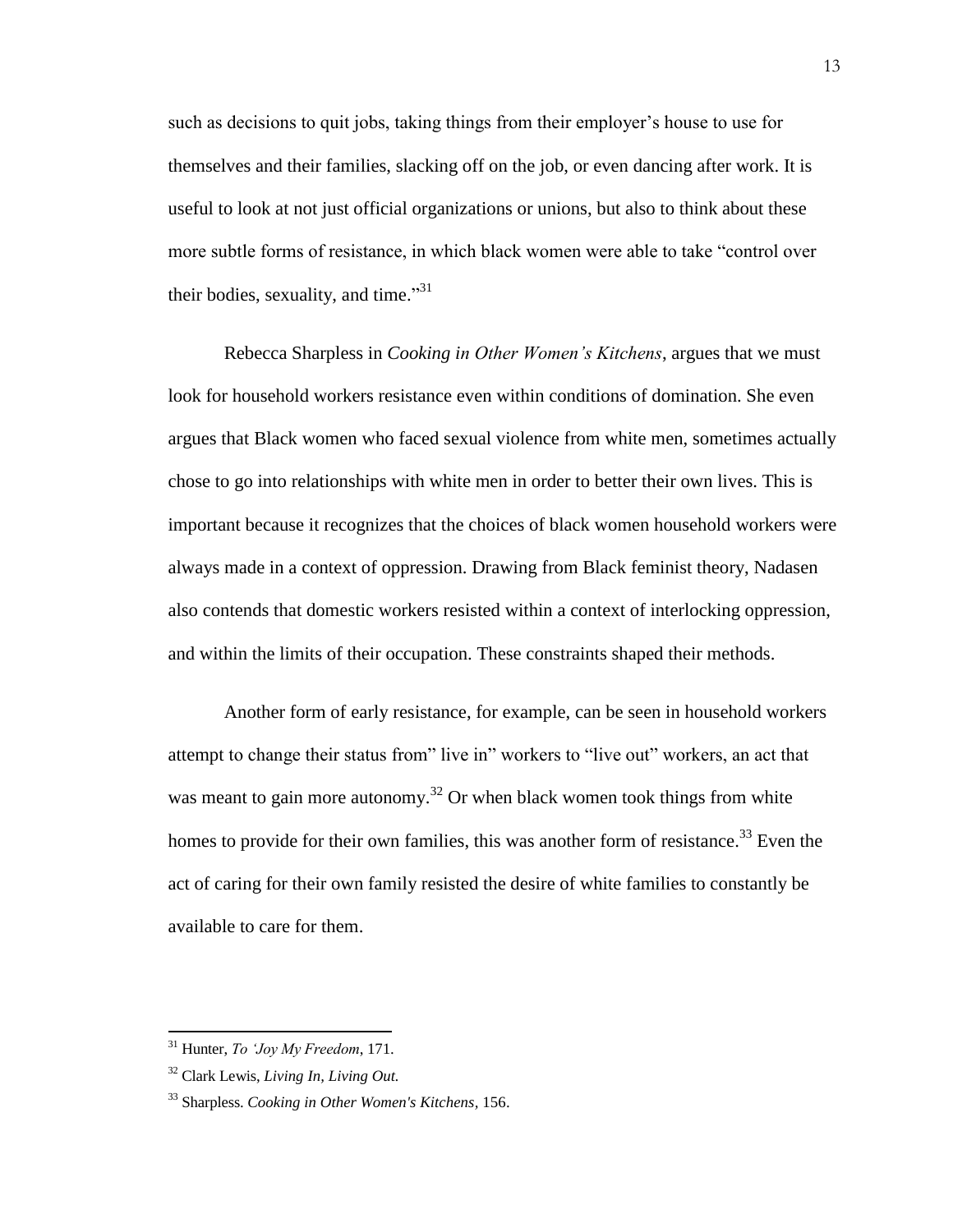Premilla Nadasen in "Power, Contestation, and Intimacy" describes "alternative mobilization strategies," the methods that black household workers developed due to the conditions of their occupation. She is particularly interested in their use of public space and how they used their own community networks to their advantage. She contends that because these workers could not gather in the workplace, they used the home and community spaces to recruit, gather, and educate each other. Nadasen also points out that instead of having strikes, they trained individual domestic worker to negotiate with their own employers.<sup>34</sup> Black household workers were forced to create new organizing strategies due to limitations and exclusion from formal labor organizations.<sup>35</sup>

#### With or Without Unions?

In, "Rethinking Troubled Relations Between Women and Unions: Craft Unionism and Female Activism" (1990), Dorothy Sue Cobble points out that much of the early feminist scholarship on trade unions denounced them as patriarchal institutions. This helped to dismantle the myth that women were not concerned with labor organizing. At the same time, she also recognized that domestic workers have worked within traditional labor unions.

Shireen Ally in "Caring about Care Workers: Organizing in the Female Shadow of Globalization" (2005) describes the differences between the "union model", in which care workers attempt to form collectively bargaining units, and the "association model", in which they formed different organizations. Both models have positive and negative

<sup>&</sup>lt;sup>34</sup> Nadasen, "Power, Intimacy and Contestation", 205.

<sup>35</sup> Shireen Ally, "Caring about Care Workers: Organizing in the Female Shadow of Globalization," *Labour, Capital & Society 38* (2005).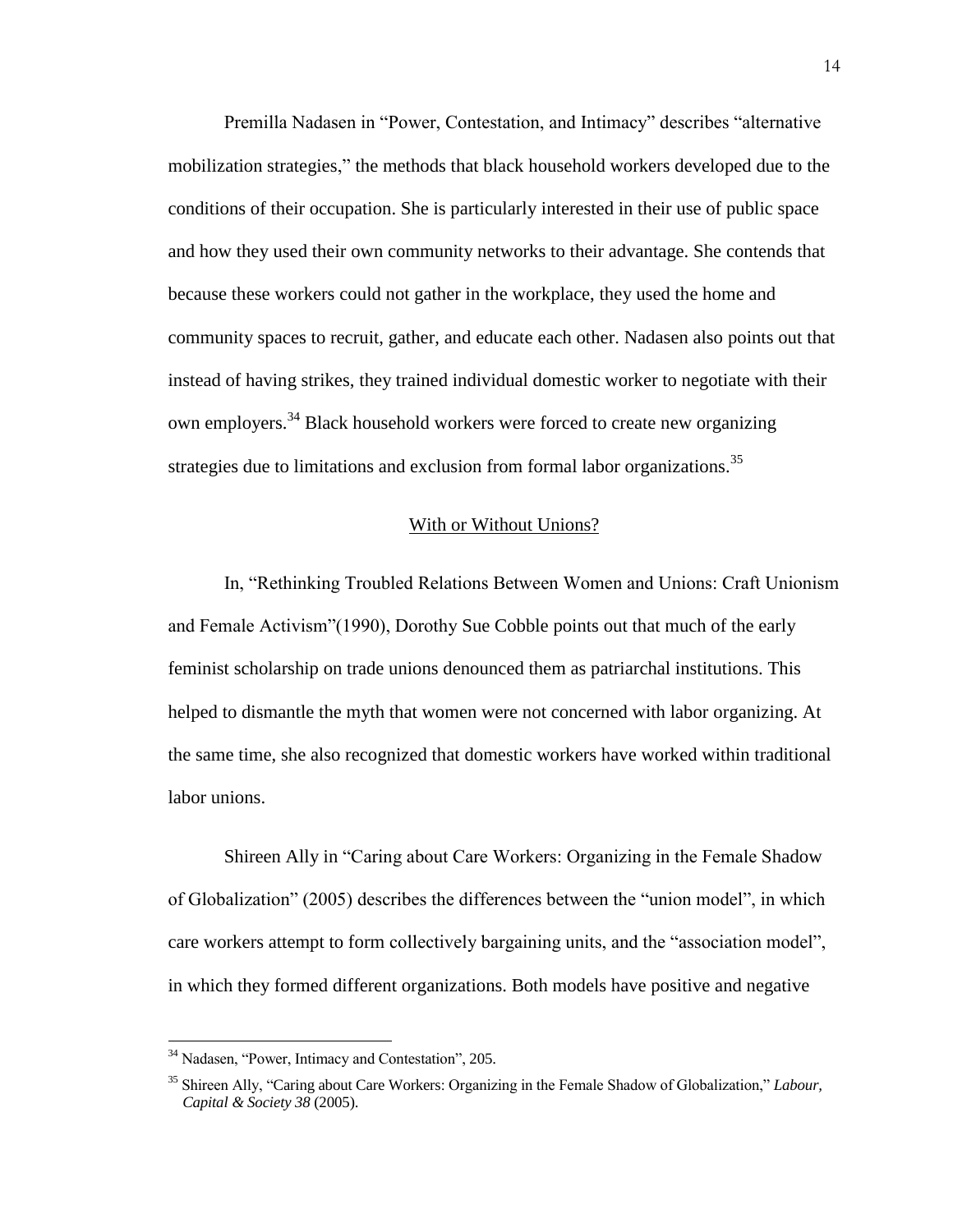aspects.<sup>36</sup> The association model has been predominantly used by domestic workers because they have been excluded from labor legislation. Ally argues that it allows for more innovative organizing methods which fit the needs of the workers. While some unions shun these association models, or see them as a threat, she recognizes their strengths. Household workers, who choose to try to organize through a "union model", challenge the notion that they are unorganizable, by demanding to be a part of the "traditional" labor movement.

In *To 'Joy My Freedom: Southern Black Women's Lives and Labors After the Civil War* (1997), Tera Hunter writes that, "strikes and formal unions were not the only tools of working-class resistance. Conventional strikes and trade unions, nonetheless, had their place."<sup>37</sup> Hunter points out that the shape of household workers organizing took different forms. Household workers worked within more traditional union structures, but were not limited to them. At the beginning of the 1900's white and black alliances in labor unions splintered, as many white workers began to side with middle and upper class whites. Even though black women were often excluded from unions "clandestine labor organizing among household workers was evident through the South during the war [WWI]."38

While most traditional unions have failed to organize household workers and they rarely showed a strong interest in them, there were times when labor and household workers worked together. For example, the Knights of Labor, the Industrial Workers of

<sup>&</sup>lt;sup>36</sup> Ally, "Caring about Care Workers: Organizing in the Female Shadow of Globalization"; Boris and Nadasen, "Domestic Workers Organize!".

<sup>37</sup> Hunter, *To 'Joy My Freedom*, 224.

 $38$  Ibid.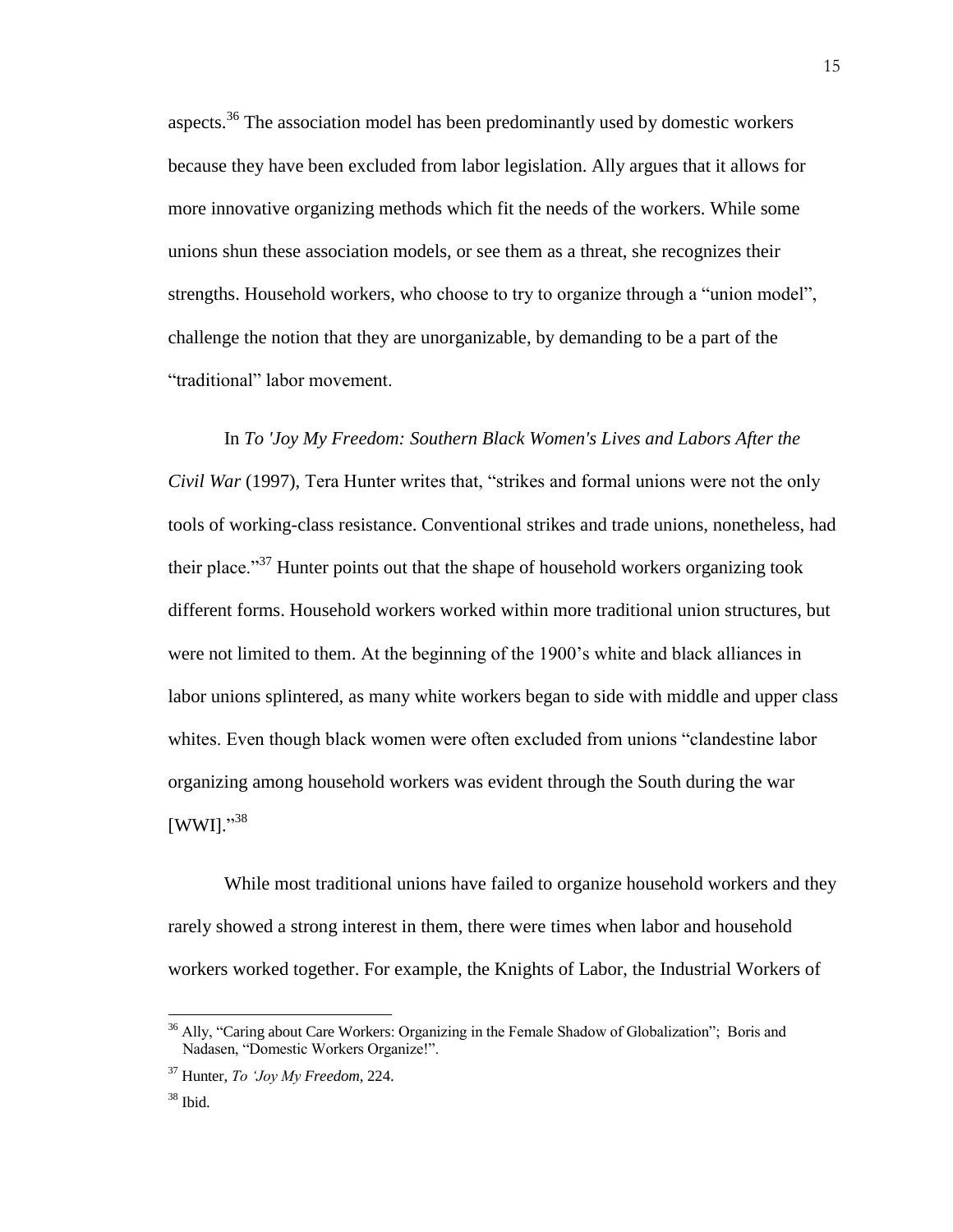the World, and more recently the Service Employees International Union (SEIU), have attempted to organize household workers.<sup>39</sup> And household workers also formed their own unions, such as the Domestic Workers Union of 1930s, even though they could not engage in collective bargaining. Other examples include the Domestic Workers Union in Atlanta in the 1960s, the Domestic Workers Association of CHIRLA in the 1990s, and Domestic Workers United in New York today.<sup>40</sup>

#### Alliances

Household workers have sometimes found allies within labor organizations, civil rights organizations, and women's organizations. However, these allies were typically few and far between. Eileen Boris and Jennifer Klein in "We Were the Invisible Workforce" (2005) explore the alliances between labor unions and care workers in the 1970s. They provide examples of how SEIU and AFSCME attempted to work with household workers. In general unions were really unprepared to organize household workers. Unions had to adapt to deal with the particular struggles that household workers face. In addition, Boris and Klein worry traditional labor unions "provide services rather than educators and mobilizers, rather than coming up with ways to redefine the work." $41$ Finally, historically racism and sexism continued to be exist within the labor movement.

Dorothy Sue Cobble in "A Spontaneous Loss of Enthusiasm" introduces the idea that household workers in the 1970s worked with various feminist allies. Expanding on

<sup>39</sup> Donna Van Raaphorst, *Union Maids Not Wanted: Organizing Household workers, 1870-1940*. (New York: Praeger, 1988); Boris and Klein, 'We Were the Invisible Workforce': Unionizing Home Care," in D.S. Cobble, *The Sex of Class: Women Transforming American Labor.*

<sup>&</sup>lt;sup>40</sup> Boris and Nadasen, "Domestic Workers Organize!": 413.

<sup>41</sup> Boris and Klein, 'We Were the Invisible Workforce': Unionizing Home Care," in D.S. Cobble, *The Sex of Class: Women Transforming American Labor*, 193.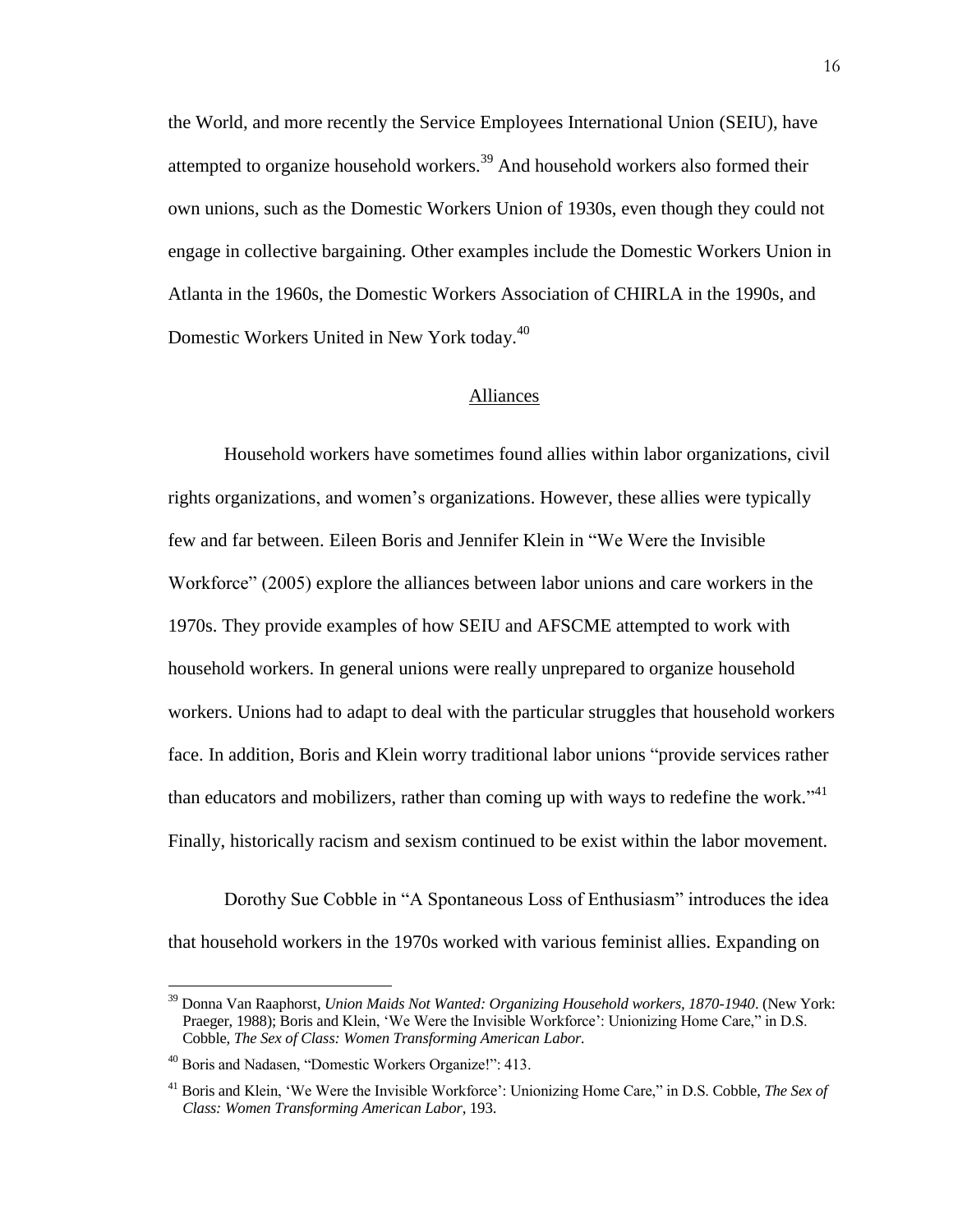this, Premilla Nadasen in "Citizenship Rights, Domestic Work, and the Fair Labor Standards Act" explicitly addresses the issues of alliances. Nadasen argues that it was a strategy of the NCHE and the HTA to create coalitions with allies in the labor movement, civil rights movement, and the feminist movement. She argues that household workers framed the household workers struggle as a women's struggle. Nadasen argues that these alliances allowed for victories such as the extensions of the FLSA. She does not discuss some of the tensions that arose with the labor movement, civil rights movement, and the women's movement.

All of the scholarly literature clearly exhibits that household workers can and have organized. Black working class women in particular have long been a part of this struggle, and have resisted stereotypes, such as the "mammy", since slavery. While organizing was difficult, household workers still found ways to resist exploitative conditions and fight for improvement. In fact, household workers produced different ways of organizing that challenge a typical 'factory model" of organizing, and when possible they even organized with the help of unions.<sup>42</sup>

Works by Donna Van Raaphorst, Tera Hunter, Elizabeth Clark-Lewis, and Rebecca Sharpless provide wonderful documentation of the experiences of the organizing efforts of domestic workers prior to the 1960s. More recent works by Dorothy Sue Cobble, Eileen Boris, and Premilla Nadasen bring this history into the second half of the 20<sup>th</sup> century and into the present. In addition, Premilla Nadasen and Vanessa May provide interesting and detailed case studies of local household worker movement, which provide

<sup>42</sup> Dorothy Sue Cobble writes about the 'factory model' in "More Intimate Unions," in *Intimate Labors: Care, Sex, and Domestic Work.* eds. Eileen Boris and Rhacel Salazar Parreñas (Stanford University Press, 2010), 280-295.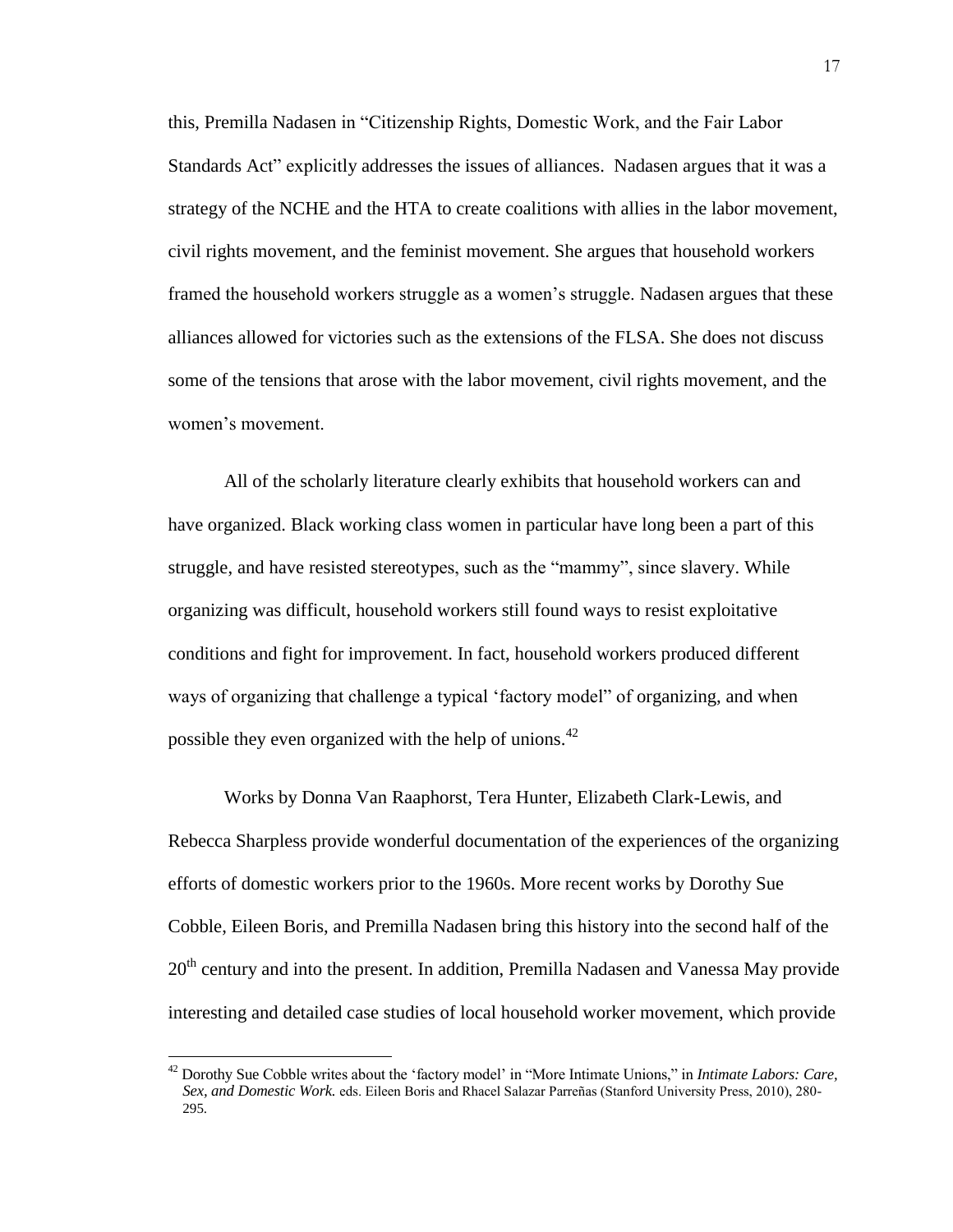different perspectives on the 1960s and 1970s and raise important new areas for research such as the relationship between domestic worker organizations and the larger middle class white women's movement.

The story of household worker organizing in New York from 1960 to the present has yet to written – and working class Black women remain in the cracks of history.<sup>43</sup> While earlier literature introduces the issues of tensions and allies of the household workers movement, these topics have yet to be more fully explored. There are still many questions that have yet to be answered by scholars. Thus, this thesis asks: What was the vision of household workers in New York in the 1960s and 70s? And how did it compare to the larger national movement? What were the tensions, if any, within the movement of household workers? Who did household workers in New York create alliances? What were the strengths and tensions within these relationships?

#### Methodology

The primary research method used for this thesis is archival. Since most of the leaders of the Household Technicians of New York are no longer alive, and due to my own time limitations, I was not able to interview any of the women involved in the Household Technicians of New York. Fortunately, central leaders where interviewed before their passing. Carolyn Reed was interviewed in 1980. Geraldine Miller was interviewed in 2004. These interviews allowed me to see how these leaders understood

<sup>&</sup>lt;sup>43</sup> Kimberly Springer describes the idea of 'politics in the cracks' in "The Interstitial Politics of Black Feminist Organizations," *Meridians 1* (Spring 2001).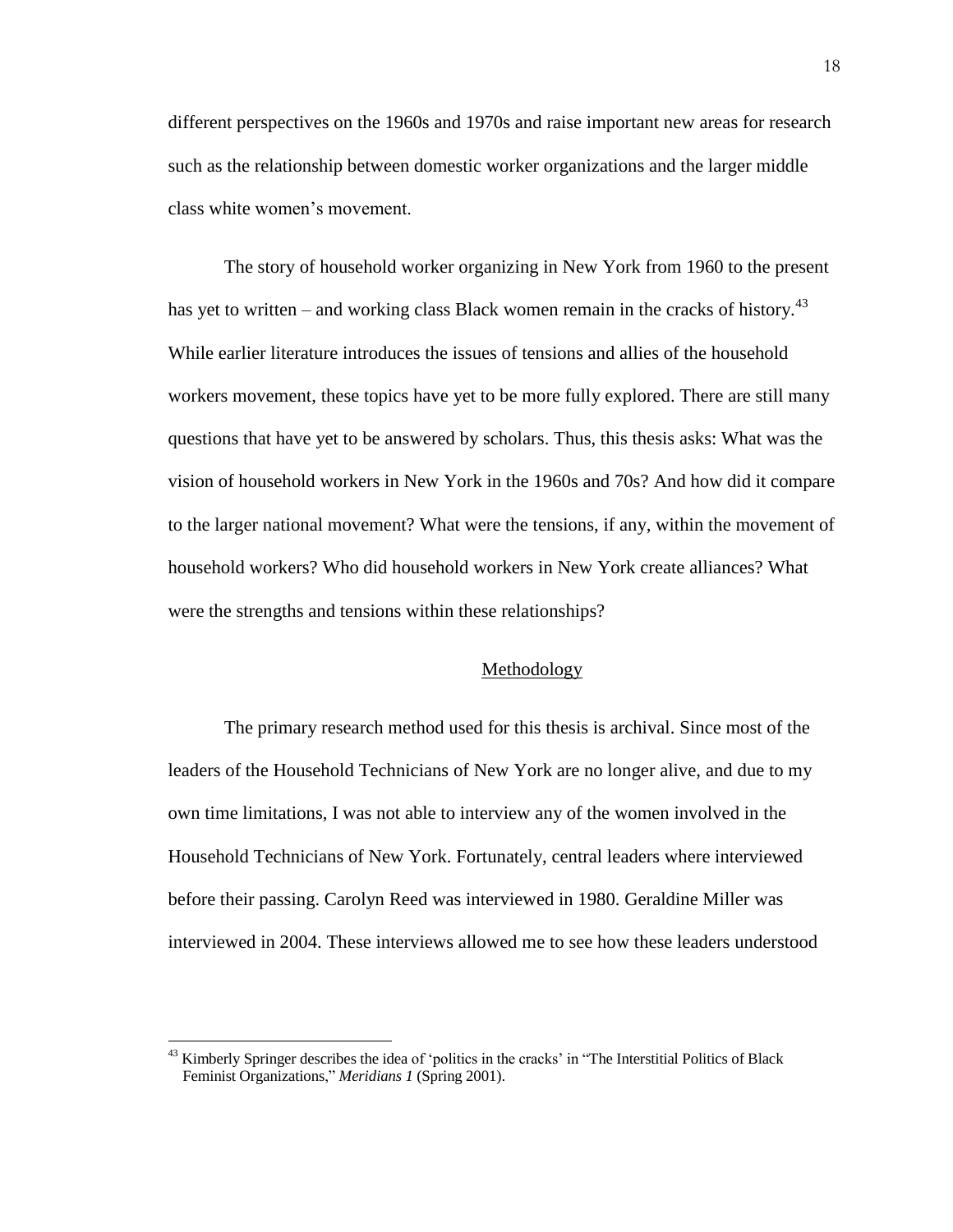the household technicians, the national movement, and their relationship with their allies in other movements**.**

It was difficult to locate primary sources left behind by the Household Technicians of New York. Much of the literature produced by these household workers most likely remains in the possession of the household workers themselves and their families. Kimberly Springer argues that the histories of Black feminist organizations have been marginalized in academia, and physical records of these organizations have been disregarded.<sup>44</sup> This is absolutely true when it comes to the history of household worker organizations. For instance, I discovered the National Committee on Household Employments records, located at the Mary McLeod Bethune Council House National Historic Site in Washington DC. While there, the archivist informed me that the NCHE records were once close to being thrown in the trash, but a Black feminist scholar found them and made sure they were maintained.

The NCHE records became one of my primary archival sources. They contained correspondences, meeting notes, posters, newspaper clippings, and recordings involving the Household Technicians of New York. I pulled out sources that specifically addressed the Household Technicians of New York. This, plus the NCHE Newsletter, and newspaper articles on the Household Technicians of New York allowed me to construct a local history, within the larger context of a national history. I narrowed my selection of sources to those that included quotes or short interviews with local leaders of the household technicians because I wanted to gain a sense of the movement from the

<sup>44</sup>Kimberly Springer, *Living for the revolution: Black feminist organizations, 1968-1980*. (Durham N.C.: Duke University Press, 2005), 31.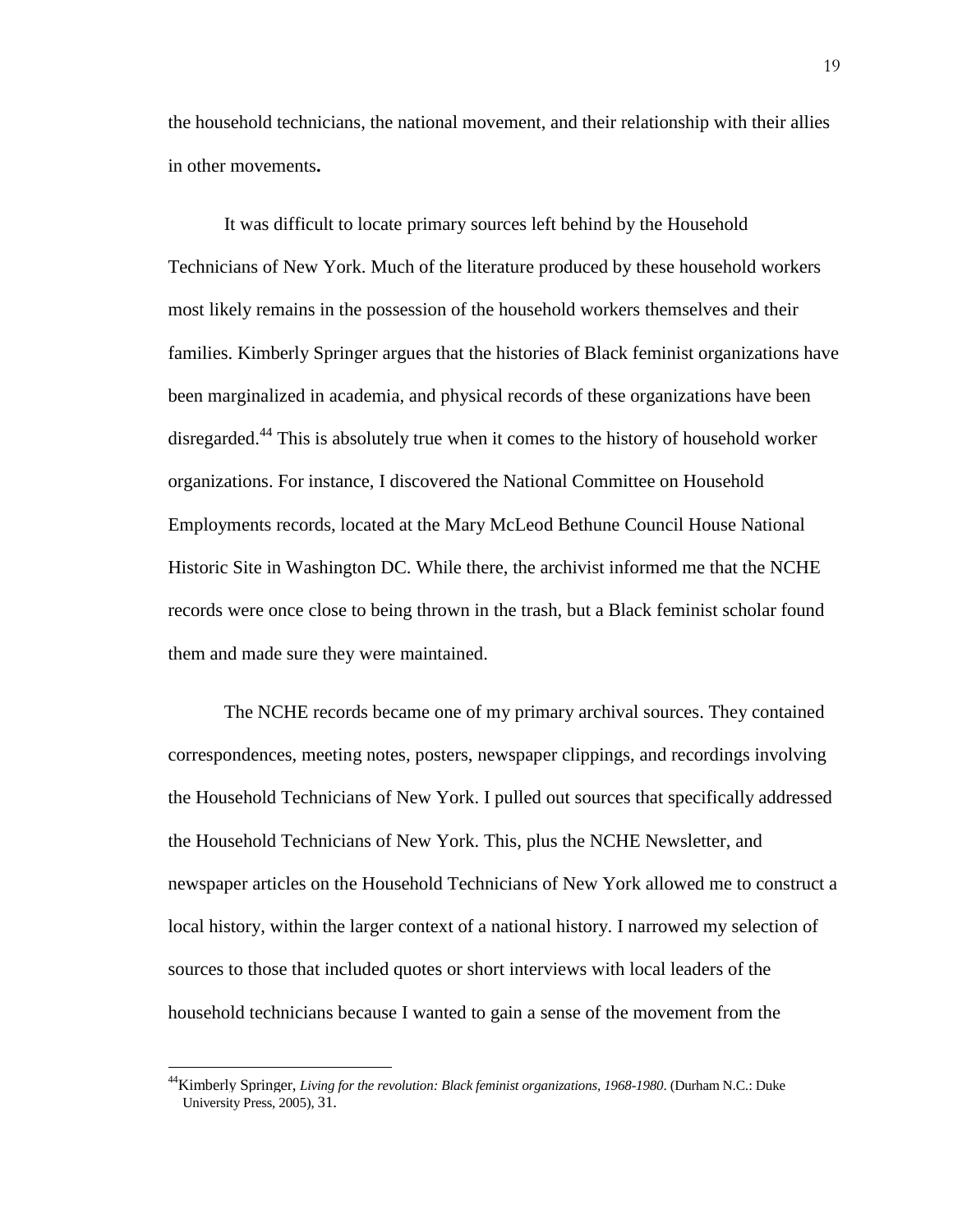perspective of local leaders. Because I wanted to get an understanding of the alliances that household technicians formed, I also looked for sources produced by allies that interacted with the household technicians. The Sarah Lawrence Women's Studies Department records, for example, provided insight on "The Future of Housework" conference organized by household workers and the leaders in the women's movement.

Using archival research methods has limitations. The archives I found for my research reflect only of a small amount of the literature produced during the 1960s and 70s. The data I have collected is in no way comprehensive. I recognize that because I have limited primary sources, my project and conclusions are also limited. Additionally, while many Black women's voices were becoming more and more present in society in 1960s and 1970s, they were still limited. It is important to recognize that Black household workers had limited access to power and resources: meaning, they had fewer opportunities for having their thoughts and actions were documented. Finally, because I was limited in both time and resources, I did not have the ability to conduct interview. Interviews with women who were household workers in New York City in the 1960s and 1970s would have added more complexity to the project.

I employ the theoretical and analytical insights of Patricia Hill Collin's *Black Feminist Thought*: *Knowledge, Consciousness, and the Politics of Empowerment*  (1990) in order to analyze the sources collected. Collins is useful in thinking about household workers organizing in New York for several reasons. First, she argues that Black women's oppression is intersectional. Black women experience face racism, sexism, and classism. This is important in understanding the context in which Black household workers organizations and their relationships with other movements took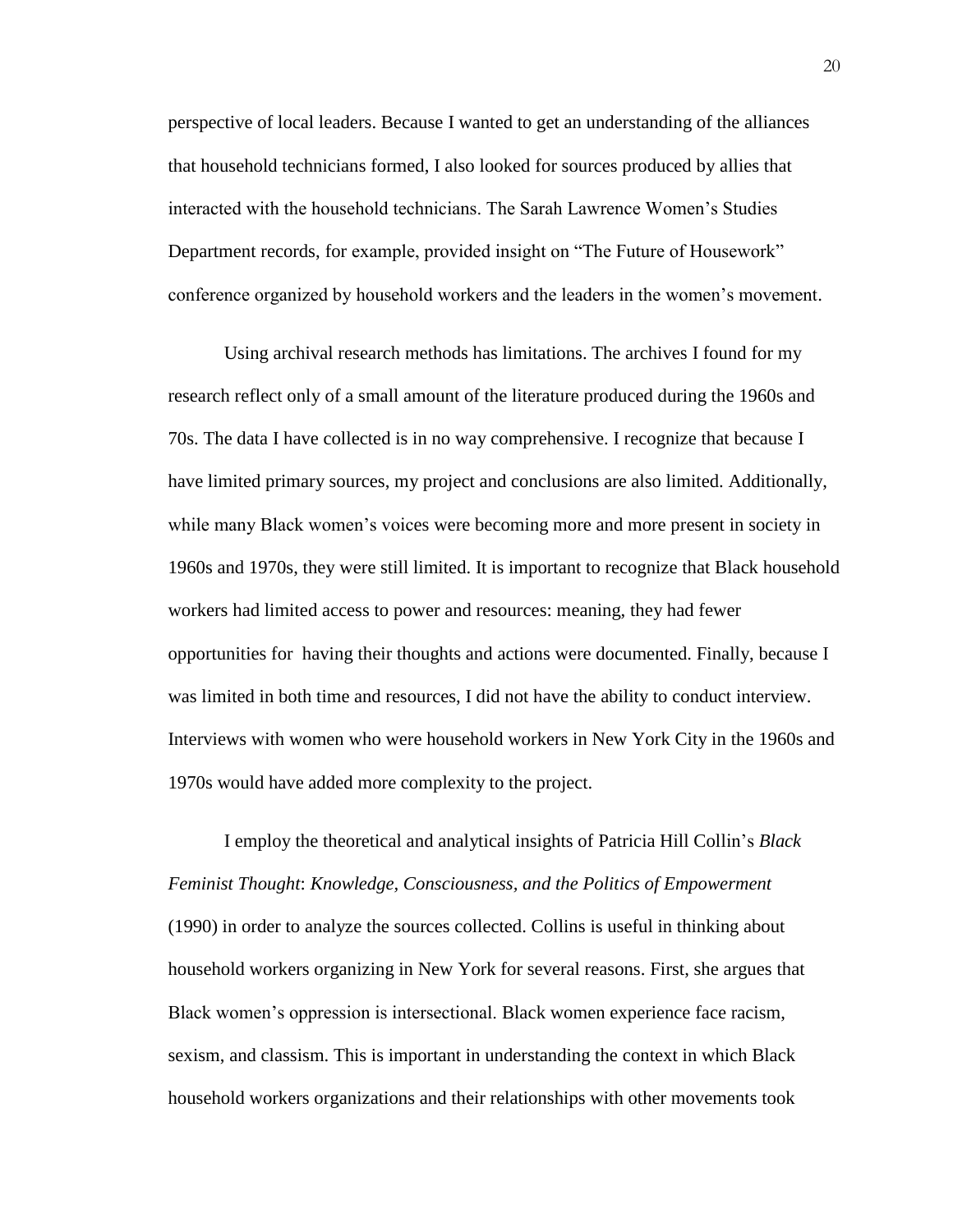place. Second, Black feminist thought takes the stance that working class Black women produce valid knowledge. This is important, because to the extent that I could I hope to privilege knowledge produced by the household workers themselves.

Finally, let me clarify the use of terms in this thesis. First, throughout the thesis I use the term "domestic worker" and "household worker" are used interchangeably. This is because they are both commonly used today by household workers themselves. Second, household workers in New York were made up of a diverse group of women, who had different politics, different goals, and different desires. In this project I refer to them often as a group. Third, there were white women and other women of color who were household workers at the time. I focus on Black household workers organizing because of my own interest in Black women's history and because Black women were the leaders of the movement in the 1960s and 1970s. Similarly, "middle class white women" and "household employers" are also often simplified and referred to as a group, even though they too were diverse and had different goals and desires among themselves.

\*\*\*

Household workers in the 1960s and 1970s sought to build coalitions across race, class and gender lines, especially in New York. They decided to work closely with some of the very women that employed them, in hopes of redefining the household worker. They believed that both the "household worker" and the "housewife" could struggle for dignity and respect as women. Even though household workers were repeatedly stigmatized, mistreated by employers, and ignored by the state, they maintained that household work could be performed with dignity.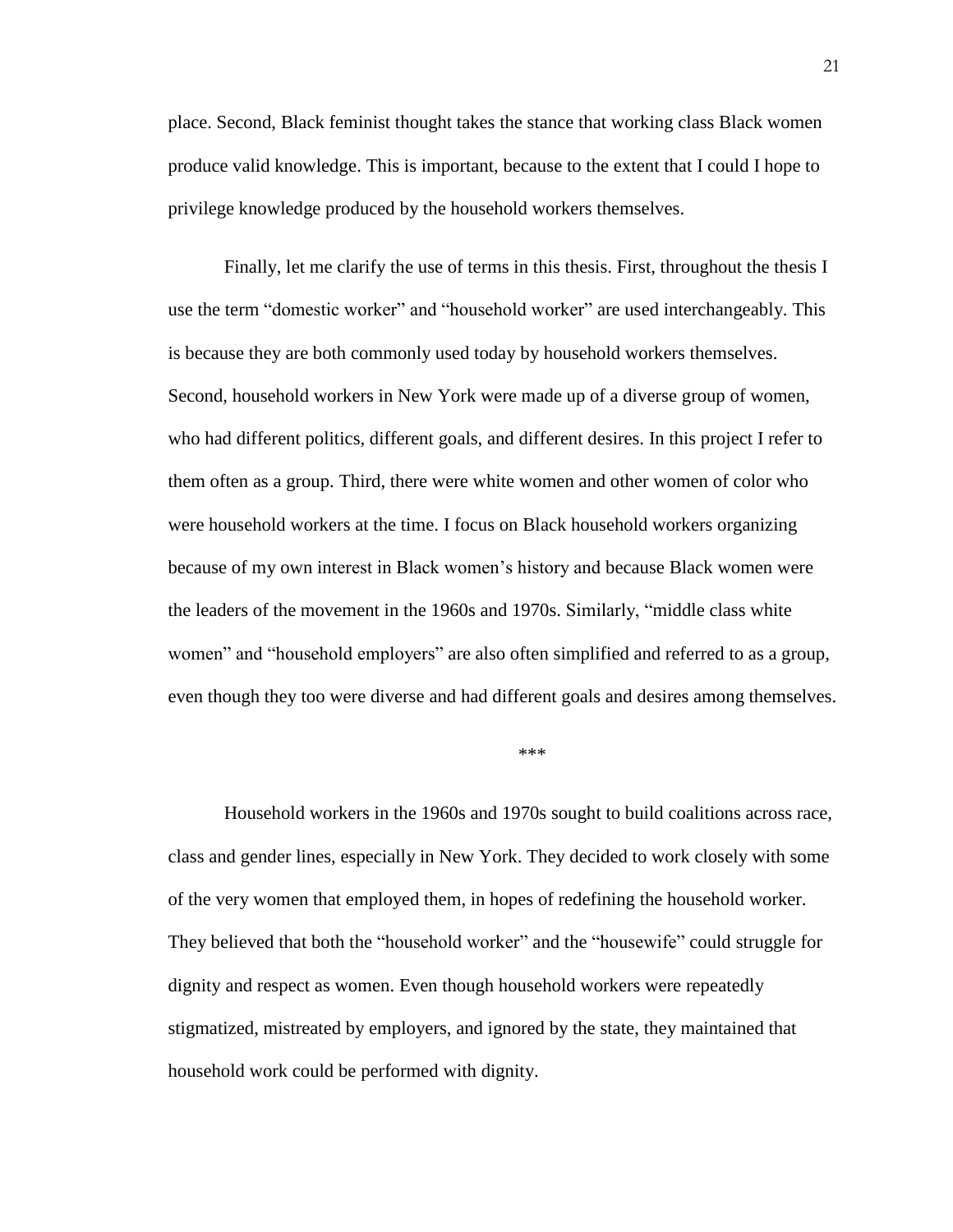Chapter 2 introduces the Household Technicians of America in New York: its origins and its leadership as well as the tensions that existed within the local movement. This chapter also provides some context by framing the movement in New York as a part of the nation movement led by the NCHE. Chapter 3 looks specifically at the vision of the Household Technicians of New York. The local household workers often had common strategies and goals to the NCHE. But looking at the local movement also highlights slight differences. Chapter 4 focuses on the household workers goal to create an alliance with the women's movement. It also explores the class and race based tensions within this alliance and how white middle class women abandoned the fight for the household worker. Chapter 5 concludes by contemplating what can learned by looking at the successes and failures of the Household Technicians of New York.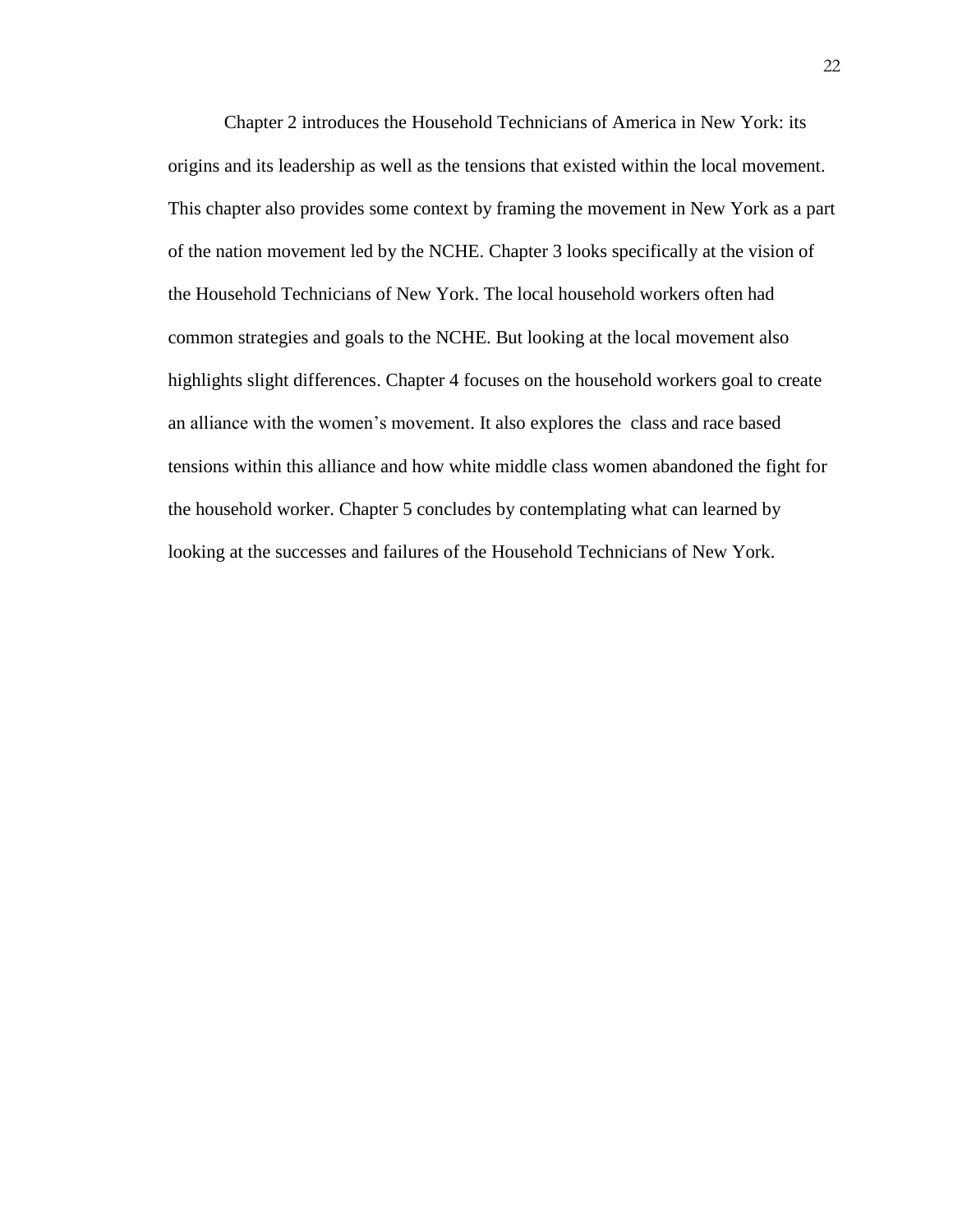## **Chapter 2**

## **The Household Technicians of New York**

"…if you still want an underclass to do your bidding, you had better start building robots, because we refuse to play the part any longer. We refuse to be your mammies, nannies, aunties, uncles, girls and handmaidens any longer. What we will be are skilled, professional household technicians, childcare specialists, caterers, cooks and health aids with the same rights and benefits and the respect other workers receive throughout the nation."<sup>45</sup>

–Edith Sloan, NCHE

 $\overline{a}$ 

In 1971, Edith Barksdale Sloan, director of the National Committee on Household Employment at that time, and a black feminist, addressed a crowd of household workers from around the country, at one of the first national conferences for household workers. Her speech spoke to a radical shift in the politics of the NCHE, which was originally led largely by middle class employers who wanted to find a way to keep their homes clean and safe from the problems of the outside world.<sup>46</sup> However, Sloan's words express the newly revived national movement of household workers which was directed to working class Black women. It explicitly addressed the racist and sexist legacy of household work in the U.S. Sloan explicitly described this shift as moving from "employers (who wanted 'better' maids)" and a "program ... to train welfare mothers and make them economically

<sup>45</sup> Edith Sloan, "Keynote Address" in *NCHE News* Volume 2 Number 7 July 1971. NY Public Library.

<sup>46</sup> Eileen Boris, and Jennifer Klein, *Caring for America: Home Health Workers in the Shadow of the Welfare State*, (New York: Oxford University Press, 2012), chap. "Take Us Out of Slavery". May, *Unprotected Labor: Household Workers, Politics, and Middle-class Reform in New York, 1870-1940;* Dorothy Sue Cobble, "More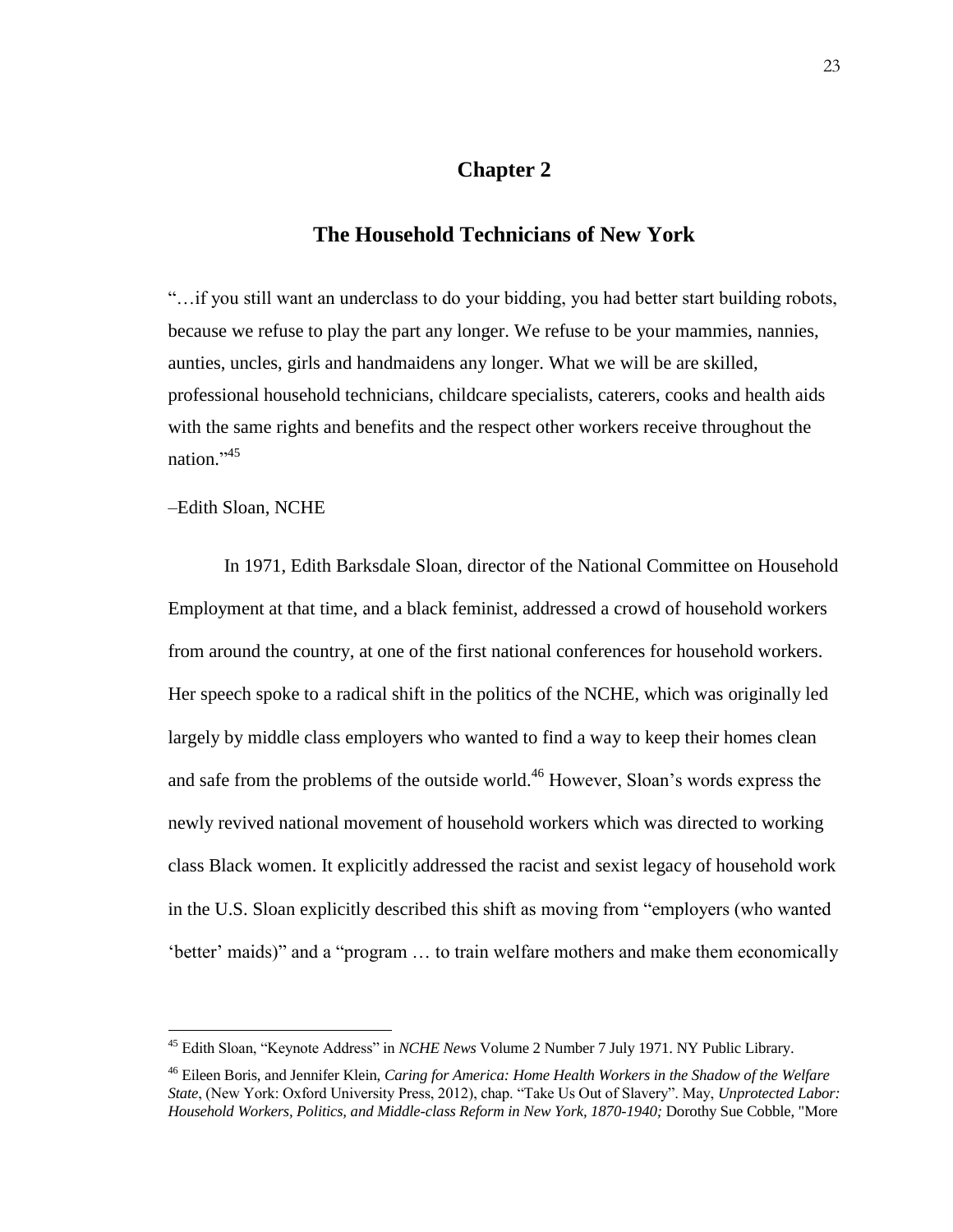independent" to a membership of domestics dedicated to "winning good wages and benefits, raising consciousness and educating consumers of domestic services."<sup>47</sup> Both the election of Edith Barksdale Sloan as the director in 1969, and the influence of the growing women's and civil rights movements at the time, account for these changes.

The NCHE was funded primarily by a grant from the Ford Foundation starting in 969. Like many other Black women's organizations, sustaining funding was an ongoing issue, and would eventually lead to the collapse of the NCHE.<sup>48</sup> Nonetheless, by 1971 NCHE had members from multiple states, including Alabama, California, Illinois, Maryland, Massachusetts, Michigan, New York, North Carolina, Ohio, Texas, and Virginia - demonstrating the influence that the NCHE maintained nationally. Even before NCHE membership expanded, there had already been local household worker movements growing around the country.

In order to tell the history of household workers organizing in New York City, one must begin with the national movement led by the NCHE. The NCHE sparked local movements across the country and engaged with local household worker activists. In New York, the NCHE ignited a group of household workers sick and tired of dealing with precarious work, low pay, no fringe benefits, and were ready to demand change. The NCHE hoped to be the center of a movement that would professionalize the occupation and also change the standards for household work. Edith Sloan even envisioned the NCHE as the beginning of a movement that would eventually lead to the formation of a

Intimate Unions", in *Intimate Labors*, eds. Eileen Boris and Rhacel Salazar Parreñas (Stanford Press, 2010), 280-295.

<sup>&</sup>lt;sup>47</sup> Eileen Boris, and Jennifer Klein, "Take Us Out of Slavery".

<sup>&</sup>lt;sup>48</sup> Springer explains that black feminist organizations in the 1970s had a difficult time finding resources to sustain their organizations.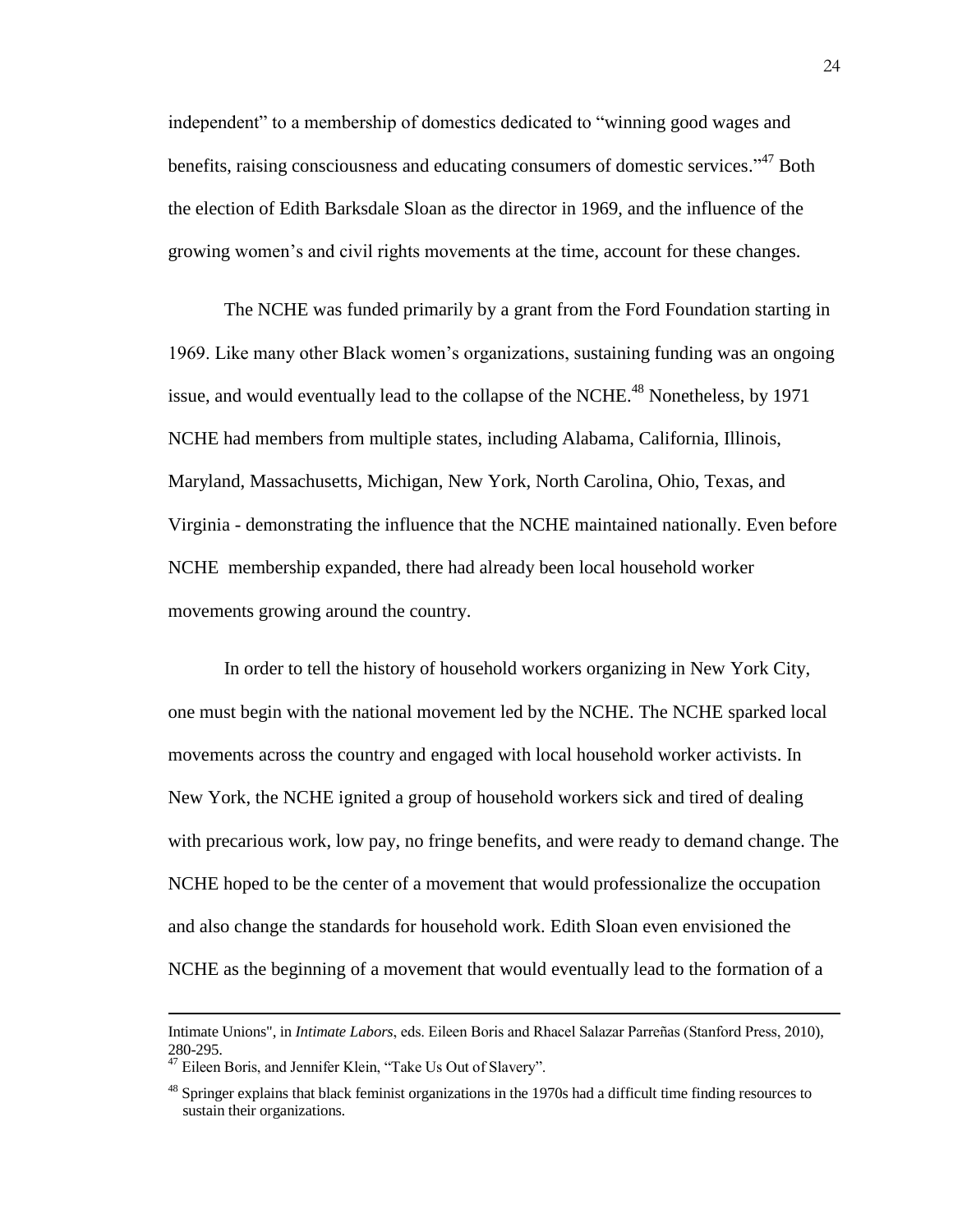household worker's union. While many still thought organizing household workers impossible in the 1970s, the leadership of the NCHE believed that standards could be changed and individual contracts could be written.

In 1971 the NCHE set up the Household Technicians of America, which was intended to focus specifically on supporting local chapters across the country in their fight to gain legal protections for household workers and enforcement of labor law and to educate employers about standards. The HTA provided local household workers with information on how to start your own local association, leaflets to hand out, sample contracts to provide employers, as well as other materials and resources. The HTA chapters organized on a local level, pushing for better standards state-by-state. They endorsed a code of standards, to ensure good wages, benefits, and protections for household workers. In the process the HTA effectively bolstered a sense of dignity and pride for household workers involved.<sup>49</sup>

By 1974 the HTA had 37 local associations and around 25,000 members.<sup>50</sup> Some of the strongest and most active local associations included the Household Technicians in Warren, Ohio, led by Geneva Reid and the Household Worker's Organization Inc. of Detroit, Michigan led by Mary McClendon.<sup>51</sup> The Household Technicians of New York, led by Geraldine Miller and Carolyn Reed, were also amongst the most active. Both Miller and Reed were highly involved in the larger national movement. Each served on

<sup>49</sup> Jane See White. "Maid or Household Technician." *The Milwaukee Journal,* May 17, 1978. Accessed October 1, 2012. http://news.google.com/newspapers.

<sup>50</sup> Series 3 Box 1 Folder 11 in NCHE Records.

<sup>&</sup>lt;sup>51</sup> Ron Chernow, "All In A Days Work: Housekeepers, Mostly Black Women, Are The Last Frontier of Labor Organizing." *Mother Jones*. August 1976. Accessed September 1, 2012. http://books.google.com/books.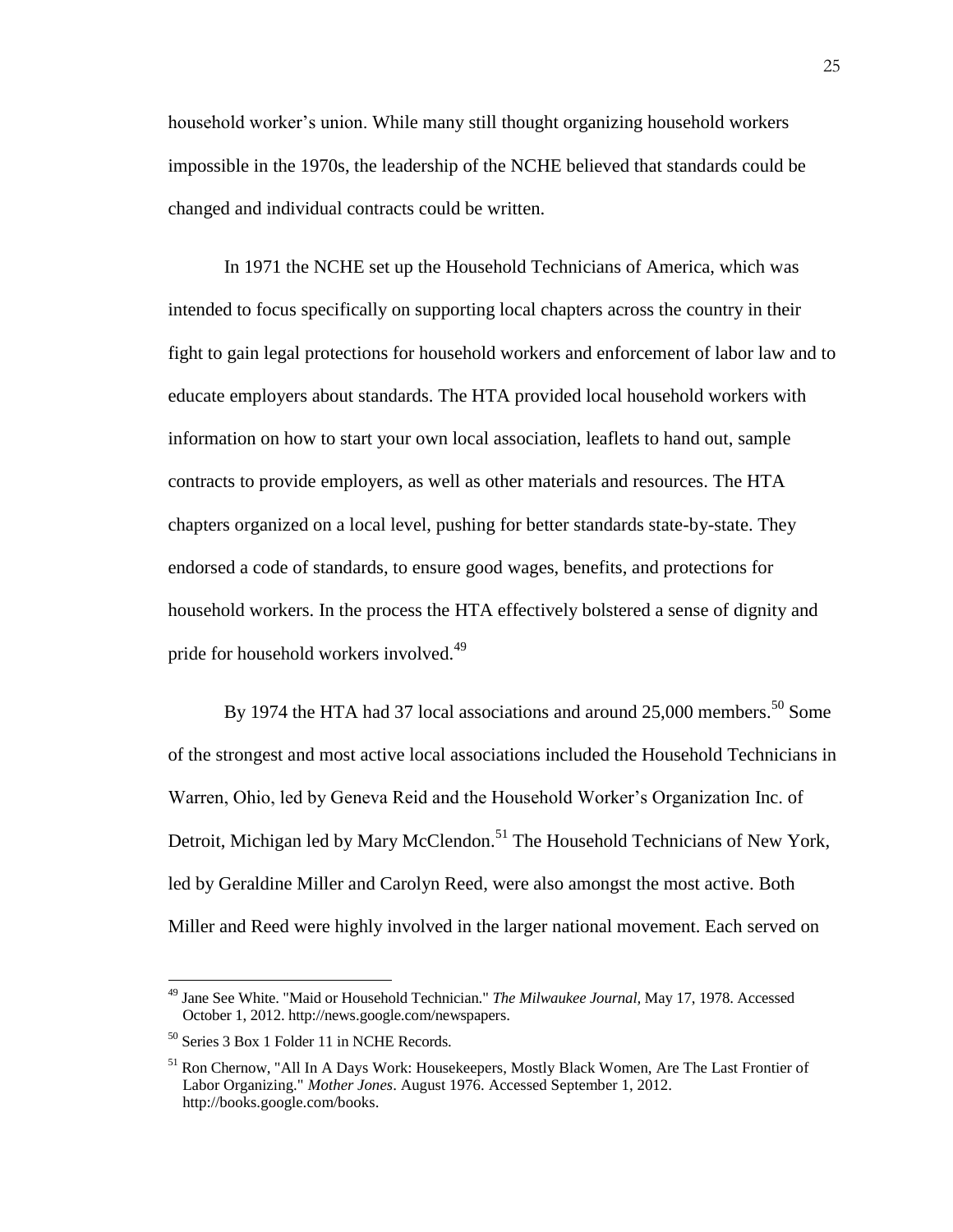committees of the national HTA, and Reed would go on to serve as the head of the NCHE in 1980.<sup>52</sup>

The NCHE was made up of mostly middle class staff members; people with various backgrounds in the women's movement and civil rights movement. Although Edith Sloan often spoke as if she was a household worker, she had never actually done household labor. Josephine Hulett, sometimes called "Jo Hulett," on the other hand, was one of the few household workers within the NCHE. Hulett handled on the ground organizing and traveling all over the country and talked to household workers about how they could organize themselves and demand good wages, benefits, and respect. Interestingly, Hulett was one of the people within the NCHE who was, "wary about household workers gaining control of the NCHE Board", claiming that there was a "selfdestruct tendency among the workers (subconscious or otherwise)."<sup>53</sup> She feared that the organization would be torn apart by "internal warfare" if household workers dominated the NCHE. Edith Sloan supported Hullet, stating "I bow to her judgment in this case as she has daily contact with the groups and is more aware of their peculiar problems, and, also because I know of the many "power struggles" and discord within some of the organizations."<sup>54</sup> Whether or not Hulett and Sloan were right about having household workers run the NCHE board, they were cognizant of disagreements that took place within local groups. In fact, they could have been describing the Household Technicians of New York; an organization with its share of "power struggles".

 $52$  Linda Greenhouse, "Assembly Is Urged to Allow Domestics To Organize and Bargain Collectively"; Gail Sheehy, "Hers" *New York Times*, Jan 17, 1980. Accessed September 1, 2012. http://news.google.com/newspapers.

<sup>53</sup> Series 3 Box 1 Folder 11 in NCHE Records, 10.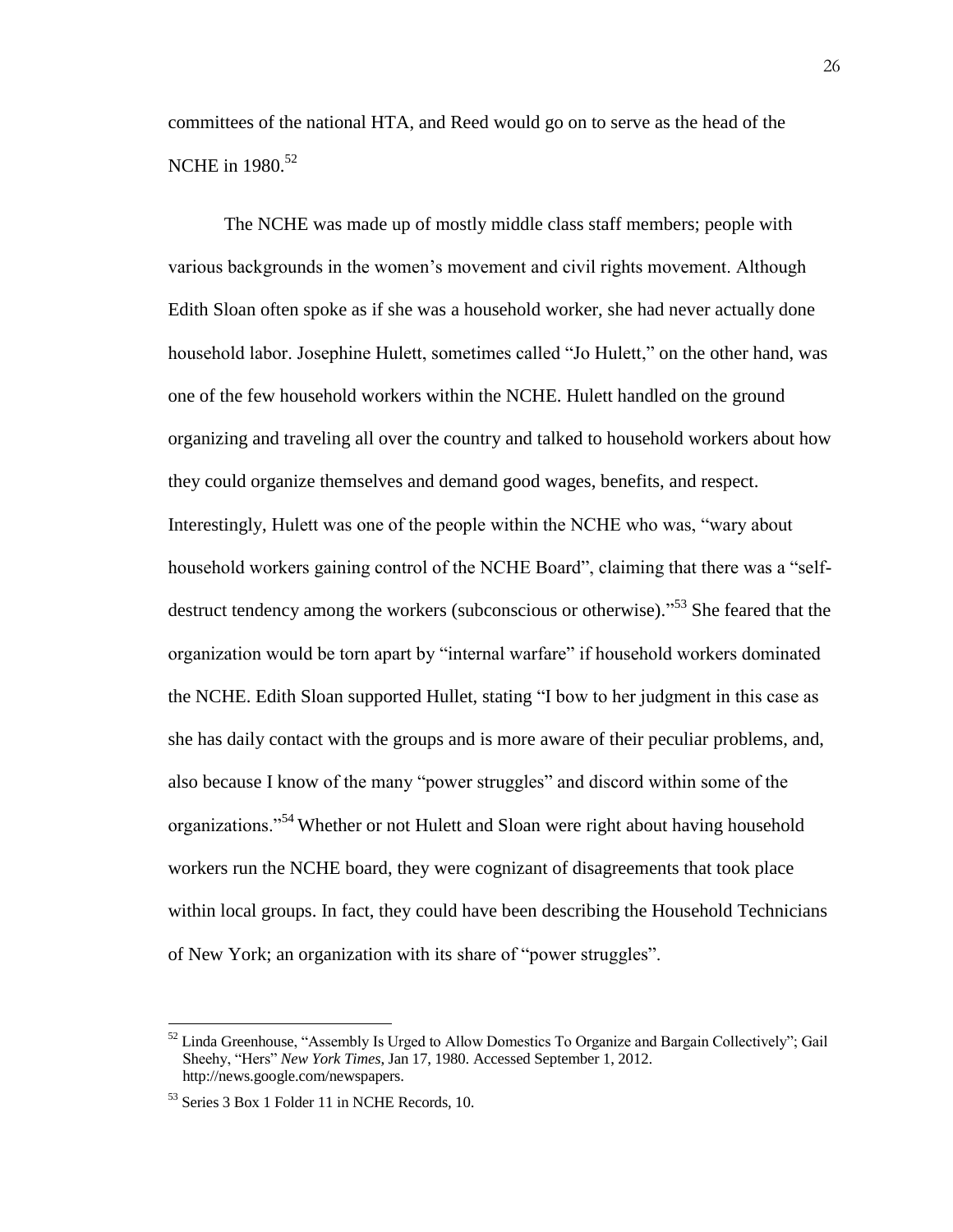#### A Movement Starts in New York City

In 1971 Geraldine Miller, a household worker from the Bronx, had a conversation with another household worker while traveling home from work one day. This worker raised the idea of household workers having "fringe benefits." According to Miller, "those two words did it...I wanted it, and I wanted it with a passion."<sup>55</sup> Miller decided to gather a group of household workers in the Bronx to attend one of the first NCHE conferences, held in Washington DC. After pushing the Bronx Urban League, Miller was able to get funds to attend the conference.<sup>56</sup> Miller explained that when she attended the conference she began to feel a sense of pride being around so many household workers who had had similar experiences to her. When Miller returned to New York, set on getting "fringe benefits" and much more, she founded the Household Technicians of New York.

Inspired by the HTA, Miller decided to use the term "household technician". She said that it was fitting because she and other household workers were skilled and could do almost anything on the job. Miller said, "we felt as though technicians were people that did something and were supposed to be great at it, and we felt as though that we household workers were great people as technicians."<sup>57</sup> When asked how she felt about the title "domestic," Miller responded, "I can't tolerate that word."<sup>58</sup> Household workers

<sup>54</sup> Ibid.

<sup>&</sup>lt;sup>55</sup> Geraldine Miller, interview by Loretta Ross. Transcript of video recording, Voices of Feminism Oral History Project Sophia Smith Collection, Smith College Northampton, MA, October 14, 2004: 26.

<sup>56</sup> Miller, Interview; *NCHE News* Volume 2 Number 7.

<sup>&</sup>lt;sup>57</sup> Miller, Interview, 30.

<sup>58</sup> Francis Clines, "Cleaning Women: Why Sit and Cry?" *New York Times* Jun 22, 1978. Accessed September 1, 2012. http://spiderbites.nytimes.com/pay\_1978/articles\_1978\_06\_00001.html.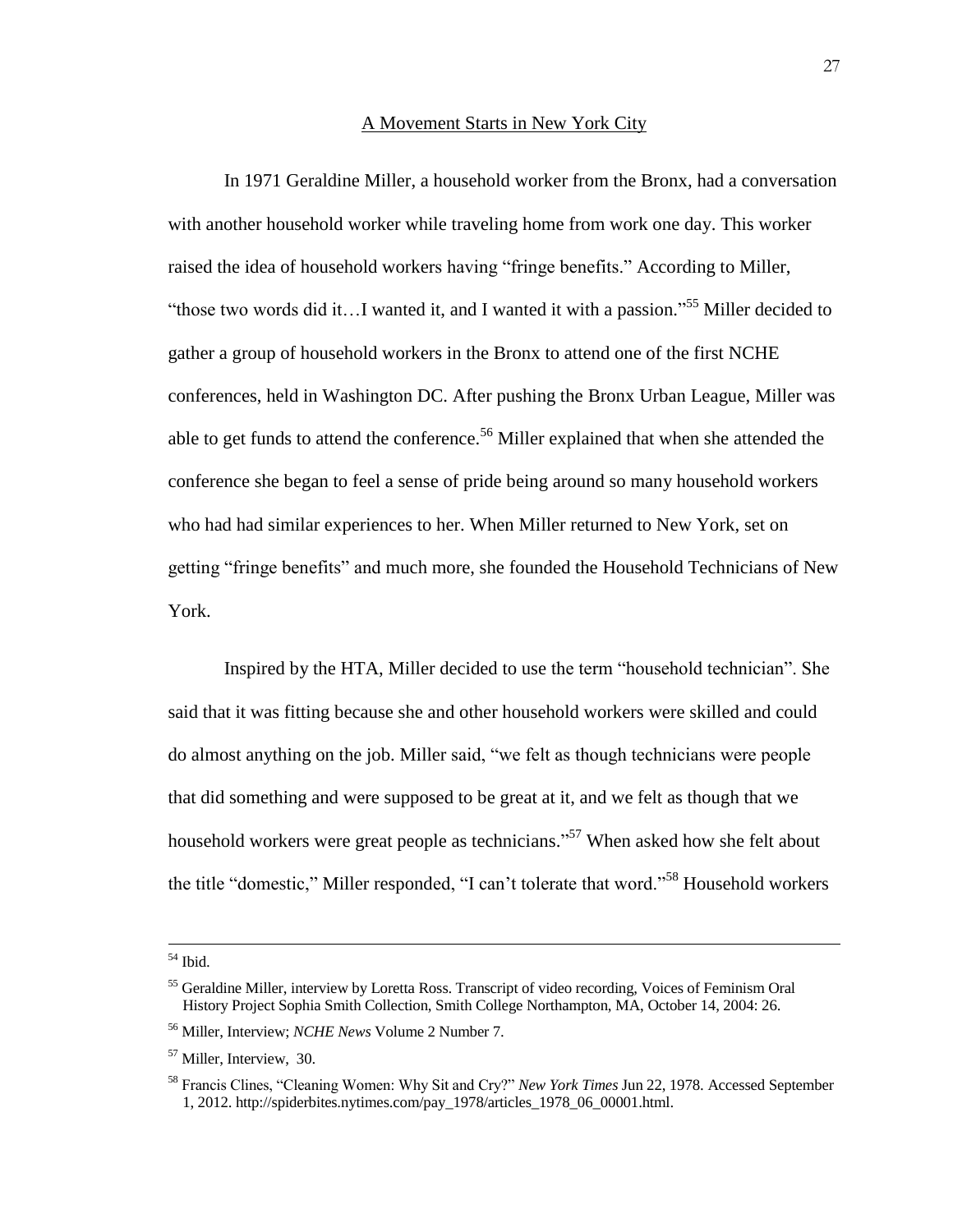decision to define themselves as technicians was a major act of resistance that challenged long-lasting stereotypes of Black women as servants.

Miller and other local household worker activists drew ideas and resources from the HTA and the NCHE. Jo Hulett would make a visit to the newly formed Bronx Household Technicians in 1971 to share information.<sup>59</sup> However, on the local level, it was clear that household workers made the decisions about what the household technicians would do and would not do. Miller's organization would eventually change its title, as other local household technician organizations formed and her local would be referred to as the "Bronx Household Technicians".

That same year, in April of 1971, the NCHE made a presentation in Harlem, NY. One of the household workers who attended this meeting was Carolyn Reed. Reed was a local Harlemite who saw a NCHE ad in the *Amsterdam News* and felt that the meeting would address her existing desire to improve the conditions of household labor.<sup>60</sup> Reed describes being pulled in by Jo Hulett's speech in particular. Reed identified with Hullet, who was a household worker who had gone on to organize with the NCHE. Interestingly, Reed noted that she was not particularly impressed with Edith Sloan and not identify with her as strongly. Perhaps because Sloan was a middle class Black woman.<sup>61</sup>

After this introduction to the NCHE, Reed decided to attend a meeting of the Household Technicians that Geraldine Miller had formed about three months earlier. At the first meeting she attended, the members immediately suggested that Reed take on a

<sup>59</sup> *NCHE News* Volume 2 Number 4.

<sup>&</sup>lt;sup>60</sup> Carolyn Reed, Interview by Martha Sandlin. Oral History Research Office Collection. Columbia University Oral History Collection. New York, NY, 1981.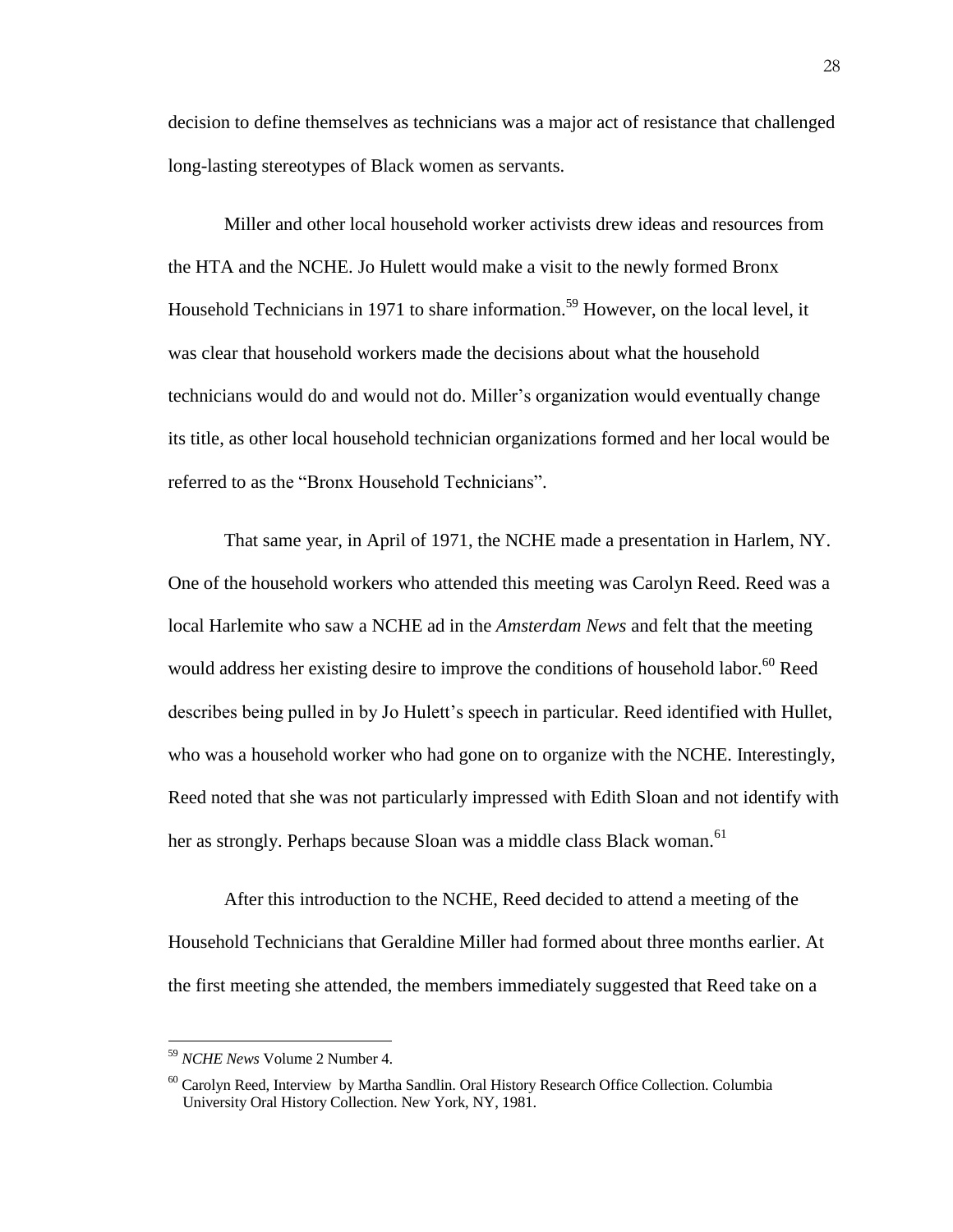leadership position. It seems fitting that Reed would be asked to take on such a role, as most accounts of Reed describe her as having an incredibly strong presence. According to Geraldine Miller, who found her own leadership in question, Carolyn Reed:

worked for a very rich family…and my whole group decided she should be the next president, so they tried to impeach me. I hadn't done anything, but they tried to get rid of me, and that's when I made the whole statement that I, Geraldine Miller, am the founder of the Household Technicians. Because they tried to give her the foundership, and I just made up my mind at that time, that I wasn't giving nothing away, you know.<sup>62</sup>

At this meeting, an ongoing internal tension amongst the household technicians in New York City was born. Eventually, Reed would lead her own separate local group, sometimes called the "Progressive Household Technicians."<sup>63</sup> Still, Miller and Reed frequently worked together, and they would both identify as part of the Household Technicians of Greater New York. Because the Household Technicians of New York were known by many different names, this could lead to some confusion for anyone looking at the records of the organizations. Newspaper articles in the 1970s also add to the confusion over names, as they referred to the household technicians under different names. One of these variations was, "household technician union", although they were never formally a union that collectively bargained.<sup>64</sup> However, it seems that they all

<sup>&</sup>lt;sup>61</sup> Reed, Interview, 31.

<sup>&</sup>lt;sup>62</sup> Miller, Interview, 55.

<sup>63</sup> "NCHE Agenda" in Series 1 Box 1 Folder 5, NCHE Records.

<sup>&</sup>lt;sup>64</sup> For example of this reference, see Gail Sheehy "Hers: Carolyn Reed She's Trying to Destroy The Superwoman Myth." *New York Times.* January 17, 1980, C2.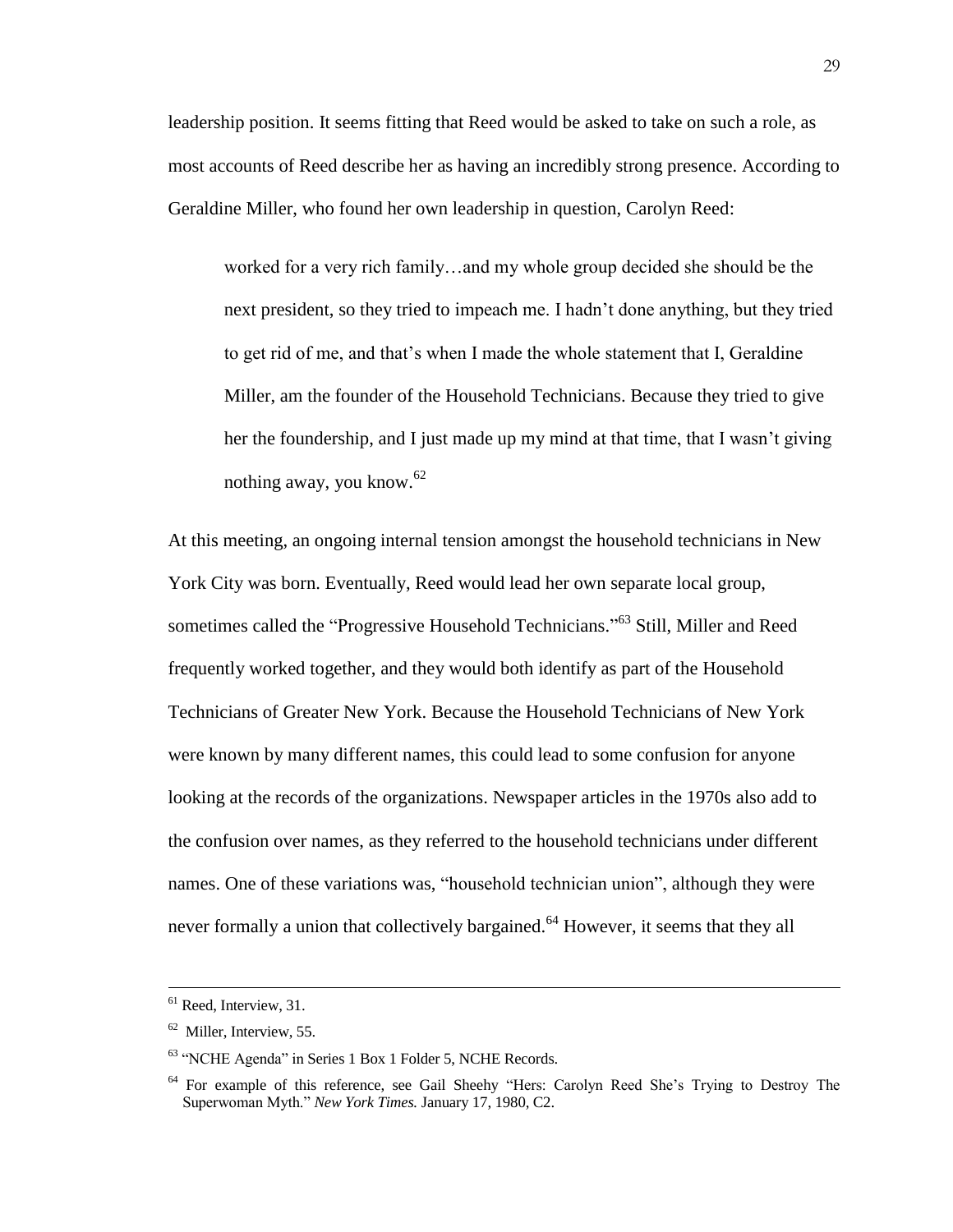identified as a part of the national HTA. Reed reiterates Miller's feelings on the household technician title, saying "We call our group Household Technicians of America because we want to get away from servant, maid and domestic."<sup>65</sup>

#### Leaders of the Movement

Regardless of their personal disagreement, Geraldine Miller and Carolyn Reed were both incredible leaders of the household workers movement in New York City. They can both be seen as "founders" and "presidents" of the Household Technicians in New York City. In fact, part of what makes the history of the local movement of household workers in New York stand out, is that it had somewhat exceptional leadership. The story of the household technicians told in this thesis is very much based on the accounts of Miller and Reed. Both women lived rather remarkable lives. Each had limited formal education, worked as household workers for most of their lives, and then went on to become leaders of the household workers movement as well as lifelong Black feminist activists in New York.

## *Geraldine Miller (1920 - 2005)*



<sup>&</sup>lt;sup>65</sup> Reed, Interview, 1.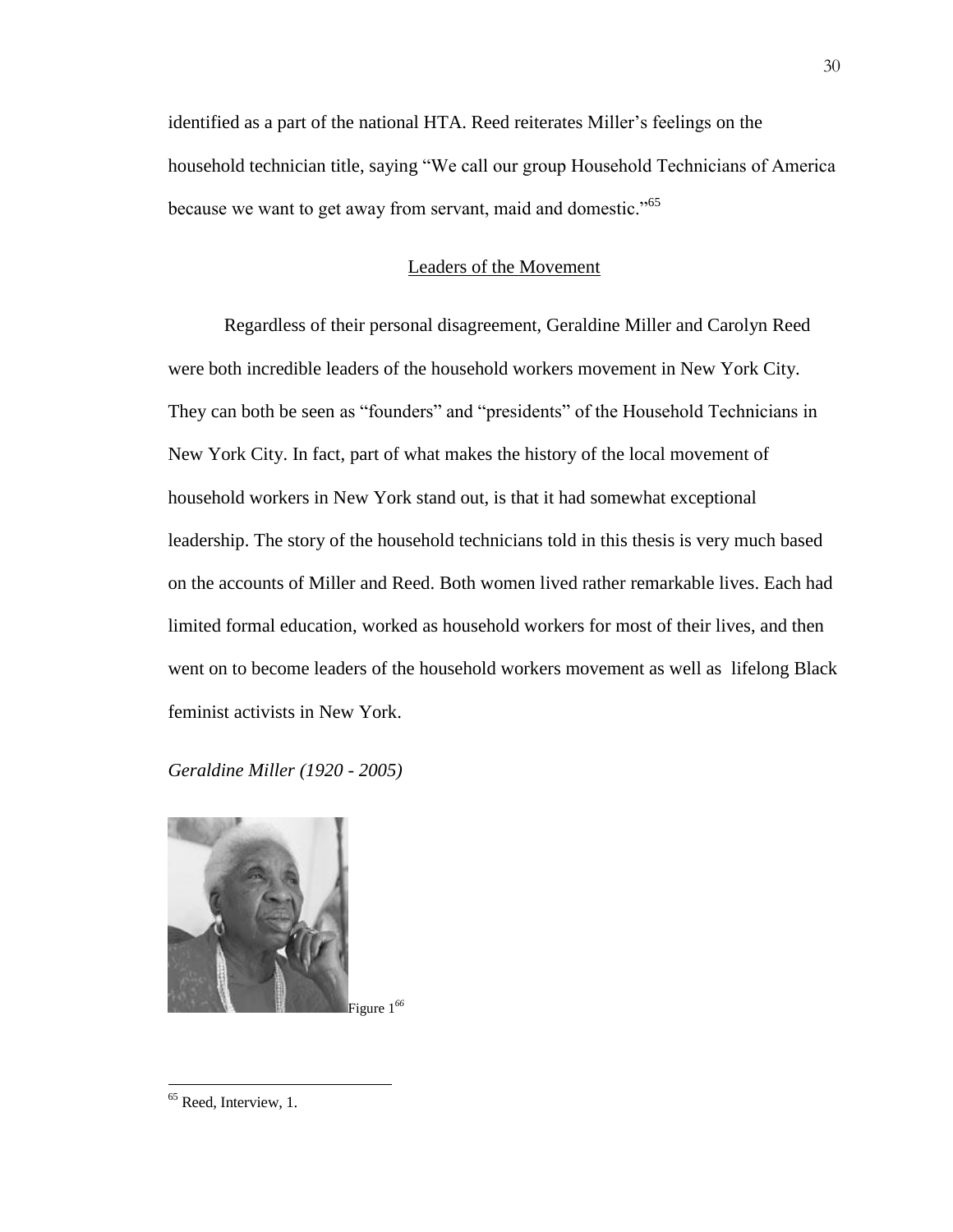Geraldine Miller was born in Sabetha, Kansas in 1920. According to Miller, both her mother and grandmother were household workers who didn't tolerate disrespect. Miller claimed that being raised by tough women allowed her to develop a tough personality, and inspired her to form the Household Technicians. Miller's mother died when she was a teen, an event she described as having a profound effect on her life. She did not graduate from high school, but moved around different towns taking different jobs, such as waitressing and operating an elevator in a hotel. Miller was married for two years of her life, but left her husband because he was abusive to her. In the 1950s she moved by herself to New Jersey to start a new life on the east coast and proceeded to work a variety household work jobs in New Jersey and New York.<sup>67</sup>

After forming the Household Technicians of New York in the 1971, Miller would remain an active participant in the NCHE. She was involved in helping to bring household workers under the Fair Labor Standards Act in 1974, as well as passing New York State Assemblyman Seymour Posner's bill in 1977 that allowed some household workers to collectively bargain in the state.<sup>68</sup> Miller even traveled across the world to Germany on behalf of NCHE to participate in a conference on women. Miller went on to work with National Congress of Neighborhood Women in 1974. In 1981, she became

<sup>&</sup>lt;sup>66</sup> National Organization for Women. "In Memoriam: Geraldine Miller", http://www2.now.org/organization/conference/2004/speakers.html (accessed November 1, 2012).

<sup>67</sup> Miller, Interview, 19-20.

<sup>68</sup> Eileen Boris and Jennifer Klein, "Take Us Out of Slavery" in *Caring for America: Home Health Workers in the Shadow of the Welfare State,* ed. Eileen Boris and Jennifer Klein/ (New York: Oxford University Press, 2012).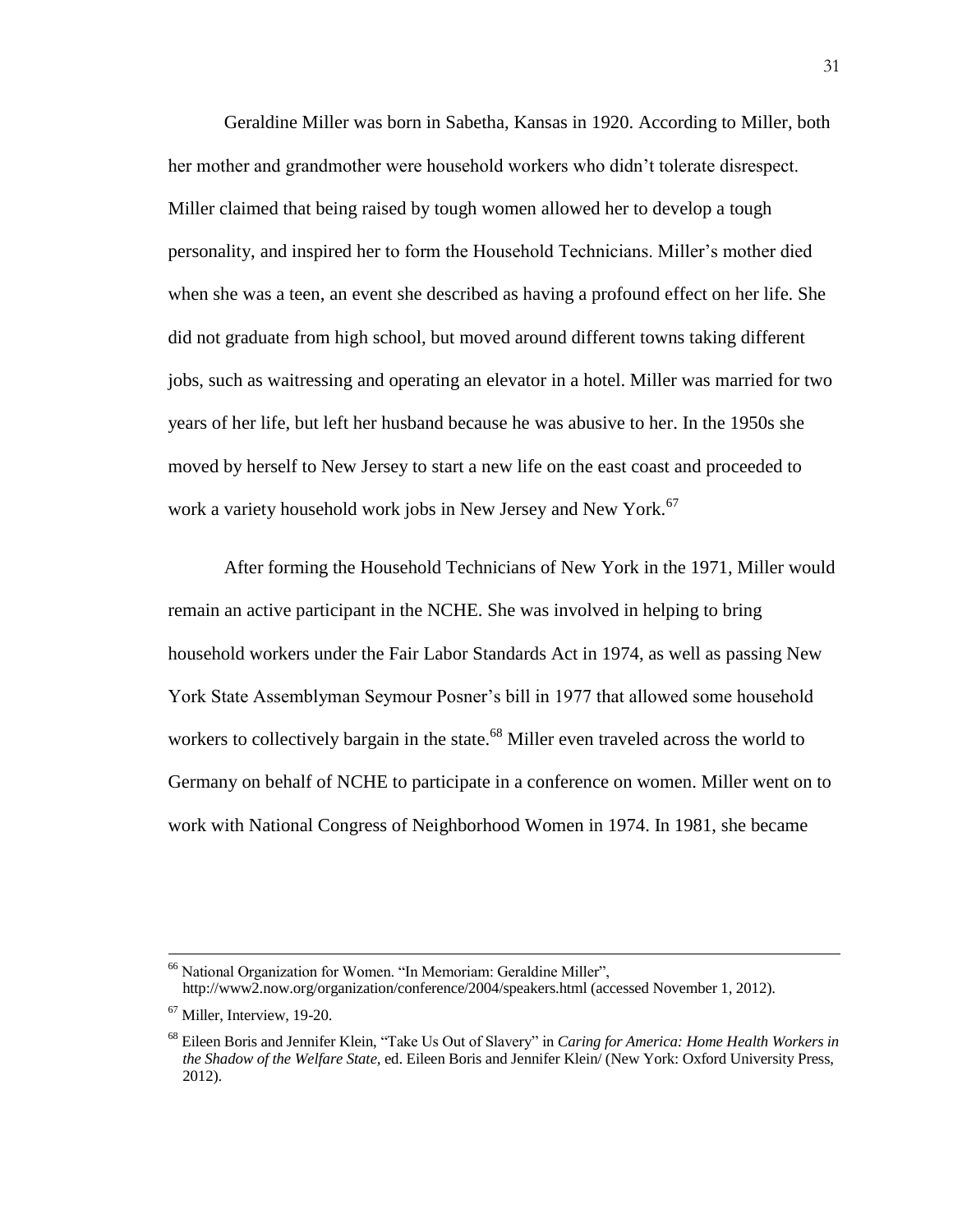president.<sup>69</sup> Later she also ran a workshop called Project Open Doors that connected the concerns of homemakers and household workers.

Miller believed strongly in the potential of the women's movement. At the same time, she was not afraid to challenge or critique white feminists. For example, Miller once described challenging a white feminist professor at a conference:

I told her, I said, "What have you done with your theory?" You know, having a theory and doing something with it are two different things… It's the thinking about it, the theory, putting it down on paper, and doing nothing about it means nothing. But having a theory and them trying to see how it will work is different.

Miller recognized that even though she did not have formal education, she had knowledge developed out of lived experience. And she was willing to teach the women's movement something about working class Black women. In 1974 Miller became involved with the National Organization for Women and founded Bronx NOW, which was dedicated to ending racism within the women's movement. If asked, Miller would identify herself as a "feminist" and said that she never hesitated to adopt the title.<sup>70</sup>

*Carolyn Reed (1940 - 1993)*

<sup>&</sup>lt;sup>69</sup> Miller, Interview, 39.

<sup>70</sup> Miller, Interview, 47.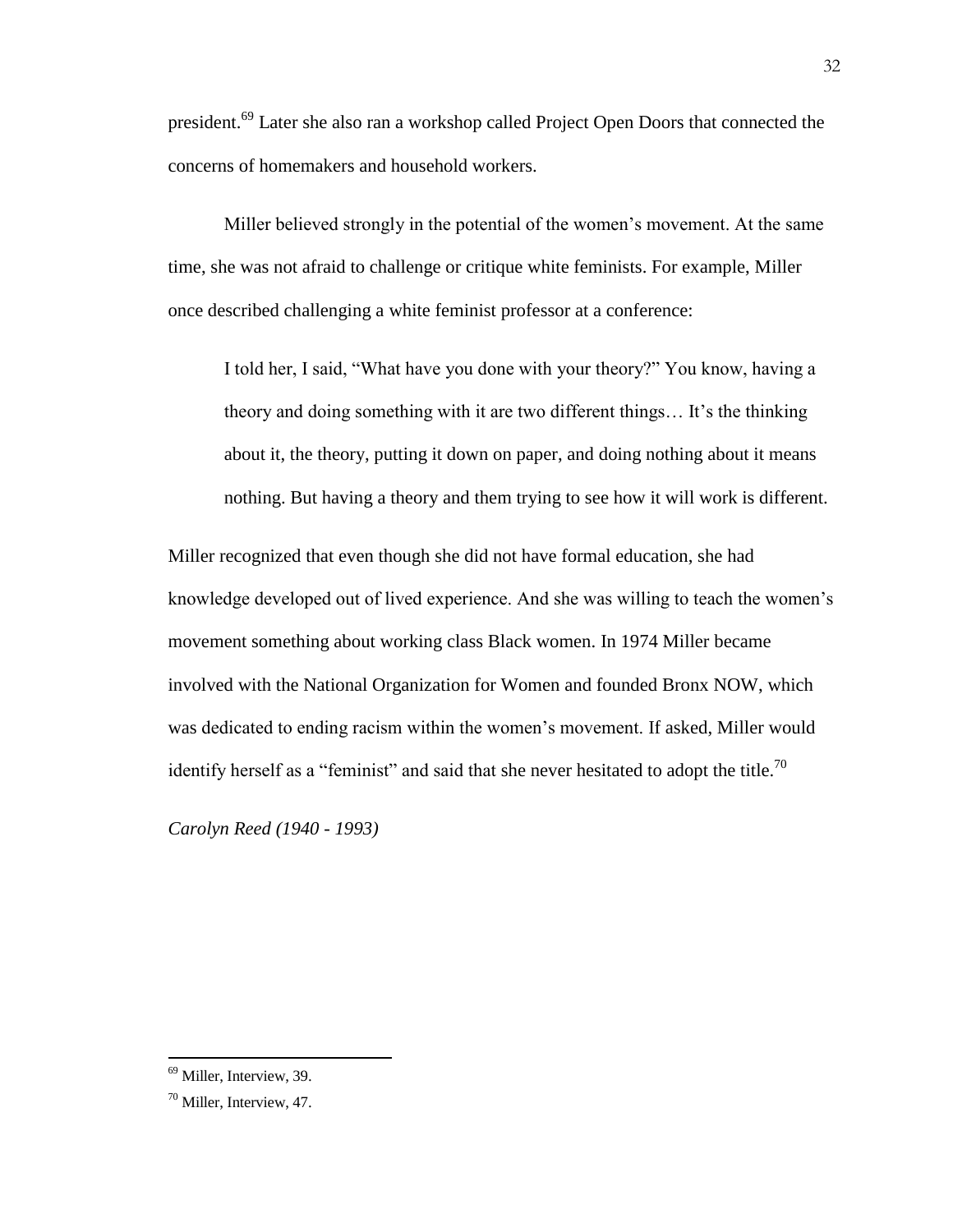

Born in 1940 in Rockaway New York, Carolyn Reed was abandoned by her parents at birth. She was taken to live in South Carolina with a family friend. Carolyn described having had a troubled childhood because she said she was constantly reminded that her parents did not want her. This abandonment, Reed believed, caused her to develop into a very independent and strong woman. Reed moved north as a teenager to become a household worker to raise money to continue her education after completing high school. In the first job she took, posted as "mother's helper," she learned to take care of children, cook, clean, and other skills.<sup>72</sup> She held many house work positions thereafter. While Reed always recognized that both racism and sexism shaped her career options, she also had a pride for her work. Reed claimed that, "I could be my own boss, even though there was someone else paying you. Literally, most household workers are their own bosses. And I think that's probably what I liked most."<sup>73</sup>

Reed became involved with the NCHE in 1971, and remained active in organizing and fighting for household workers for the rest of her live. Reed's employer for most of

 $<sup>71</sup>$  Chernow, Ron. "All In A Days Work: Housekeepers, Mostly Black Women, Are The Last Frontier of</sup> Labor Organizing."

 $72$  Reed, Interview, 13.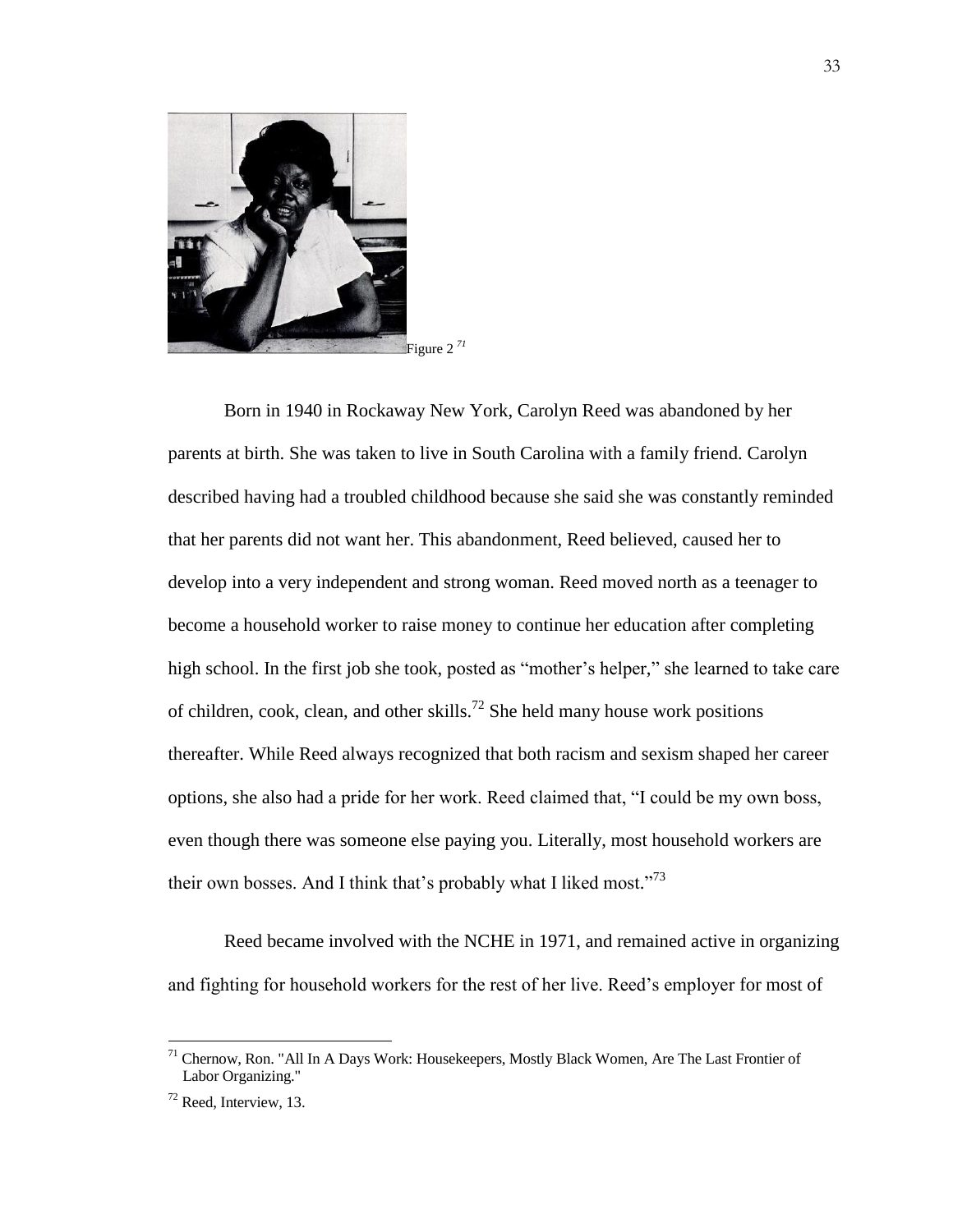the years of her life, the Clayburgs, who lived on the upper east side, supported her involvement in the HTA, and worked out schedule so that she could remain active (she even took a sabbatical to serve on the NCHE). Reed and her husband lived in their own apartment in the Clayburg's basement across the street from Gloria Steinem, who would become her friend and ally in the fight for dignity for housework. Reed developed many feminist allies through her work, and even helped organize a conference in 1977 with Gerda Lerner of Sarah Lawrence Women's Studies Program titled, "The Future of Housework: The Role of the Housewife and Sharing Arrangements for Child Care", which was held in Harlem.<sup>74</sup> The conference brought household workers and employers of household workers together.

In addition to being active in the fight for protection under federal and state labor laws, Reed also served as a member and Chair of the New York Women's Political Caucus sometimes in the late 70s. Like Miller, Reed defined herself as a "feminist".<sup>75</sup> Reed was invited to serve on the National Advisory Committee for Women under President Carter in 1979. However she and others resigned after Senator Bella Abzug, an ally of household workers, was fired. Reed was disillusioned with President Carter prior to this as well, saying that the committee was, "set up to fail".<sup>76</sup> Finally, Reed became the Executive Director of the NCHE under the National Urban League, in 1980. She always

 $73$  Reed, Interview, 10.

 $74$  "The Future of Housework: The Role of the Housewife and Sharing Arrangements for Child Care." in the Women's History Graduate Program Records, 1968-present. Sarah Lawrence College Archives.

<sup>75</sup> Sam Roberts, "One who shaped domestic issues." *New York Times* April 12, 1993. Accessed September 1, 2012. http://www.nytimes.com/1993/04/12/nyregion/metro-matters-one-who-shaped-domestic-issues.html.

<sup>76</sup> Reed, Interview, 51; Unknown, "In Washington: Who Left, Who Stayed." *New York Times* January 20, 1979, 2.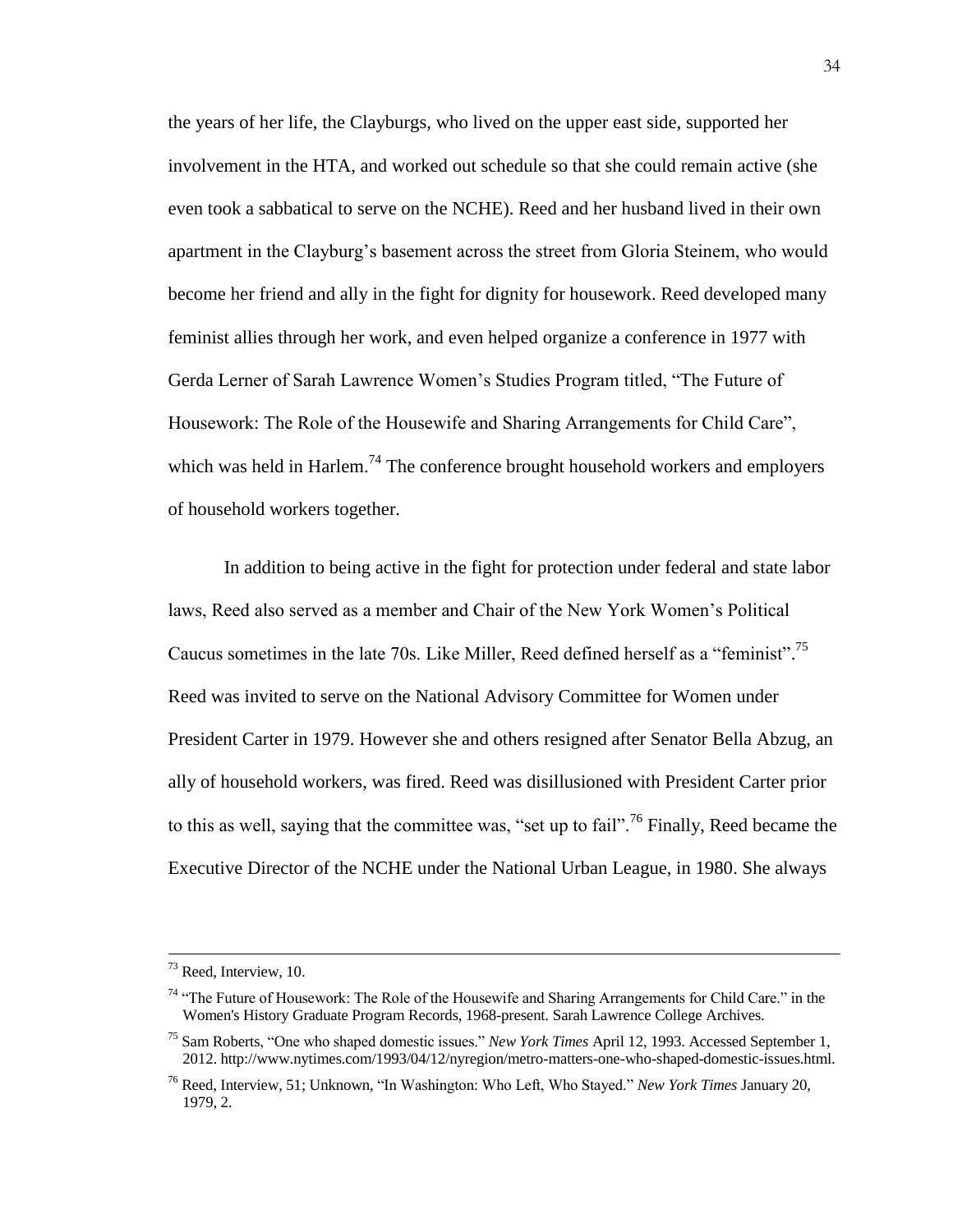said, despite her many leadership positions, she would rather be a household worker than be in a position of leadership.<sup>77</sup>

# Household Technicians of New York Take Form

One of the first events of the Household Technicians of New York was a large meeting at the Riverside Church in 1971. Reed, who already attended the church, was able to get the space for free. It was Reed's idea to have a "luncheon" in which household workers and their employers would be invited. They asked Eleanor Holmes Norton, the city Human Rights Commissioner, who became a strong advocate for household workers, to be the keynote speaker.<sup>778</sup> There were 180 people in attendance at the luncheon, but only one employer actually attended. Reed said most women probably weren't surprised by this low turnout on behalf of employers because the other women had already been exposed to the difficulties of organizing events. Reed, on the other hand, was new to the whole thing. After that first meeting the group would enhance their skills and focus on educating both household workers and employers.

The organization met regularly in churches and sometimes in women's homes, mostly in Harlem.<sup>79</sup> They discussed campaigns going on in the national movement, but they also took time to talk about their daily lives, and vented about poor work conditions. They controlled these meeting spaces. Although others were welcome, it was about create a space where household workers could express frustration and come up with ideas on how to push employers for better conditions. Later, Carolyn Reed gained a reputation as a

 $^{77}$  Chernow, "All In A Days Work: Housekeepers, Mostly Black Women, Are The Last Frontier of Labor Organizing."

<sup>&</sup>lt;sup>78</sup> Reed, Interview, 33.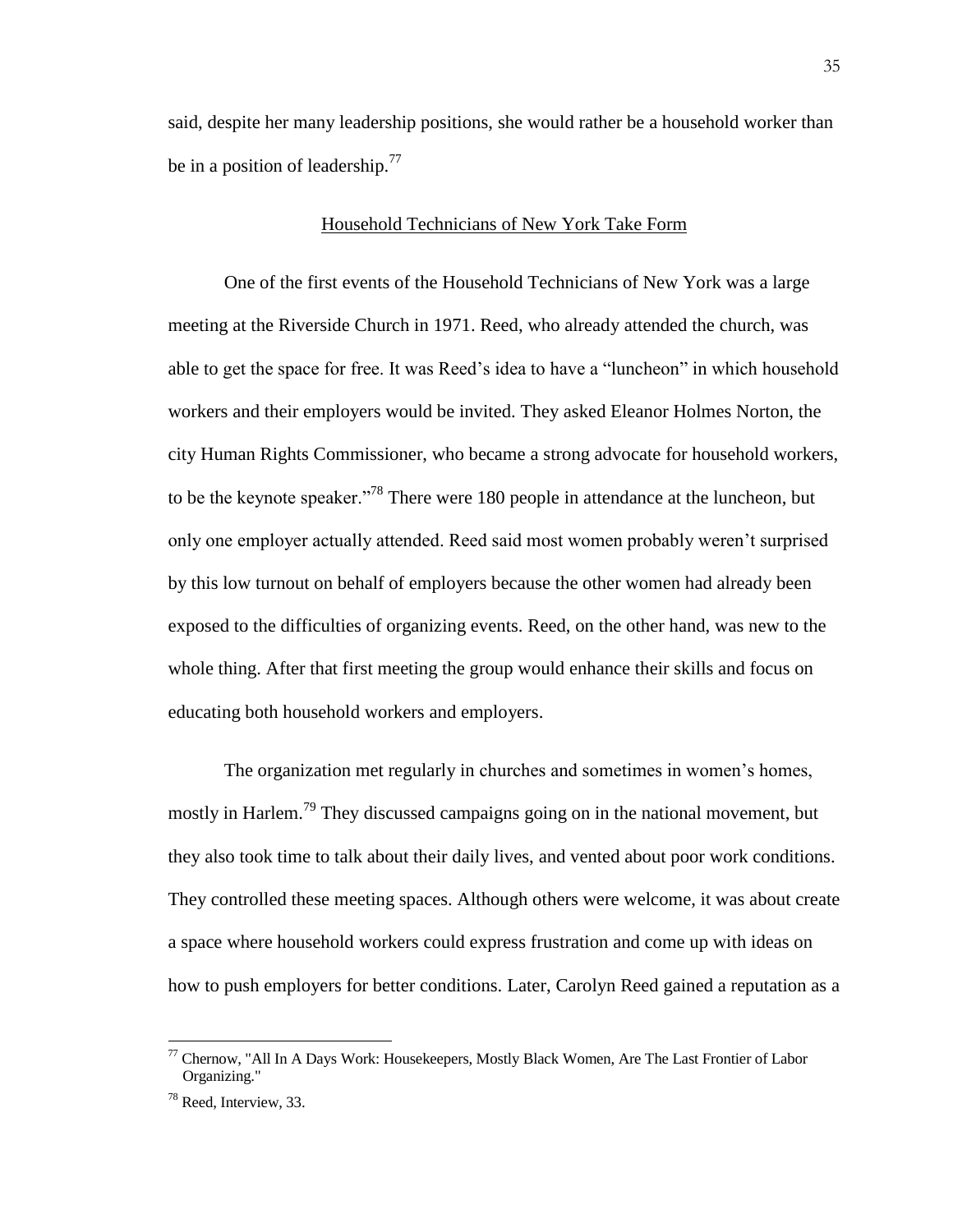good organizer. One HTA member described Reed as having "wit, cunning, and chutzpah."<sup>80</sup> Reed explained that she would go to "church groups, the women's groups, and the civil rights groups" as well as parks, buses, and supermarkets, to try to convince household workers that they could make demands for better conditions if they organized with the household technicians.

Reed expressed that many of the women she encountered were mistrusting of the household technicians, or were mostly concerned with supporting a family. These women were working in situations of great competitiveness. Many felt there were always women willing to work for less that her, so they had to do anything they could to keep their job. Joining an organization made up of household workers who were demanding better pay, benefits, and treatment seemed like too bold of a step. Some women were also wary of the household technicians because they associated the technicians with traditional unionism, which many saw as white male organizations. As Reed said, "what people see are the Teamsters Union, or…They see the rip-off. They don't see the positive things that unions did. If it had not been for unionizing in this country, we would have a royal class<sup>"81</sup>

Another difficulty in recruiting household workers was that many felt intimate ties to the families they worked for and cared for, making it difficult to image making demands. Geraldine Miller herself once described working for a family, saying, "The baby's name was Mark and he was beautiful" and that there was "no way to avoid mixing

<sup>79</sup> Ibid.

<sup>&</sup>lt;sup>80</sup> Chernow, "All In A Days Work: Housekeepers, Mostly Black Women, Are The Last Frontier of Labor Organizing."

<sup>&</sup>lt;sup>81</sup> Reed, Interview, 44.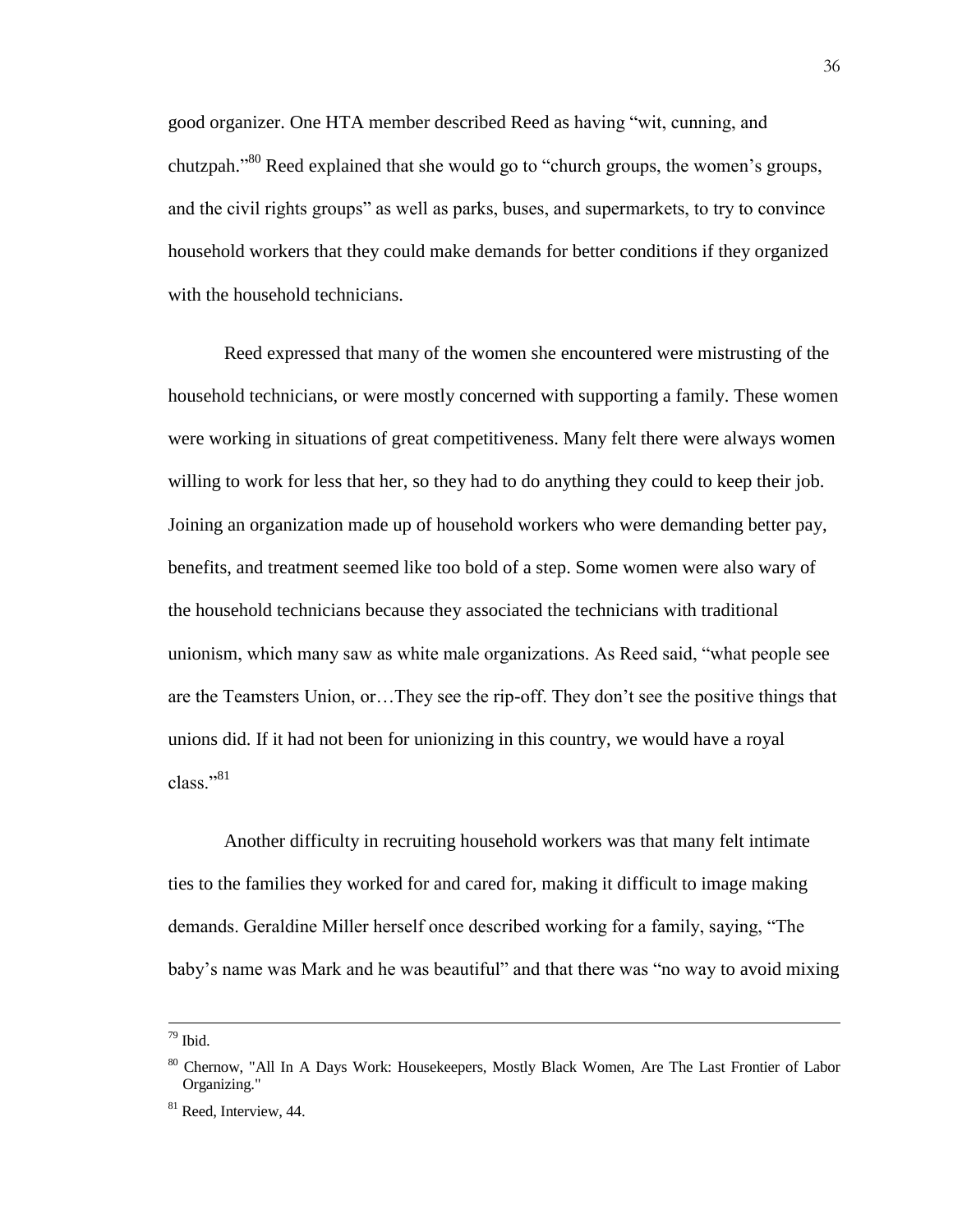the emotions when housework is your profession."<sup>82</sup> Carolyn Reed combatted all of these concerns using her strong ability to start up a conversation. She discussed what it meant to be a household technician; not a maid. The latter had no rights. Reed also stressed that she was a member of many of the same community institutions as other black women. As a result of good organizing skills, the Household Technicians of New York grew from having a few hundred members, to claiming almost a thousand by the mid-70s.<sup>83</sup> The organization kept close ties with the NCHE and its leadership and it also began to build alliances with local politicians and activists from different movements.

## Tensions Within The Household Workers Movement

As with any movement there were disagreements. Tensions existed between household workers within New York as well as between the local chapters of the HTA and the NCHE. Tensions among household workers in New York existed in part because they had different goals, did different kinds of household work, and had different needs whether it be supporting a family or living alone with an employer. Tensions between the national and local chapter may have been an outcome of a diverse group of people from different backgrounds working together, with the national leaders being mostly comprised of middle class activists, and local leaders being working class household workers.<sup>84</sup> There were also greater struggles and tensions between household workers and the civil rights movement, women's movement, and labor movement, which will be discussed in the next chapter.

<sup>&</sup>lt;sup>82</sup> Clines, "Cleaning Women: Why Sit and Cry?".

<sup>83</sup> Leslie Maitland, "They Still Call Us Girl." *New York Times* February 15, 1976.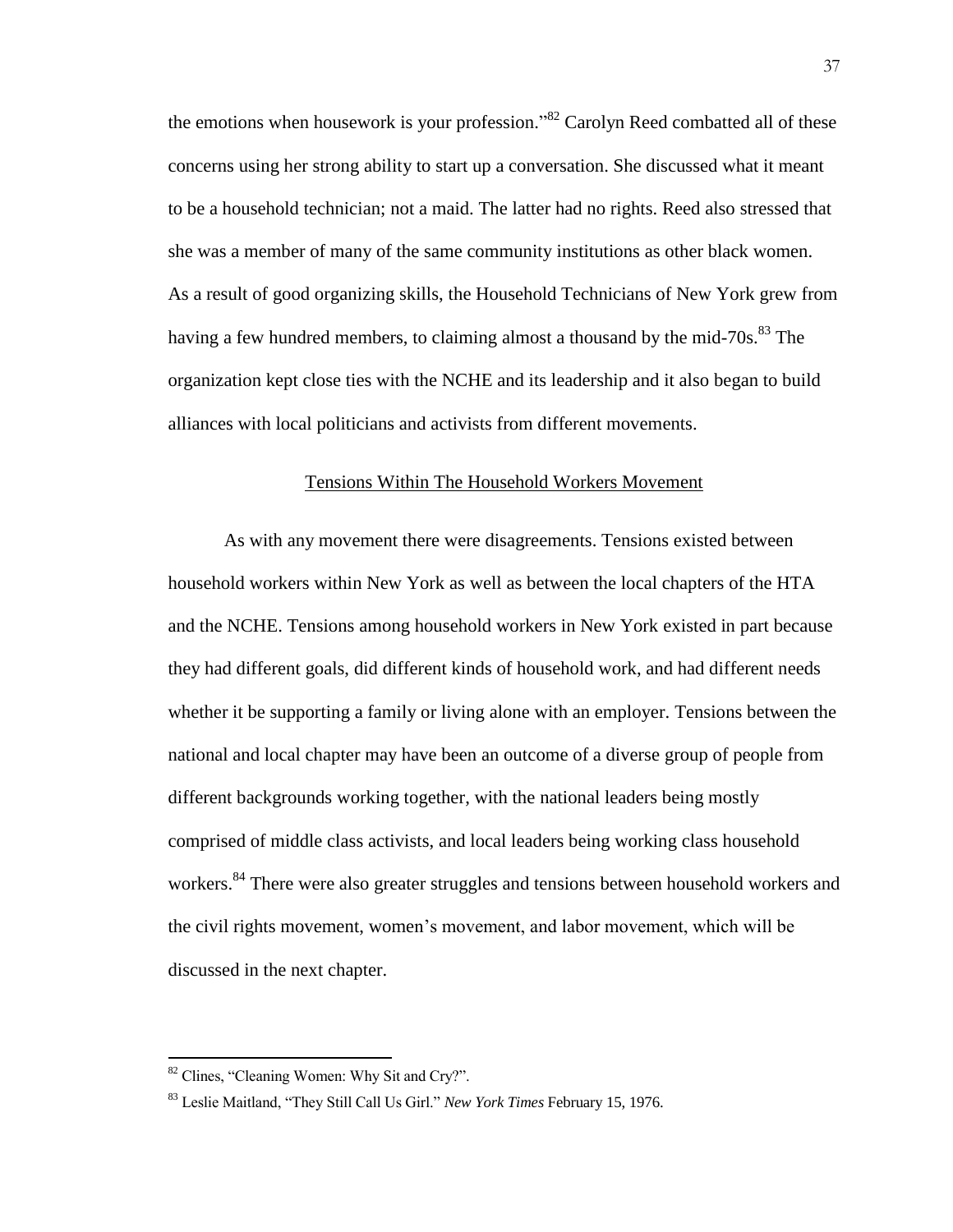One of the tensions within the movement in New York City has already been noted: the rocky relationship between Geraldine Miller and Carolyn Reed. Although it is not clear what caused divisions between them. Some of the friction was their struggle over the leadership of the household technicians. Miller believed that the tension arose because she was a "day worker" and Reed was a "live in" household worker. Reed never commented on this fact. Whether this was the cause of their differences or not, it speaks to a larger issue that divided household workers: differences in the work they did and the status attached to these differences. Miller describes a hierarchy of household work, explaining that,

It's like if you were a caterer that gave you a little more status. If you were considered a cook, that gave you a status. If you were just a cleaning person, that put you down below the others. So I was one of those that didn't always cook in the home. I would be the cleaner. And if I was doing it by the day, instead of by the week, then that would lower my status. So, I'm the one with the lowest status of the whole group that I put together, and they tried to hand me my head almost every time we met…So I ended up with half elites and half just plain workers and the elites really and truly were very hard to deal with. Like the one woman said, "You can't be our founder".<sup>85</sup>

Miller's quote reveals the divisions amongst household themselves. These divisions may have had roots going all the way back to the division of labor during slavery. This serves

<sup>&</sup>lt;sup>84</sup> Boris and Klein suggest that mixed class backgrounds was one cause of tension within the organization in "We Were The Invisible Workforce: Unionizing Home Care" In *Sex of Class*, edited by Dorothy Sue Cobble.

<sup>85</sup> Miller, Interview, 28-29.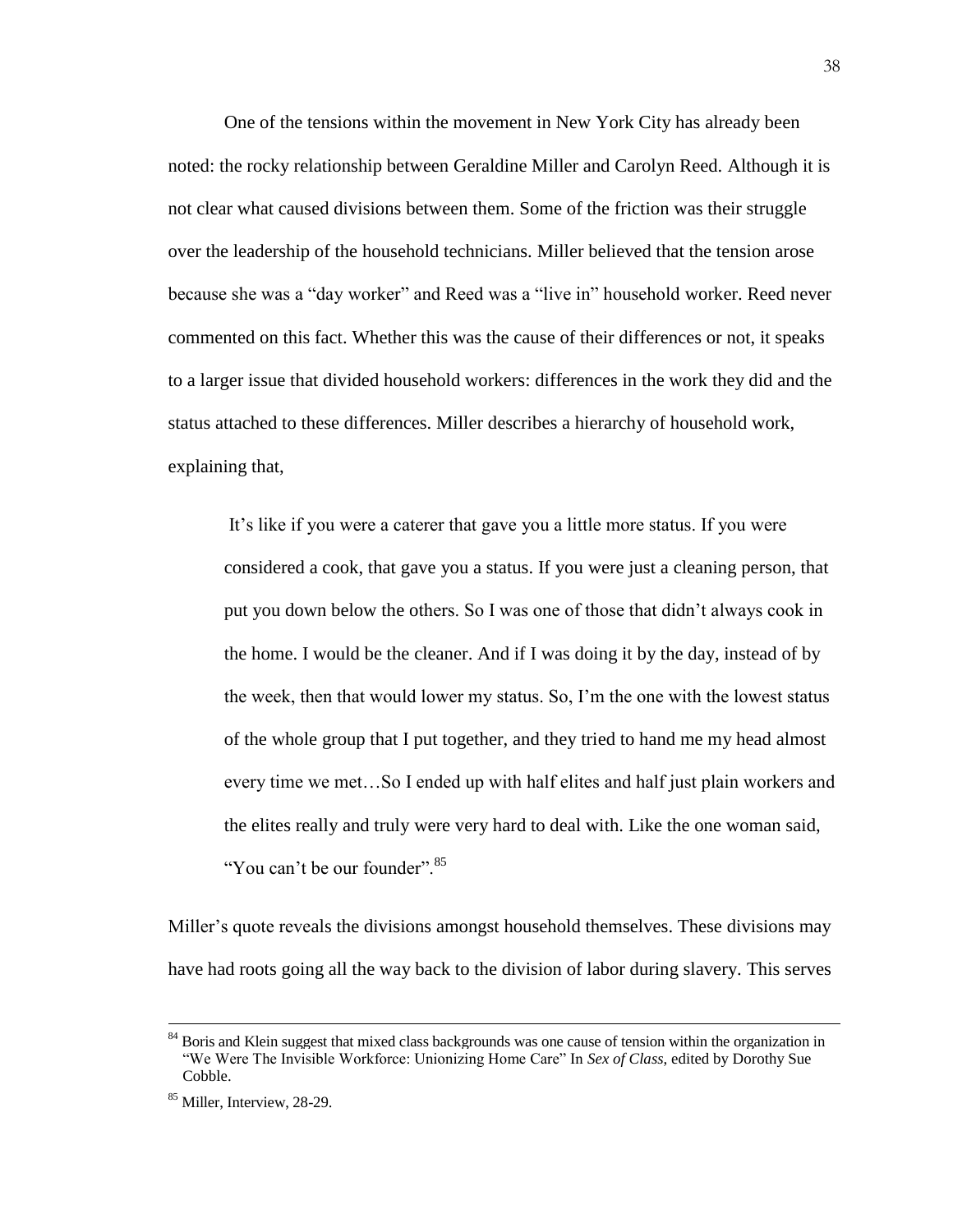as a reminder that household workers were not a homogenous group, and that they performed many different forms of labor. Furthermore, these divisions added yet another layer of difficulty to organizing.

In addition to the tensions amongst household workers involved in activist organizations such as the Household Technicians of New York, there was also a larger debate that took place among household workers in New York. In 1978 an article titled "Maid or Technician" introduced two competing images of household workers. One was Carolyn Reed, who chose the household technician title. The other image was of a woman named Mary Berry. Berry marketed herself as a mammy type figure that she named "Aunt Sally", seen in the image below.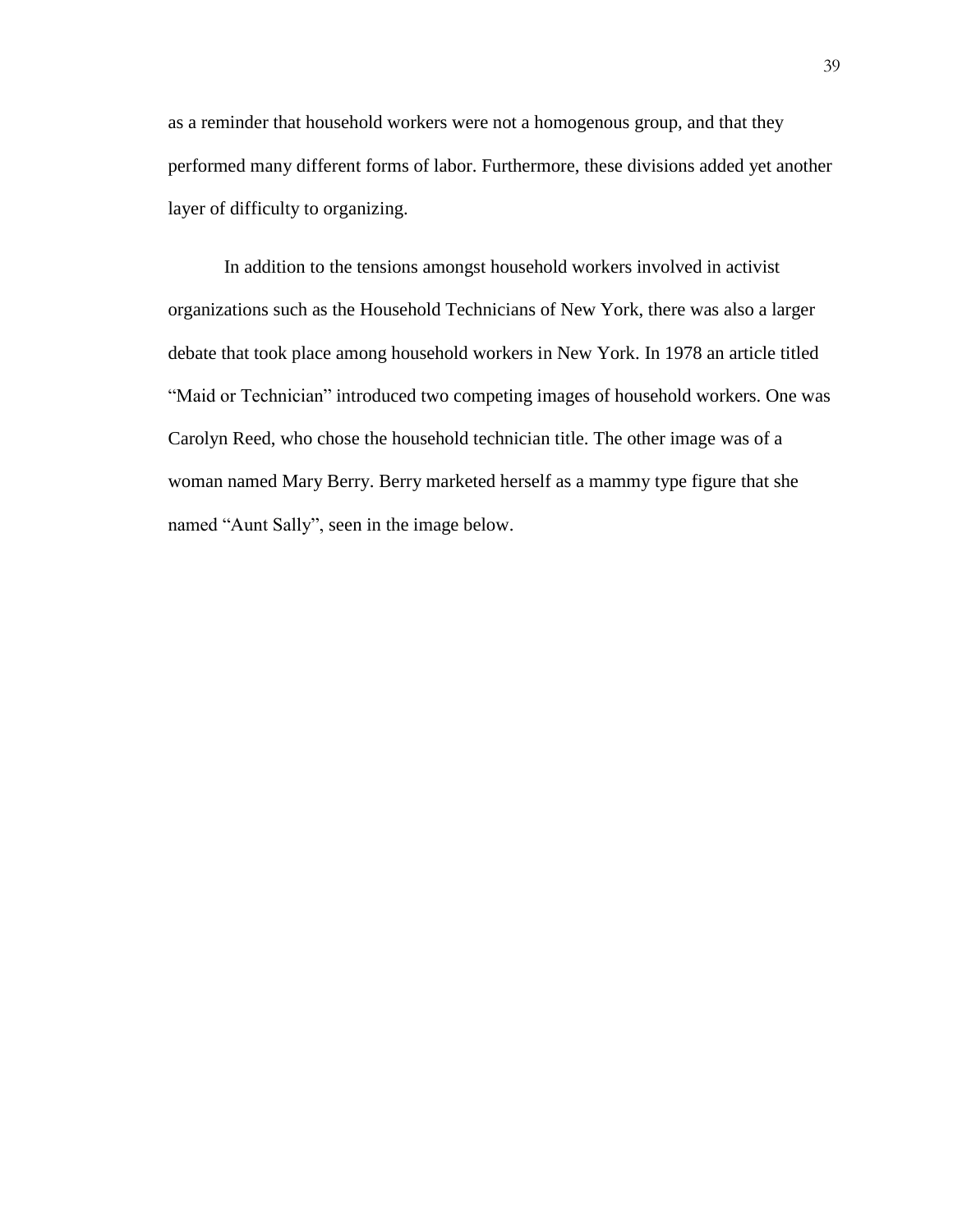

Figure 3<sup>86</sup>

In this, Berry markets herself, saying that she is able to work harder than other household workers. Reed was surprised when she first saw the "Aunt Sally" ad. "I thought, "My God, another white woman. What are they going to do next? It hit me in the gut when I learned Aunt Sally was a black woman."<sup>87</sup> Reed was shocked to find that a black household worker would be willing to market herself as "the mammy".

While the article simply says that Reed and Berry have differing approaches to business, there is much more going on in these two competing images of household workers. Berry offers the promise of playing the role of the submissive black woman, reproducing an image from slavery, because she is aware that this is what white

<sup>86</sup> Jane See White, "Maid or Household Technician."

 $87$  Ibid.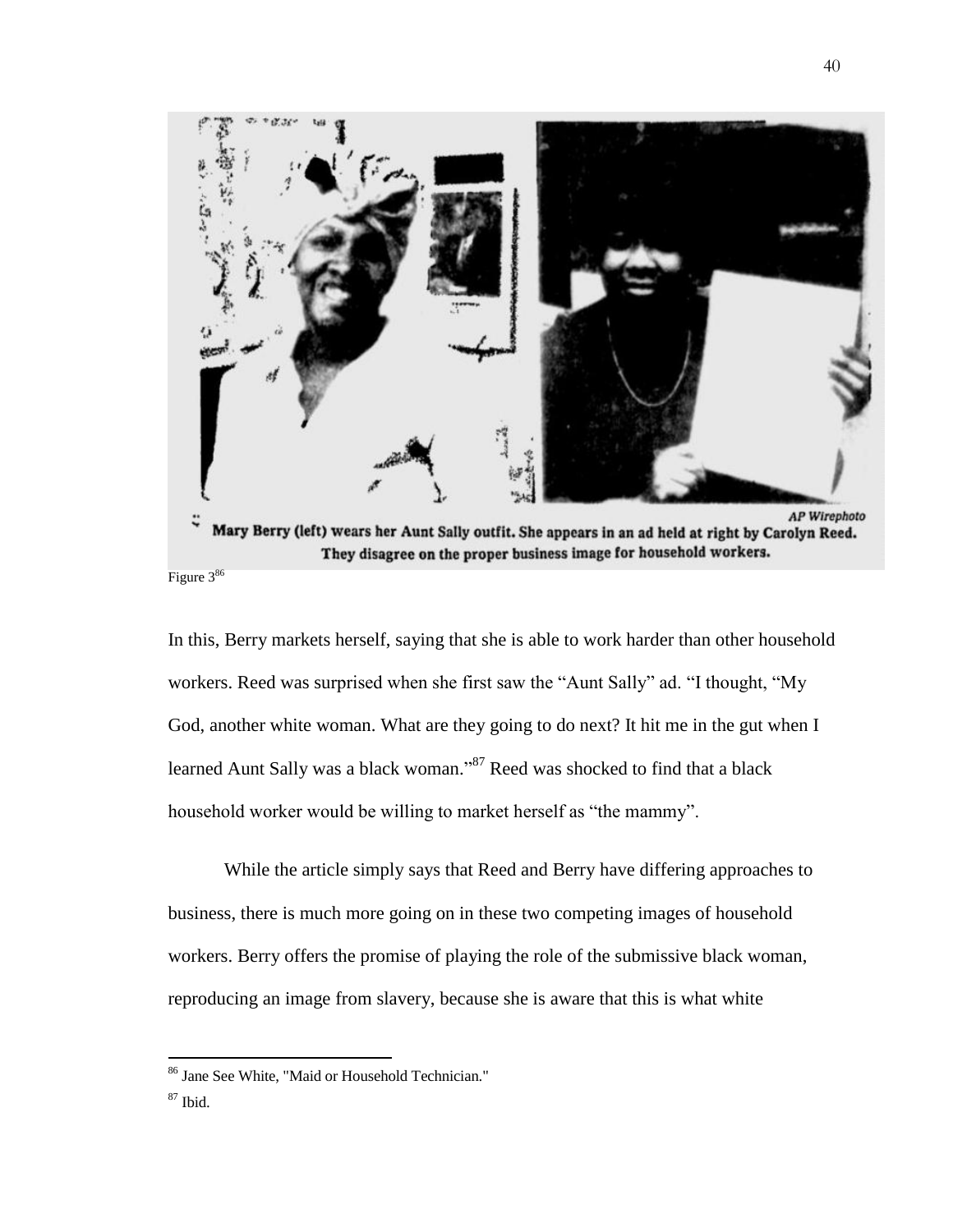employers prefer. It's interesting that even in 1978 images such as these were still being reproduced. It was exactly the kind of stereotype that Reed is trying to get away from. Berry explained her choice by notion her two children and how "Aunt Sally" gave her a competitive edge. This is an indication that times were hard for household workers and that there was a highly competitive market. But in spite of these conditions, Reed believed that household workers could still demand good pay and benefits without sacrificing dignity. This local debate reveals that household workers attempting to organize had to work within a context of competition that did not lend itself to collective organizing. Many black women were trying support themselves and their families. It also shows that not all household workers believed that professionalizing the occupation would help. They needed a secure job to improve their living standards.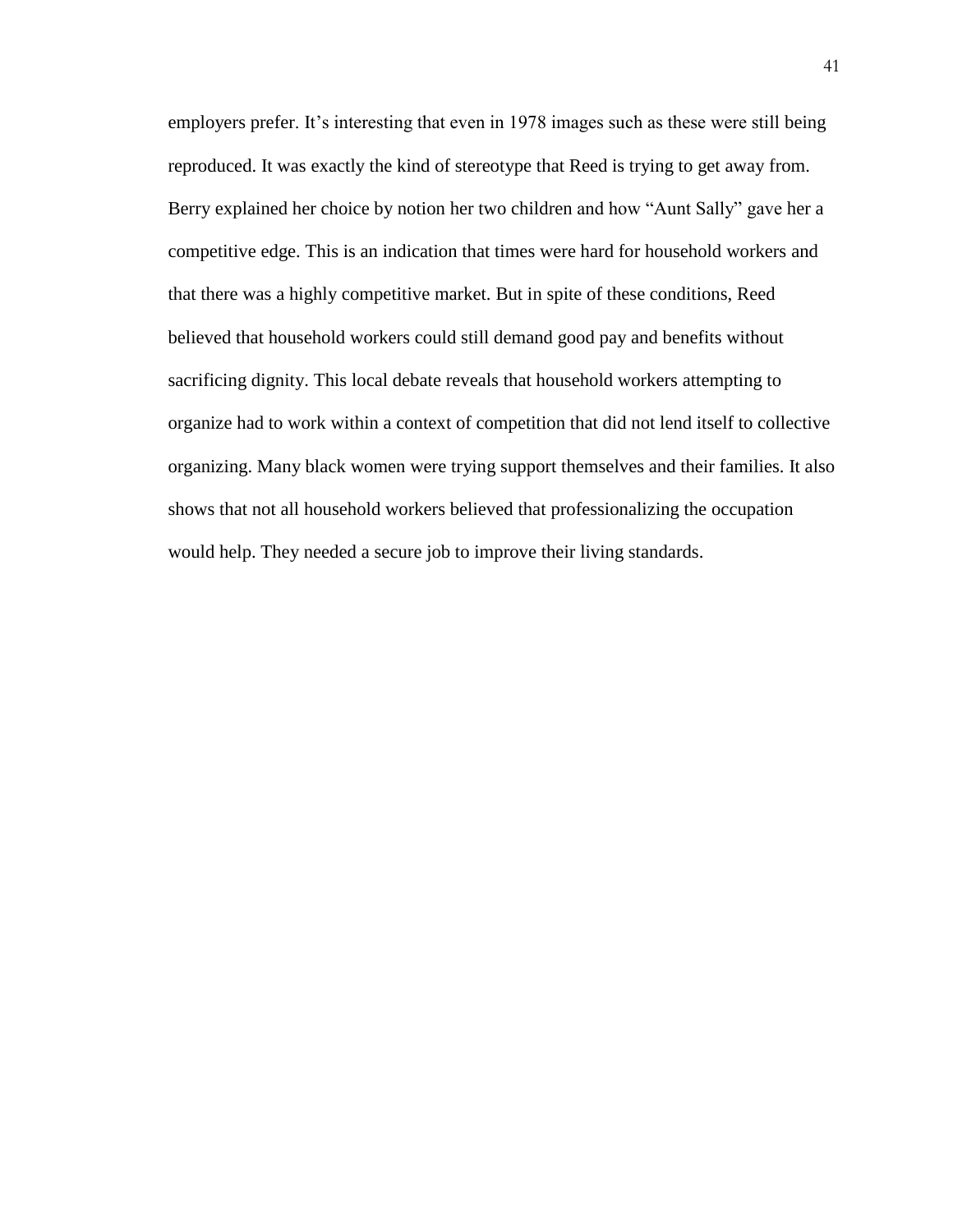# **Chapter 3**

# **Strategies and Goals of the Household Technicians**

The goals of the NCHE were once briefly summed up as "the Three P's: pay, protection, and professionalism."<sup>88</sup> The struggle for all three can be seen in the fight to change the FLSA to include household workers, the promotion of a "code of standards," and in efforts to unionize household workers. Professionalization, however, was probably one of the most explicitly discussed goals of the movement. The NCHE sought to redefine the "domestic" as the "household technician". They did this through education for both household workers and employers. Many saw issues of pay and protection and professionalization as directly connected. Trainings for household workers, as well as support of local household worker agencies, was pushed by the NCHE, as they sought to satisfy employers, by saying they could provide quality and reliable employees.

The vision of change for household workers in New York greatly resembled the vision at the national level. However, there were moments when they seemed to differ slightly. On the issue of unionization, for example, local leaders parted ways from the national movement. While local leaders supported the idea of collective bargaining for household workers, they stressed that they wanted to maintain autonomy from the established labor movement. The local movement also reveals different goals and strategies that the national movement did not emphasize. One of these goals was the creation of worker cooperatives, a goal not widely discussed by the NCHE.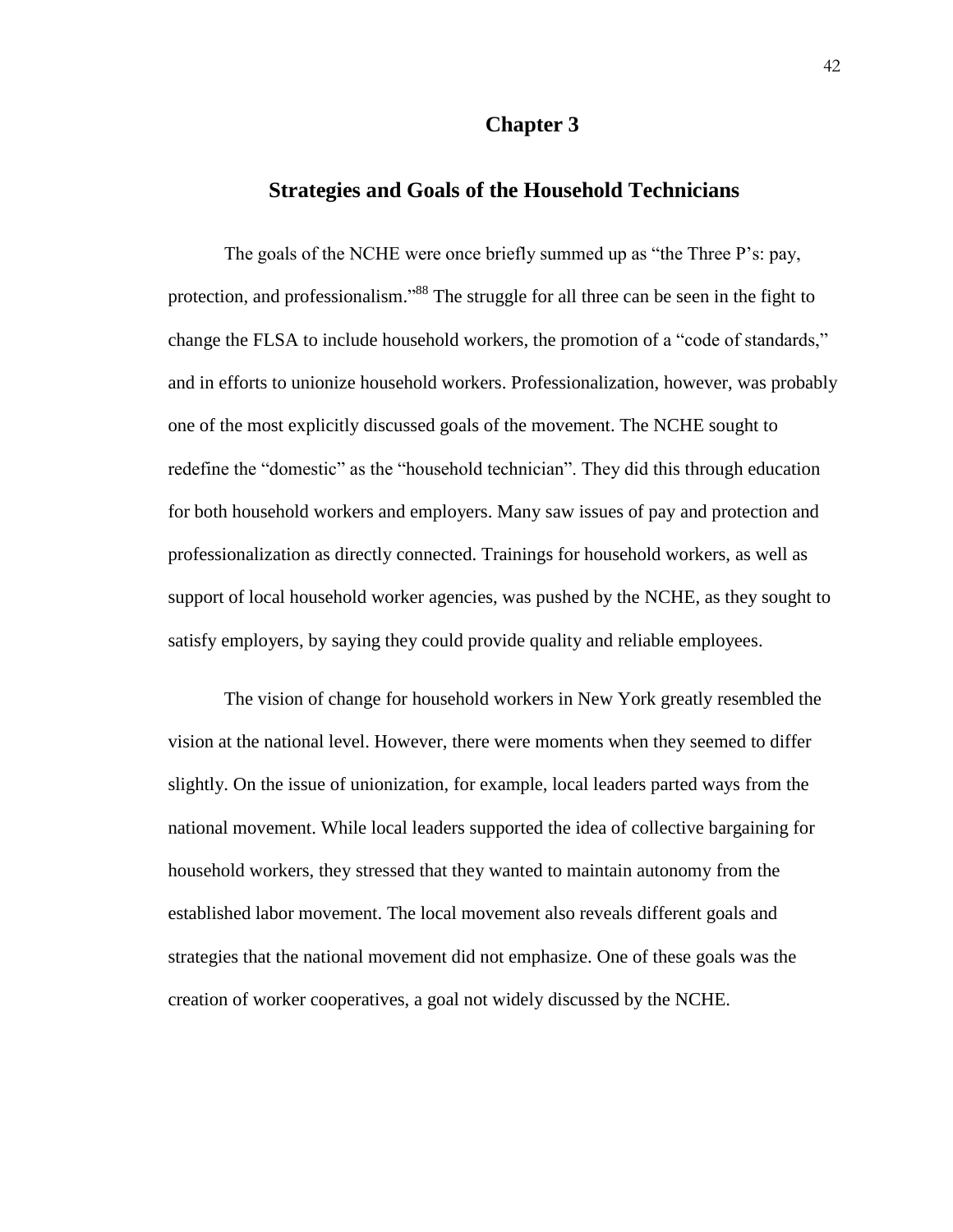#### Household Technicians of New York Join National Struggle

Since there were no actual laws in place to guarantee household workers any wages or benefits, they were left on their own to ask employers for whatever they could get. This is why household workers decided to create a "Code of Standards", which they would use to promote living wages and protections. In the Household Technicians of Greater New York Code of Standards one paragraph read,

Because the image and dignity of household employment will improve only after wages, hours and working conditions have been raised sufficiently to reflect the value of the service performed. To assist in developing a viable and responsible business relationship between household worker and her employer.<sup>89</sup>

Within the Code of Standards there were sections titled wages, hours, social security, sick leave, vacations, holidays, and working relationships. For wages, they demanded that the minimum wage be paid, with the cost of living kept in mind, and that jobs required training, the worker should receive higher pay. It also demanded overtime for over 8 hours in a day as well as a 40 hour work week. They also asked that employers report payment to the government in order for the worker to receive social security. There were some differences in demands depending on whether the household worker was a live-in employee or a day worker. Live-in workers receive, for example, a minimum of 6 sick days a year, and 1 paid vacation day for each 6 months worked, and a minimum of 8 paid holidays, while "day workers", or an employee that worked at least one day a week, at least 1 day a week, received one sick day a year, one paid vacation day every 6 months,

<sup>88</sup> *NCHE New*s Volume 2 Number 7.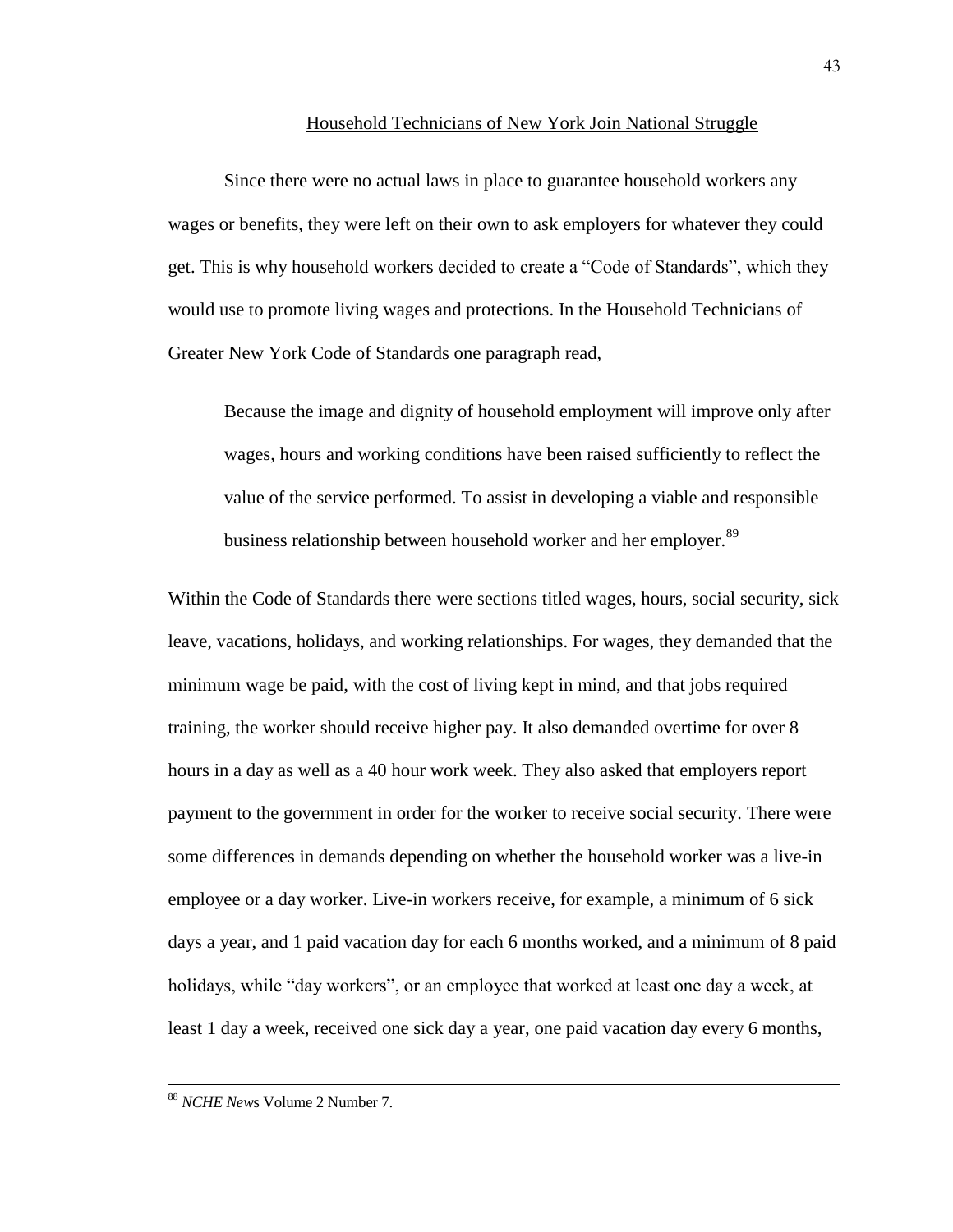and 1 paid holiday. The Code of Standards also included respectful treatment and a dignified work environment.

Still, the NCHE and the Household Technicians knew that a "Code of Standards" was not enough to produce meaningful change. They also needed to have the backing of the state by gaining the inclusion of household work in labor laws. Therefore, they focused on the Fair Labor Standards Act to include household workers. This effort started in the early 1970s. In 1972 the idea was proposed, but failed.<sup>90</sup>

Interestingly, in 1971 New York was actually one of the few states that did include household workers in their minimum wage laws. Wisconsin and Massachusetts did so as well. These were all highly unionized democratic leaning states. New York was a central location for domestic work. It was also known for having better wages. This did not mean that employers always complied with the laws, or that household workers were content. For this reason, leaders such as Carolyn Reed and Geraldine Miller were both involved in the struggle for the FLSA, possibly because they felt that any improvement for household workers in the country would help to gain them respect and better wages on a local level. On a national level, the NCHE would push for the inclusion of household workers, attending congressional hearings in 1971 and 1973 $^{91}$ .

In order to pass legislation, the NCHE and Household Technicians of New York knew that they would have to build alliances with political figures. One of the most notable allies was New York Representative Shirley Chisholm, the first black woman to

<sup>&</sup>lt;sup>89</sup> "Code of Standards" Series 1 Box 1 Folder 6 in NCHE Records.

<sup>&</sup>lt;sup>90</sup> Ronald Sullivan, "To Domestics, a Minimum Wage Is a Raise." *New York Times*. June 6, 1973.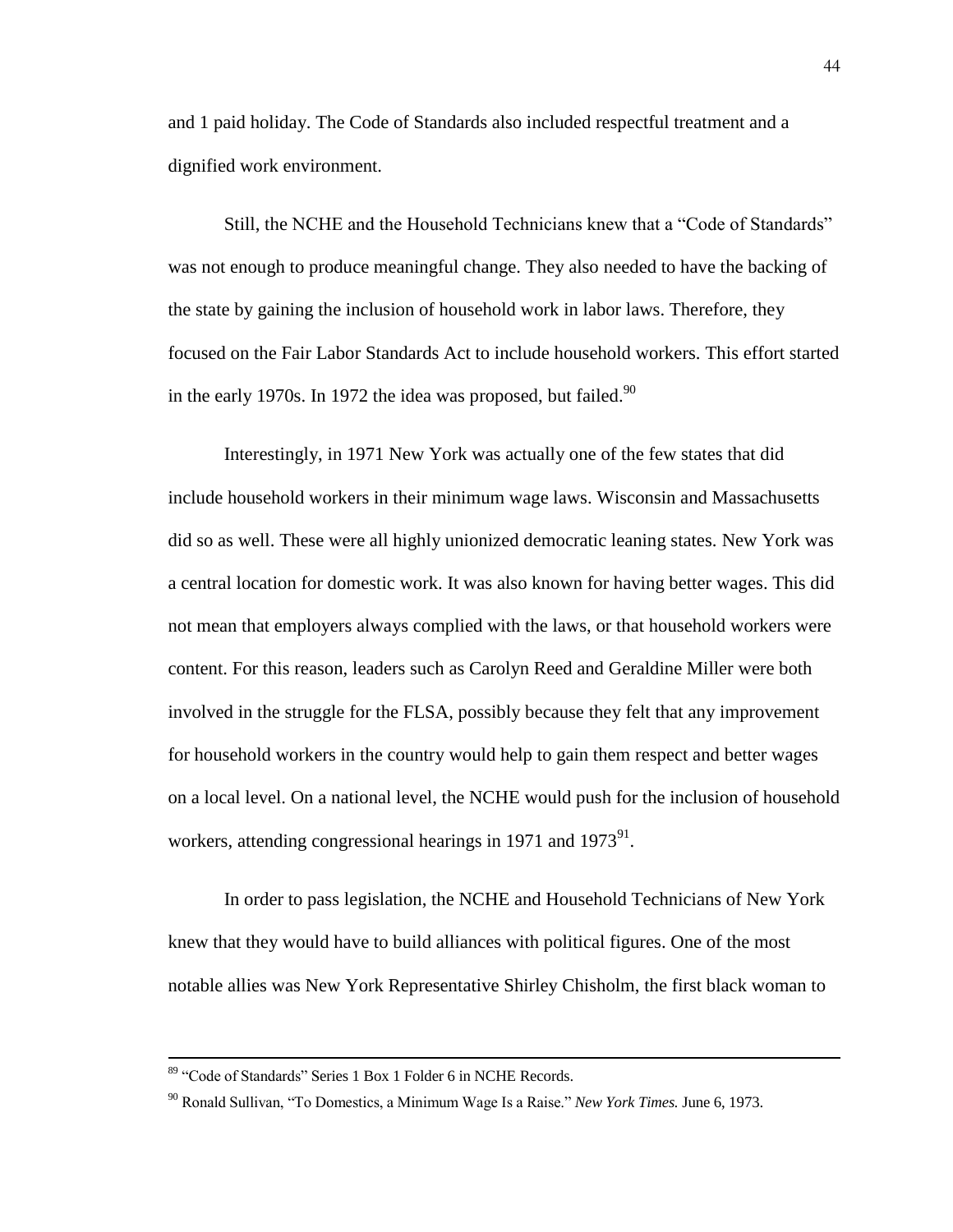be elected to Congress, who worked with NCHE as well as the New York Household Workers to pass supportive legislation. Chisholm attended the NCHE Conference in 1971 and addressed household workers, saying that "We want our piece of the American Dream".<sup>92</sup> Another supportive political figure was Bella Abzug, a New York State Congresswoman, who was friends with both Geraldine and Carolyn, and would later serve on Carter's committee with Carolyn. In addition to political supporters, they also reached out to women's organizations and civil rights organization for support.

In 1974 the FLSA finally included household workers, and for the first time household workers would be bumped up to the minimum wage of \$1.90. However, it was not a victory for all, because not all domestic workers were covered: babysitters and caretakers of the sick and elderly were excluded. Some household workers expressed concern that because of the new law, their employers might fire them because they did not want to pay the minimum wage.<sup>93</sup> Immediately after the passage of the law, the NCHE put together informational leaflets that would be distributed to the local associations. The leaflet provided information for employers so that they could comply by the law<sup>94</sup>. The passage of the FLSA was also a victory because household workers around the country felt validated by being included in the FLSA. It only helped to strengthen the movement nationally and locally. Always underlying the decisions of the Household Technicians was an idea that household workers would feel dignified with their occupation, while also bettering their actual living conditions.

<sup>&</sup>lt;sup>91</sup> Dorothy Sue Cobble, "More Intimate Unions" in Intimate Labors, eds. Eileen Boris and Rhacel Salazar Parreñas (Stanford University Press, 2010), 200.

<sup>92</sup> *NCHE News* Volume 2 Number 7.

 $93$  Series 4 Box 2 Folder 8 in NCHE Records.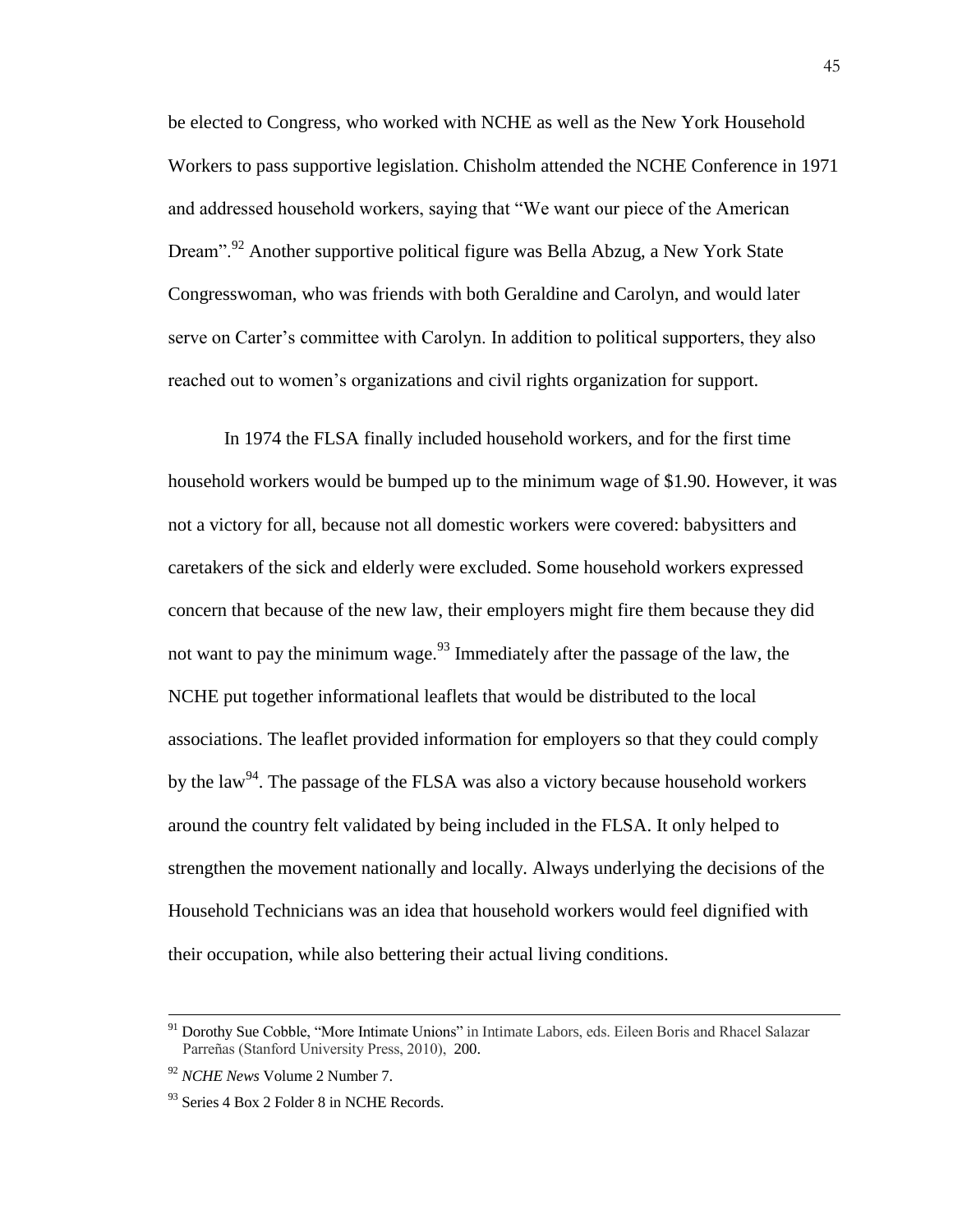## Fighting For Local Legislation

In 1974, Carolyn Reed and Geraldine Miller began working with State Assemblymen Seymour Posner of the Bronx, to pass legislation that would allow household workers to collectively bargain in New York State under the State Labor Relations Act. Assemblyman Posner, a liberal democrat, had formerly worked with AFSCME and was a supporter of household workers. Posner argued that, "Sometimes the same people clean business establishments or schools and also clean homes for the same contracting firm. When they clean the former, they have collective bargaining rights; when they clean homes, they do not."<sup>95</sup>The proposed bill was limited in possibility, because if passed, it would only cover women who worked in cleaning firms or agencies. The household technicians supported it however because they saw it as being one step closer to having representation in labor legislation and gaining respect and dignity that other occupations had. Advocates—such as the A. Philip Randolph Institute (led by Bayard Rustin), the Urban League, the NAACP, the American Jewish Congress, and NCHE supported Posner's bill. The bill received support from National Organization for Women New York and The New York State Women's Political Caucus as the household technicians reached out to them asking for their support.<sup>96</sup> Other groups such as the "NACCP, American Jewish Congress, and NCHE" also joined in support of the bill.<sup>97</sup>

<sup>&</sup>lt;sup>94</sup> Series 3 Box1 F 12 in NCHE Records

<sup>95</sup> Boris and Klein, "We Were The Invisible Workforce: Unionizing Home Care" In *Sex of Class*, edited by Dorothy Sue Cobble, 137.

<sup>&</sup>lt;sup>96</sup> Linda Greenhouse, "Assembly Is Urged to Allow Household workers to Organize and Bargain Collectively."

<sup>97</sup> Boris and Klein, "We Were The Invisible Workforce: Unionizing Home Care" In *Sex of Class*, edited by Dorothy Sue Cobble, 184.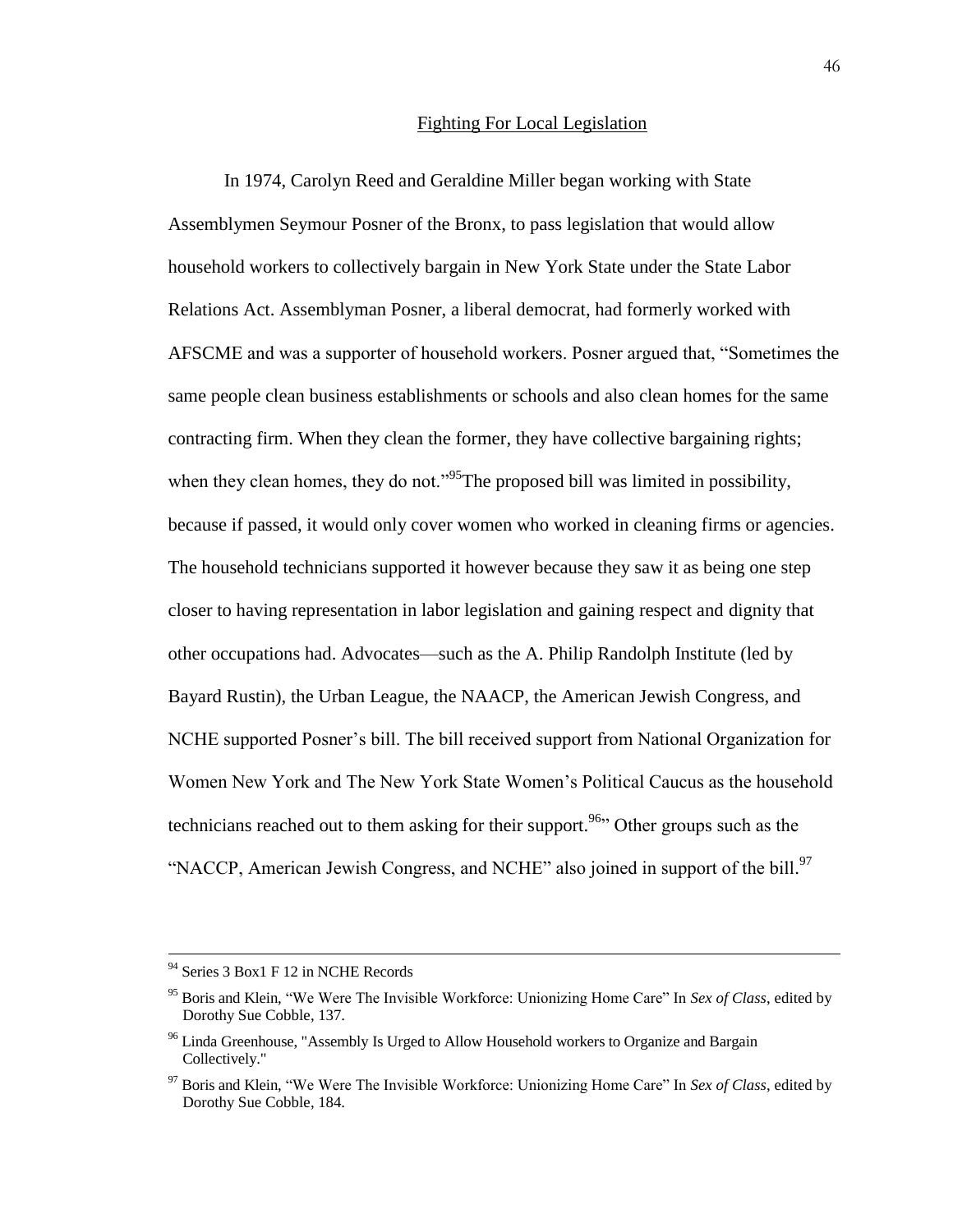After a long struggle, and many revisions, Posner's bill was finally passed in 1977, making New York's legal protection of household workers rare.

#### Educating Household Workers and Employers

In addition to passing labor legislation, the local household technicians sought to professionalize the occupation, just as the NCHE had waged on national level. One of the ways that they did this was by offering training. Geraldine Miller, for example, was a big proponent of teaching a younger generation of household workers skills that she had learned while working. At their monthly meetings, the Household Technicians of Greater New York would offer to teach different skills, such as sewing, knitting, or cooking. Another way that the NCHE promoted professionalization was by providing literature for employers and the public. This literature would focus partially on the harsh facts of household employment, like low wages and no fringe benefits, but would also place great emphasis on the skilled nature of the work, and the pride that many household technicians took in doing their work well.<sup>98</sup> On the local level as well, Carolyn Reed and Geraldine Miller tried to get as much media attention as possible, and talk about the skilled nature of their work, and why they claimed the name "household technician".

Education and training for household workers themselves was often supported by the NCHE and the local NY Chapter of the HTA in an attempt to build support among employers. Reed and others understood that they had to be incredibly skilled, if they were demanding that they no longer be seen as "maids", but "household technicians". In a film put out by the NCHE, a household worker talked about how she had no incentive to stay

<sup>98 &</sup>quot;NCHE Film" Series 6 Box 1 Folder 1 in NCHE Records.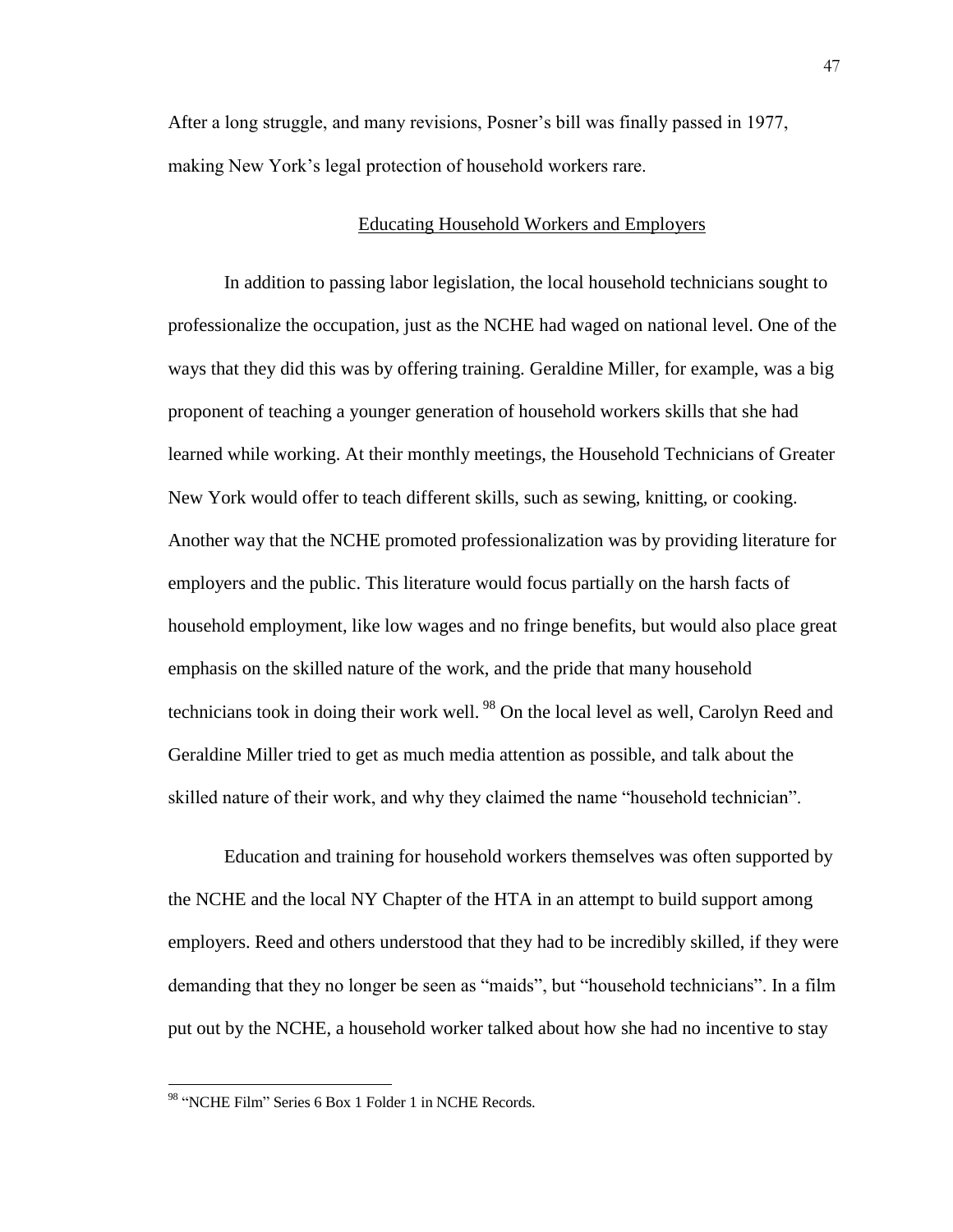at a job, if she had little pay and benefits. Reed often reiterated this idea, and stressed that the relationship between an employer and employee had to be two way street. For example she pushed the code of standards, saying that "It's advantageous for both employer and employee, and basically just a matter of good common sense."<sup>99</sup> Yet she stressed that household workers had to have incentives and to be respected in order for them to provide skilled work; it could not simply be that an employer wanted great service but wasn't willing to pay for.<sup>100</sup> In addition to educating household workers on how to perform their duties, the New York Household Technicians stressed educating women about the possibility of having better conditions as household workers.

Household workers in New York wanted to make sure they could educate their employers. Some were lucky enough to have employers like Reed, who were willing to support a movement of household workers, and to create contracts, however, many were not so lucky. The HTA and NCHE provided many materials, such as pamphlets as well as a film that household technicians could use to teach their employers. The NCHE launched various campaigns where they reached out to employers to educate them about their legal requirements as an employer of a household worker, as well as what the NCHE hoped they would in addition to the legal minimums. The following sticker is an example of an NCHE campaign to educate employers about fair labor standards.

<sup>99</sup> Deborah Rankin, "Domestic Workers: Pay Problems" *New York Times* April 8, 1982. Accessed September 1, 2012. http://www.nytimes.com/1982/04/08/garden/domestic-workers-pay-problems.html.

<sup>&</sup>lt;sup>100</sup> Chernow. "All In A Days Work: Housekeepers, Mostly Black Women, Are The Last Frontier of Labor Organizing."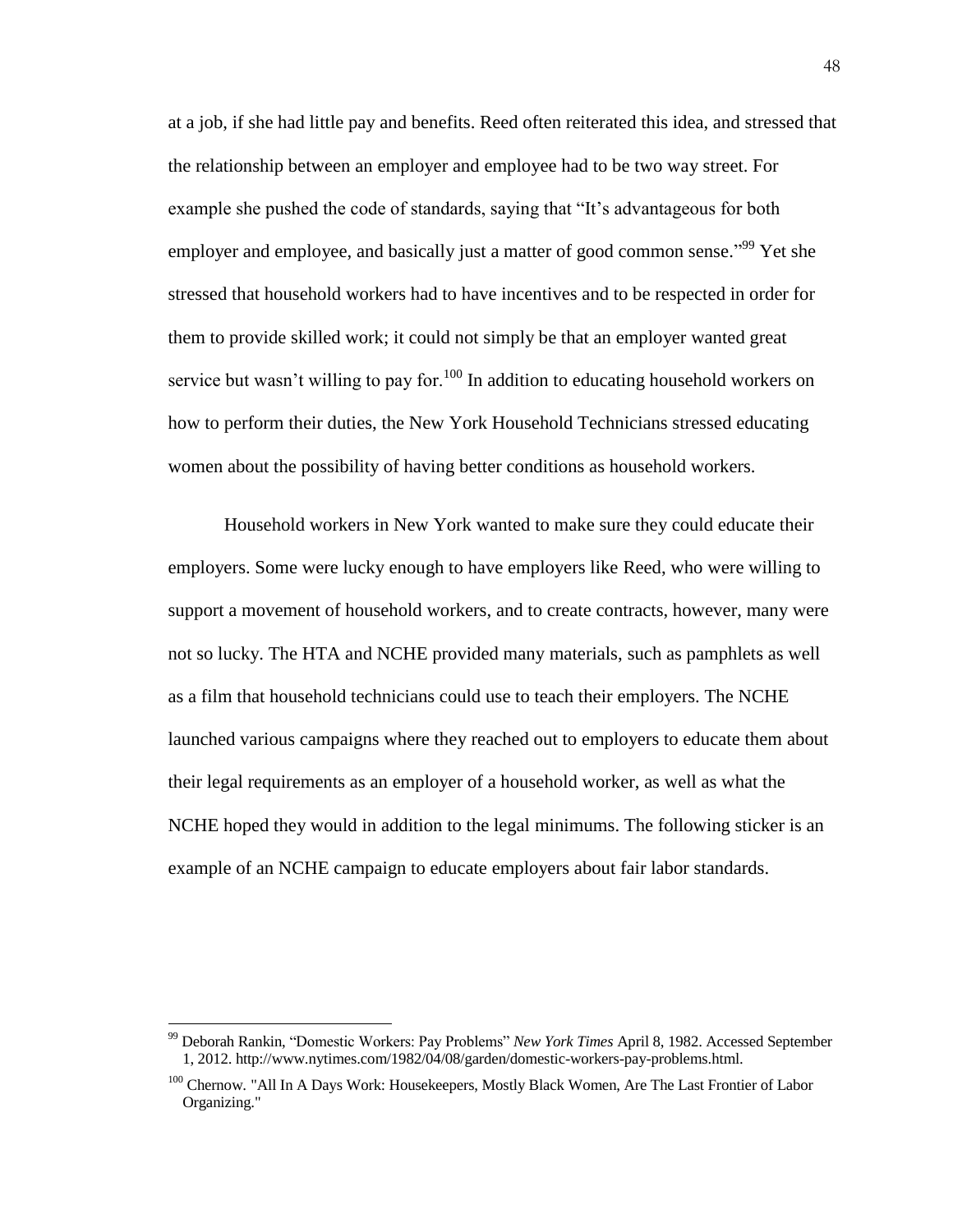



#### **Figure 4 101**

 $\overline{a}$ 

The sticker attached to a sheet that outlined the requirements of employers with the changes in the FSLA. Changing the practices that employers had was crucial. As one household worker explained NCHE meeting, "We can change legislation, we can talk about enforcement…but if the people who hire us are not educated…what happens then?"<sup>102</sup> Even with changing legislation, there was little enforcement. Household workers thus took it upon themselves to educate their employers.

## Maintaining Autonomy in the Labor Movement

The topic of household workers joining traditional labor unions was widely discussed in the 1970s. In 1976, the AFL-CIO publicly favored an extension of the FLSA

<sup>&</sup>lt;sup>101</sup> Fair Labor Standards Sticker found in NCHE Records.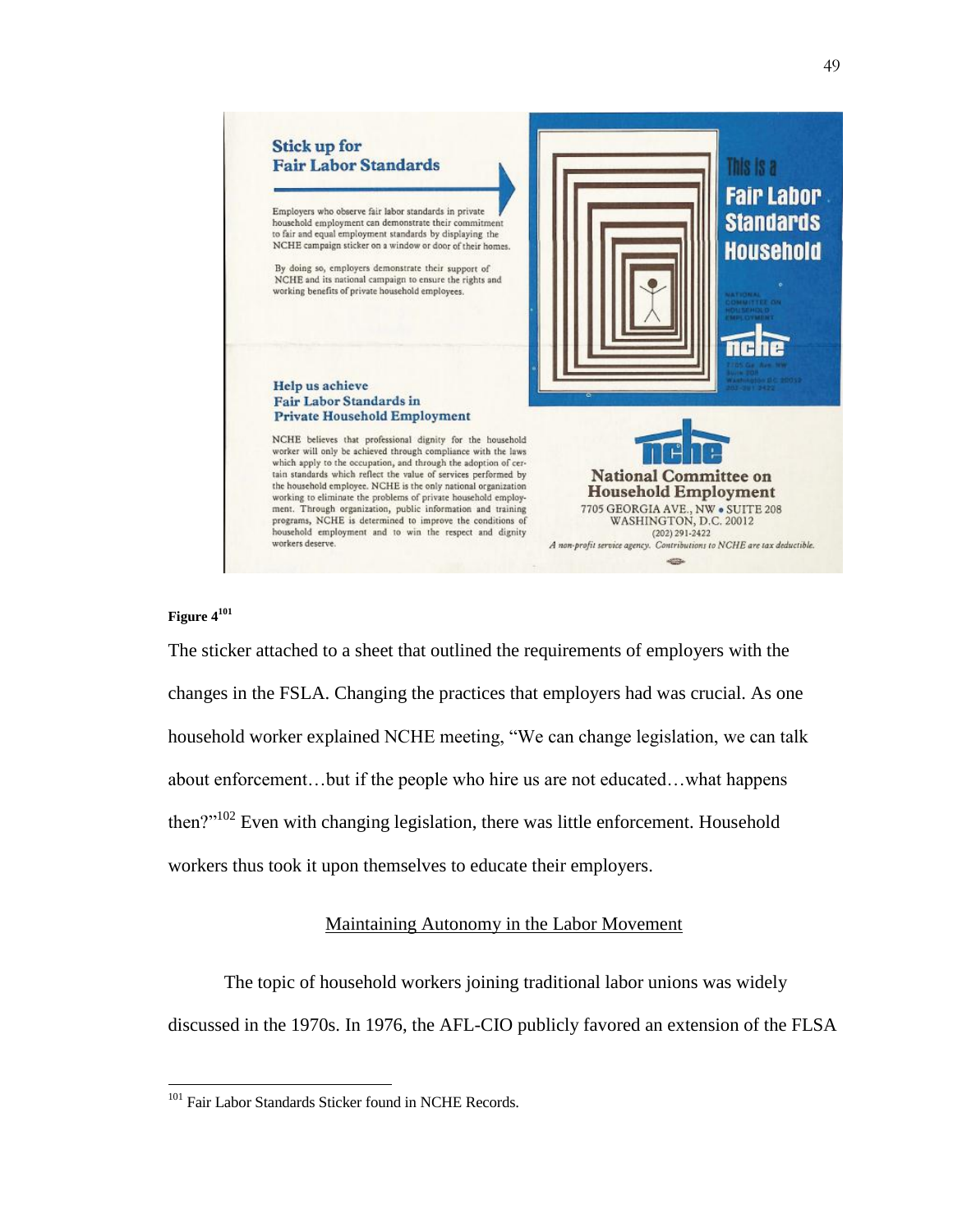to cover household workers, however in an interview, the AFL-CIO President at the time, George Meany, was quoted as saying, "We don't organize domestic servants; not because we don't think we could possibly help them, but it's just impossible." Unfortunately this attitude reflected the thoughts of many union leaders at the time.  $103$  After reading this statement, Edith Sloan sent President Meany a letter saying that she had seen his comment in the interview. She then explained precisely what the NCHE did and provided some literature. Sloan then received a response from Meany's office explaining that his remarks were "incomplete". This speaks to the sometimes tense relationship the NCHE and household workers had with traditional unions. Nevertheless, the NCHE still pushed for household workers to be able to join existing unions.

When the Posner Bill was passed in New York, Carolyn Reed said that it was only a start, because she understood that the bill would only cover a limited amount of household workers in private homes who were part of cleaning agencies. It excluded "babysitters and companions to sick, convalescing, and elderly people".<sup>104</sup> She was willing to make this compromise she said but ultimately, it was important to have household workers covered.<sup>105</sup> While the bill was discussed, there was also much discussion of SEIU being ready to take on household workers. However, while people like Seymour Posner celebrated this idea, Reed expressed resistance to the idea that Household Technicians would become a part of SEIU.

 $102$  "Meeting Recording" in Series 6 Box 2 Folder 1 in NCHE Records.

<sup>&</sup>lt;sup>103</sup> Series 1 Box 1 Folder 13 in NCHE Records.

<sup>&</sup>lt;sup>104</sup> Series 4 Box 2 Folder 13 in NCHE Records; Boris and Klein, 184.

<sup>105</sup> Chernow.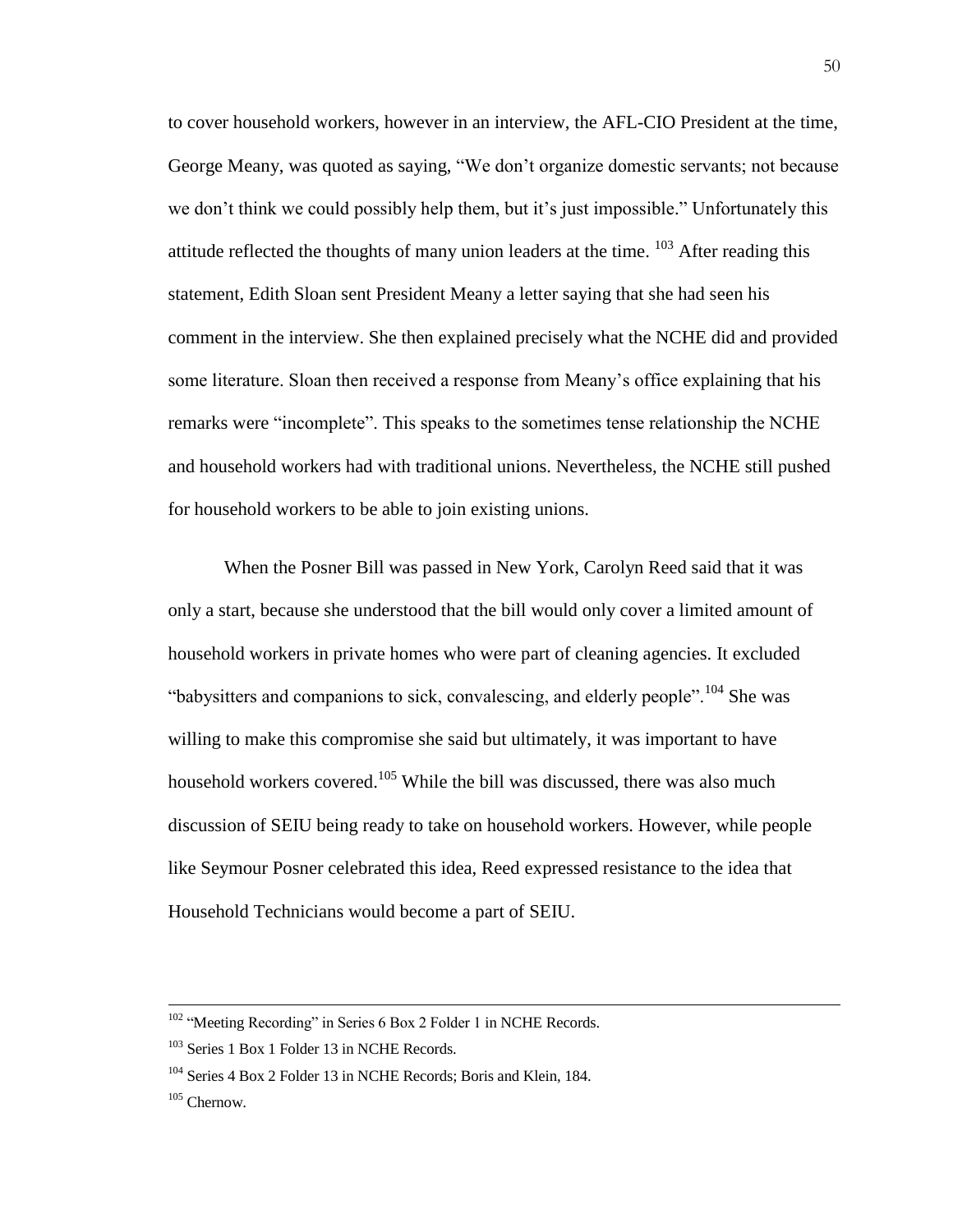Indeed Reed and Miller worked hard for the bill, they each expressed caution around working within tradition union structures. They wanted the ability to collectively bargain but they didn't want union organizers coming in and taking over. They wanted to maintain autonomy with the Household Technicians of New York. They also knew that some women would be scared away by union organizers. Reed expressed her attitude this way:

What I'd like to see is a strong union of household workers. And it's going to be difficult to do. People say that people just…you know. All the negatives. "You just can't start a union. It's too expensive"… I think it has to be on our terms, not on the terms of some union organizers who see it as another membership…One of the unions has been putting a lot of money into organizing household workers the Service Employees Union."<sup>106</sup>

Reed was not ready to give household workers over to mostly white male organizers because she didn't think they would be effective at organizing household workers. She also believed strongly that household workers should be the ones making the decisions about what they wanted. Miller also expressed reservations about traditional unions saying, "I felt as though the union needed more money to buy another car with or put in their pocket, when we had not been getting that much money all that length of time."<sup>107</sup>

# A Radical Revision of Household Work

<sup>&</sup>lt;sup>106</sup> Reed, Interview, 45.

 $107$  Ibid.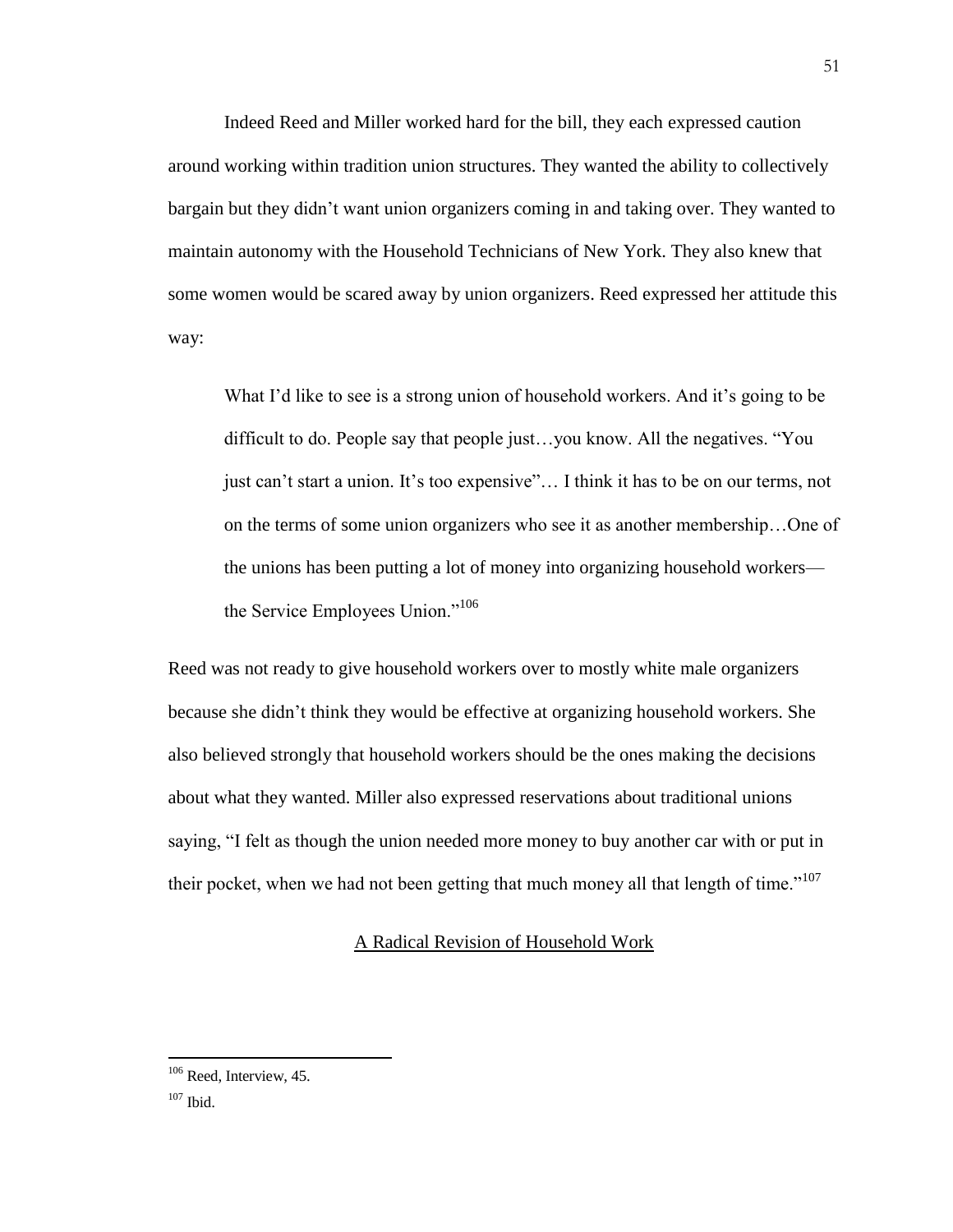Household Technicians of New York thought that fighting to get protections under the FLSA and collective bargaining rights provided by the Posner bill were incredibly important. However, local leaders also introduced different ideas for how to change household work. One of these ideas was the creation of worker cooperatives. Carolyn Reed attended many local events and conferences where she introduced suggestions for how household labor could be improved. At a feminist conference held with Sarah Lawrence for example, Reed explained her vision for the future of household work, which included "effective legislation, unionization, and training program."<sup>108</sup> In addition to these more typical suggestions, eed suggested "female cooperatives in which women would devise new methods for housework."<sup>109</sup> In Reed's own words:

I think that we have to start thinking about restructuring the whole system. We have to start thinking in terms of team cleaning, in terms of cooperatives, and not the old traditional ways. The way society is structured today, a paid household worker needs her own paid household worker to do her work. A household worker should be able to afford to have someone come in and to do the work too. We have to change the whole thing.<sup>110</sup>

The language that Reed uses here is very different from the language used by the NCHE. Reed suggests restricting the system, signifying that she envisioned a radical revision of labor. This seems to suggest that Reed imagined more than passing labor legislation. While other feminists at the conference were questioning whether or not they should do

<sup>&</sup>lt;sup>108</sup> "Conference Notes" The women's history graduate program records, 1968-present. Sarah Lawrence College Archives.

<sup>109</sup> Ibid.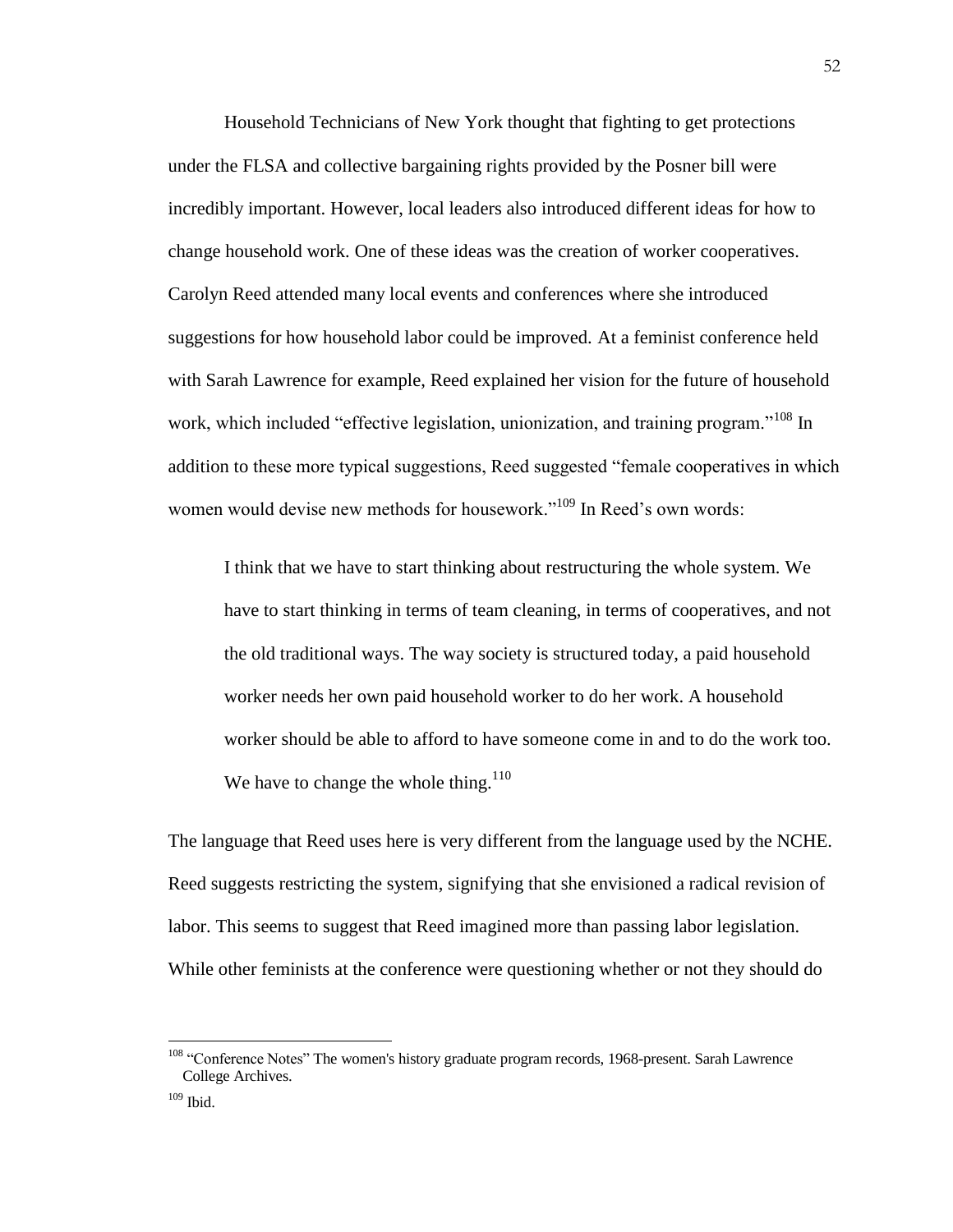their own housework, Reed suggests that household work itself is not the problem. She introduced the idea of women's cooperatives a way to make sure that those that do household work are properly compensated for that work. It is not clear exactly how Reed envisioned these cooperatives would operate. And it was not something she discussed in her interview. Perhaps Reed was not completely sure how these cooperatives would work either, but she knew that household workers needed to imagine possibilities.

It is not clear if Reed's vision expressed here was widespread amongst household workers in New York at the time. Still it is important to unearth such visions, which get lost in the narrative of the larger national movement. Later in her speech at the conference, Reed goes on to speak to a room full of feminists: "We have to start considering each other and working together, and not let class come above it, and separate us." $111$  Reed's vision for changing the conditions of household work required another central element; a coalition of women.

53

 $110$  "Evaluation Report: Household Conference" in The women's history graduate program records, 1968present. Sarah Lawrence College Archives.

 $111$  Ibid.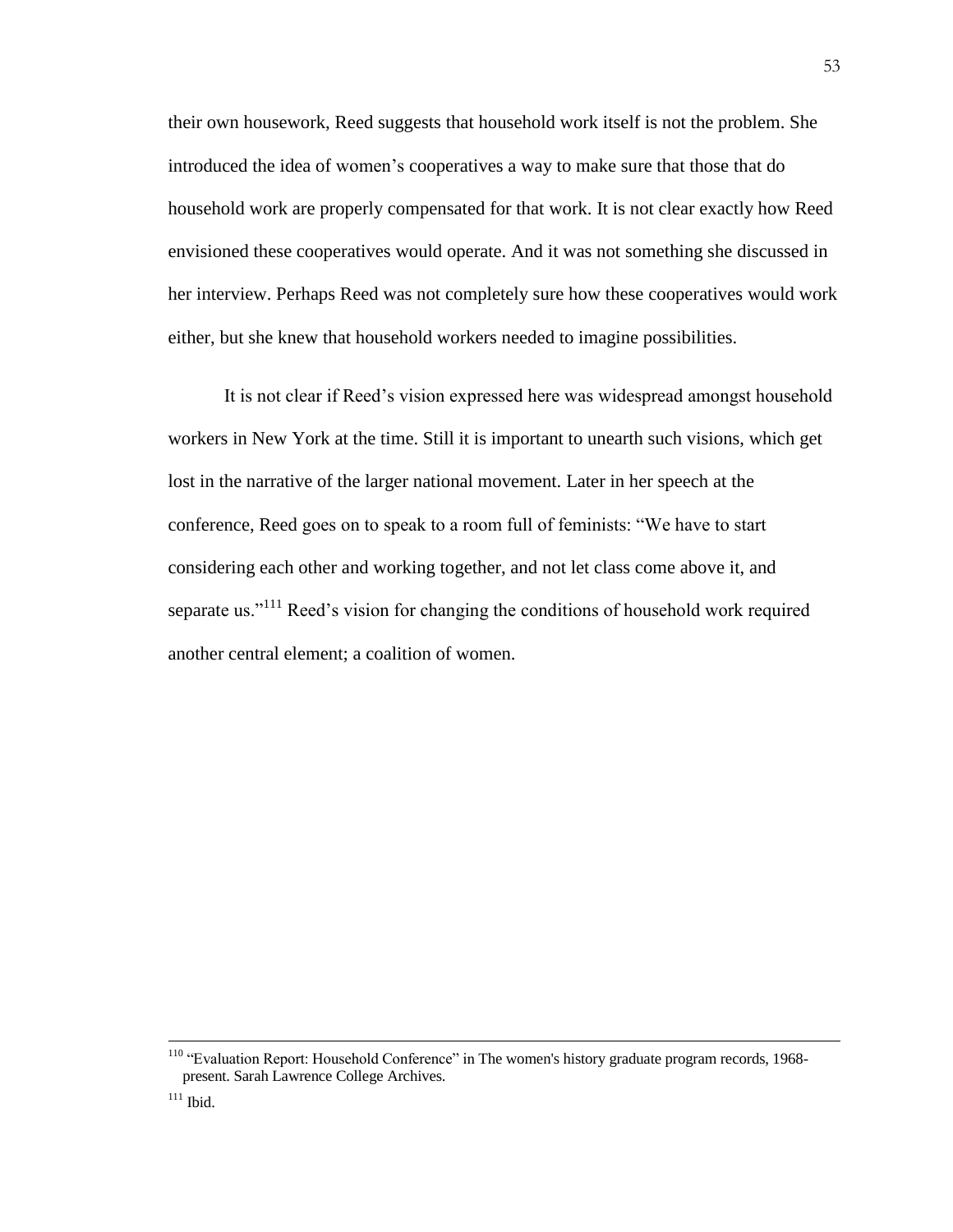# **Chapter 4**

# **A Difficult Alliance**

One of the things that enabled the household workers movement from 1960s through 1980s to grow as strong as it did, in New York City and the rest of country, were the alliances that household workers built with people in different social movements at the time, including the civil rights, labor, and women's movements. There was overlap in the membership and goals of these movements, and household workers themselves were inspired by and participated in these movements. Alliances were not easy to come by for working class black women, nonetheless, they were essential to providing the support that allowed for some of the changes of the time, such as the extension of FLSA and the Posner Bill in New York State to occur. Outside of these moments when organizations rallied to pass labor legislation, it seemed like allies could not be maintained. Still, of all of the movements that household workers sought to build relationships with, the women's movement was seen as the most important and the most promising.

#### Tensions in the Black Community

Overall, the leaders in the civil rights movement and labor movement did play a role in some of the successes of household workers in the 1960s and 1970s. However, there were clear tensions within the black community based on class. This tension was also alluded to during the fight to pass Seymour Posner's collective bargaining bill in New York. In a *Mother Jones* article on the Household Workers, Ron Chernow wrote: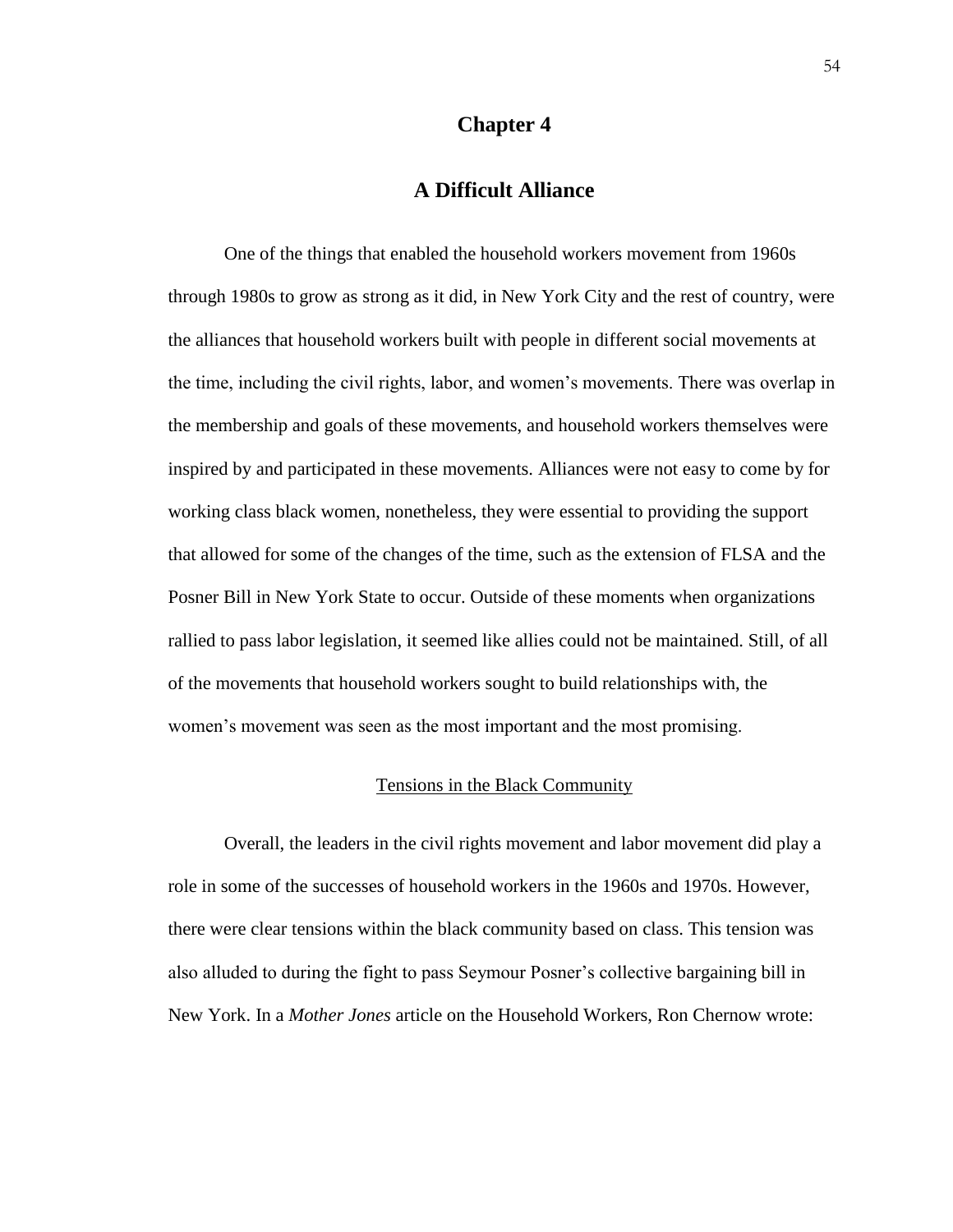Assemblymen Posner recalls that whenever he has brought up the matter with lobbyists from black organizations, they've shrugged their shoulder indifferently. There's a common belief among household workers that the Establishment black organizations are concerned only with professionals and big money programs and would like to sweep the whole problem under some thick psychic rug.<sup>112</sup>

Another example came from one of the NCHE board meeting. At the meeting a man argued with household workers present, saying that the women's movement was not on board with their struggle.<sup>113</sup> Another speaker, a woman present at the meeting, contested his claim, saying that she could get support from women's movement. She felt that the women's movement could be easily pushed, but civil rights organizations, including Urban League and some black churches, needed to be pushed to be more involved in working class Black women's struggles. Her argument that black organizations actually needed to be pushed to support household workers was an interesting claim. It signifies that there were tensions within the civil rights movement, around class, and also that the women's movement played a central role in the struggle for household workers.

#### Women's Lib Meets Household Workers

In the eyes of leaders like Carolyn Reed and Geraldine Miller, through the women's movement, household workers and their employers could come together, to create an alliance that would change how society thought of household work all together.

<sup>&</sup>lt;sup>112</sup> Chernow, "All In A Days Work: Housekeepers, Mostly Black Women, Are The Last Frontier of Labor Organizing."

<sup>&</sup>lt;sup>113</sup> "Recording" in Series 6 Box 2 Folder 1 in NCHE Records. It is unclear as to who is speaking during the recording; therefore I did not identify the speakers. It is possible that it could have been Reed or Miller.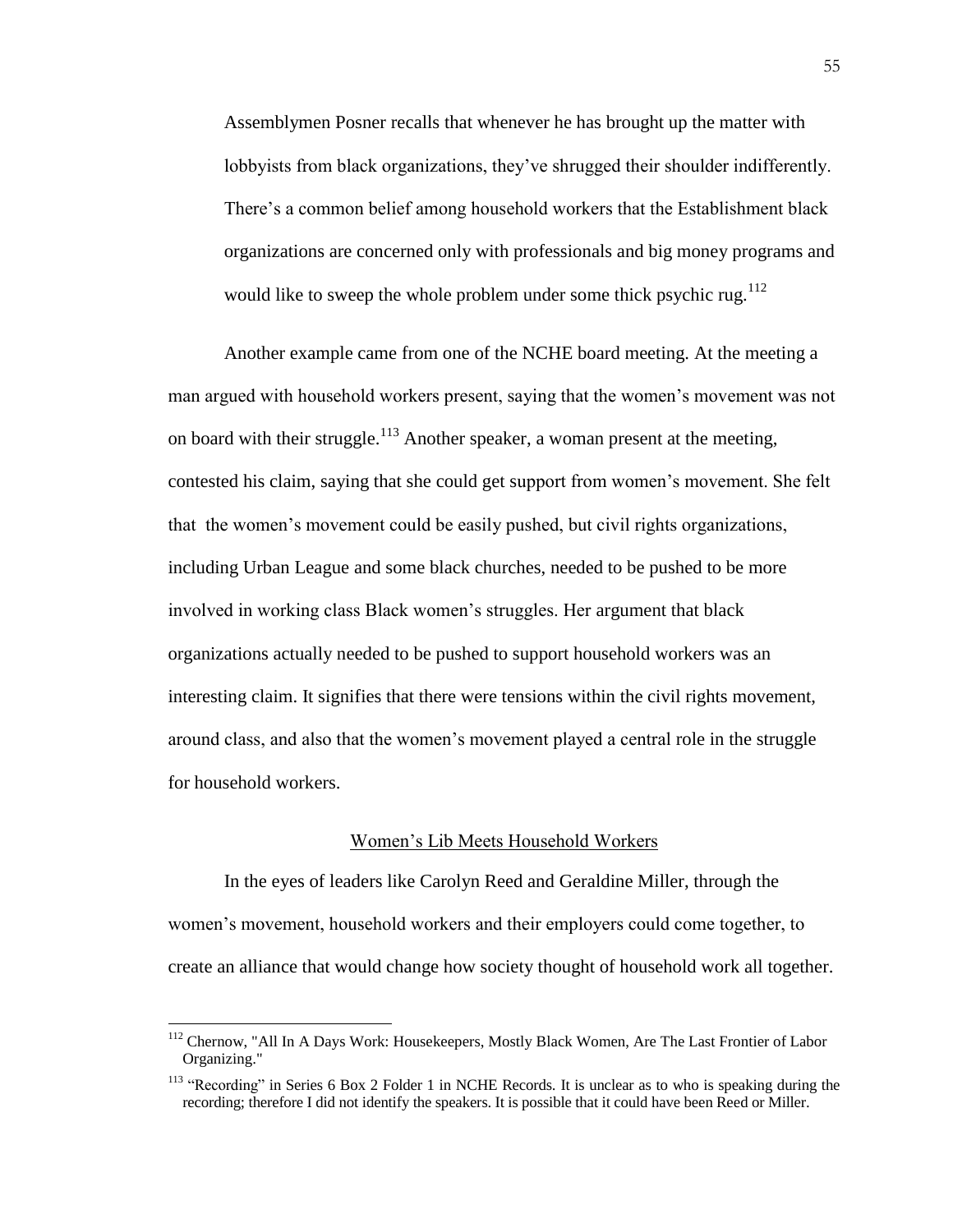Or in Geraldine Miller's words: "As we upgrade the household worker, we will upgrade woman in the home."<sup>114</sup> And of all of the relationships that household workers built, the alliance with women's movement was one of the strongest in New York City. The Household Technicians of New York chose the women's movement strategically, because they saw a rare opportunity to create an alliance with white middle class women, i.e. the majority of their employers.

It is also significant that the 1970s was a time when the Black feminist movement was being birthed, and black feminist organizations began to challenge racism and classism within the women's movement.<sup>115</sup> In New York, household workers pushed local feminists to expand their discussions of gender and labor to include paid household workers.

Ultimately however this alliance did not pan out as planned. White feminists were not able to include paid household workers in their vision for liberation, which for them meant, getting out of the house completely. Vanessa May in *Unprotected Labor* makes a similar argument when examining the household worker movement in the 1930s. May contends that the limits of women's movements was one reason why household workers were not protected by FLSA. Similarly, the limitations of the women's movement in the 1960s and 1970s also failed to work with household workers, which played a role in the decline of the household workers movement after 1980.

The topic of household labor was one that was actually being frequently discussed in the late 1960s amongst white feminists. The *Feminine Mystique* (1963) by Betty

 $\overline{a}$ <sup>114</sup> Chernow.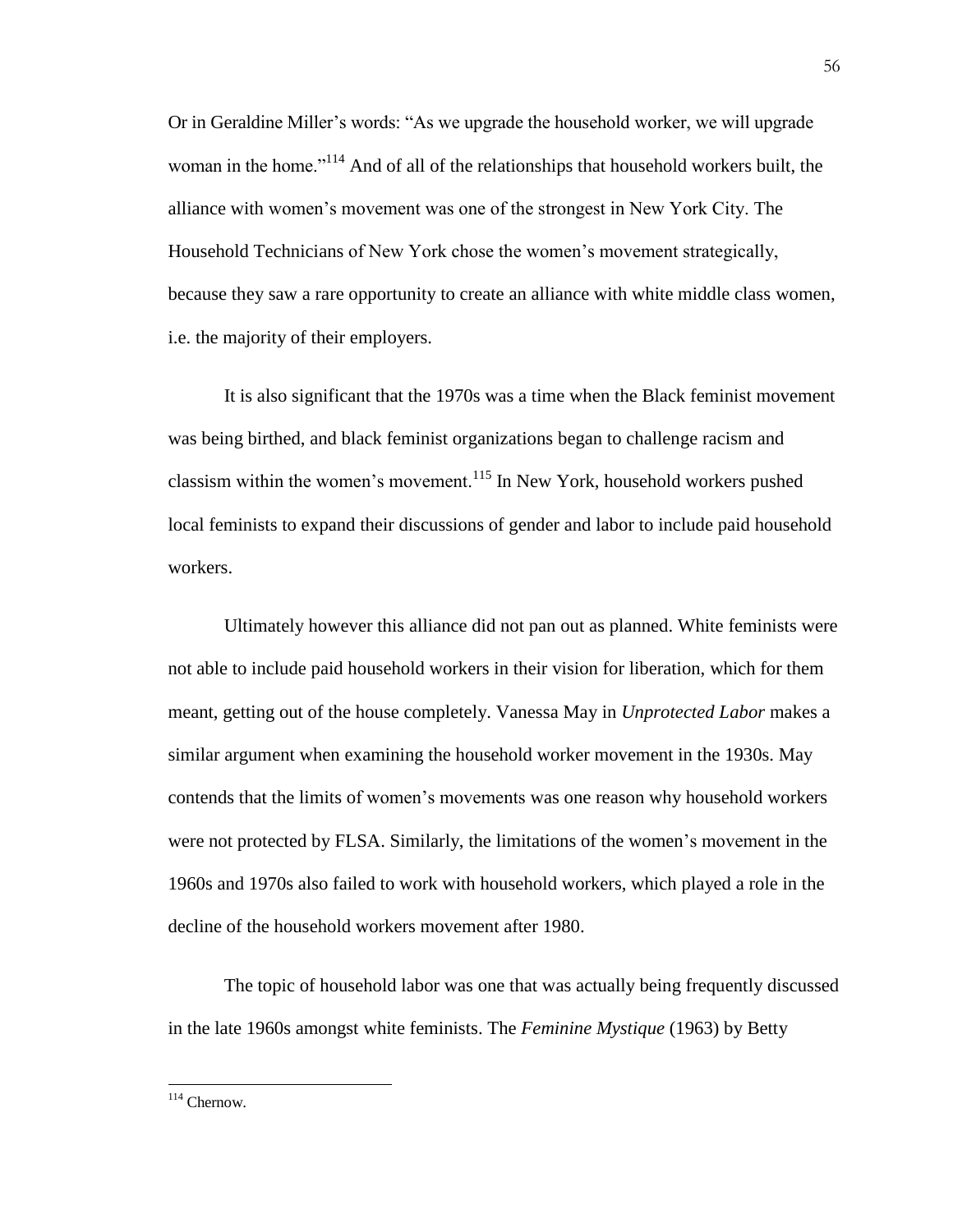Friedan is often cited as the work that sparked a revival in the women's movement. It ignited a conversation about women and household labor. Feminists sought to find alternative arrangements in the household that would allow women to seek out new lifestyles and alternatives to the tradition "housewife" role.<sup>116</sup> However, it was also a time when Black household workers were starting to demand better wages and treatment as laborers in white homes, and as Black women. Their organizing can be placed within a larger history of black feminism, which had its roots in the 1970s as well. These two discussions did sometimes meet, and household workers called upon their employers to see their similar struggles as women whose labor had been ignored or taken for granted. While there were serious tensions between the two movements, they were able to accomplish a lot together. Major legislation was passed and interesting dialogues about the possibility of re-defining housework were produced.

It might have seemed that household workers in New York City wouldn't find alliances with feminists, most of whom were white and middle class. But black household workers believed that it was possible to appeal to the women's movement. Because black women like Carolyn Reed and Geraldine Miller sought out women's organizations and local feminists, some women's organizations and leaders got involved in the household workers struggle. Organizations such as NOW and the New York Political Caucus, and women such as Bella Abzug, Gerda Lerner, and Gloria Steinem serve as examples. However, it is clear that household workers were not the central concern of most white feminists. To be clear, it was black feminist leaders that played a

<sup>115</sup> Springer, *Living for the revolution: Black feminist organizations, 1968-1980.*

<sup>&</sup>lt;sup>116</sup> Nadasen, "Citizenship Rights, Domestic Work, and the Fair Labor Standards Act."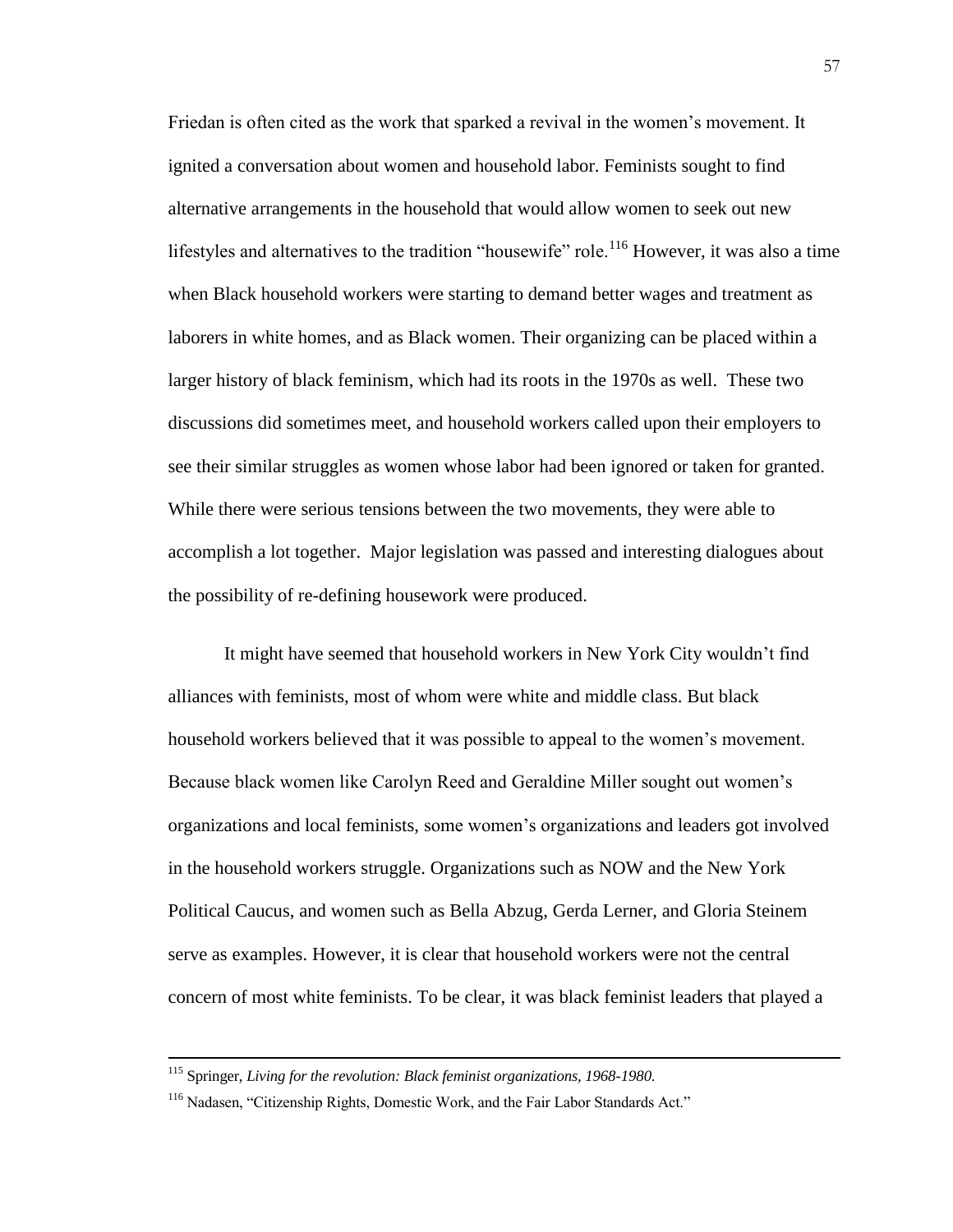crucial role in supporting household workers, and pushing the larger women's movement to be concerned with household workers.

It is significant that a black feminist movement began to grow strong, with the Cohambee River Collective statement written in 1974. Many black women, regardless of their class background, had personally known someone who had performed household work, and heard horror stories of bad work conditions. It was a time when Black women leaders were particularly present and vocal in the public eye. Not only was Edith Sloan the leader of the NCHE, but Shirley Chisholm was the first Black woman in Congress, and Eleanor Holmes Norton, also a Black woman, was chair of New York City Human Rights Commission. All of these women were key advocates of the household workers and pushed the mainstream women's movement to take up issues of household workers. These leaders hoped to speak to women's organization, and inform a large portion of the employers of household workers about pay, benefits, and treatment of those who worked in their own homes. Sloan herself recognized that the household workers movement had the most potential working with the women's movement, which, when pushed, would be responsive.<sup>117</sup> While they may not be in history books, Carolyn Reed and Geraldine Miller were Black feminist leaders in their own right and spent a lot of time communicating with leaders of the women's movement and pressing issues of race and class as well as gender.

In April 1971 Eleanor Holmes Norton, who was a strong advocate for household workers pushed for the City Commission on Human Rights to hold a conference titled, "Toward A Strategy For Solving The Problems of Household Employment in New York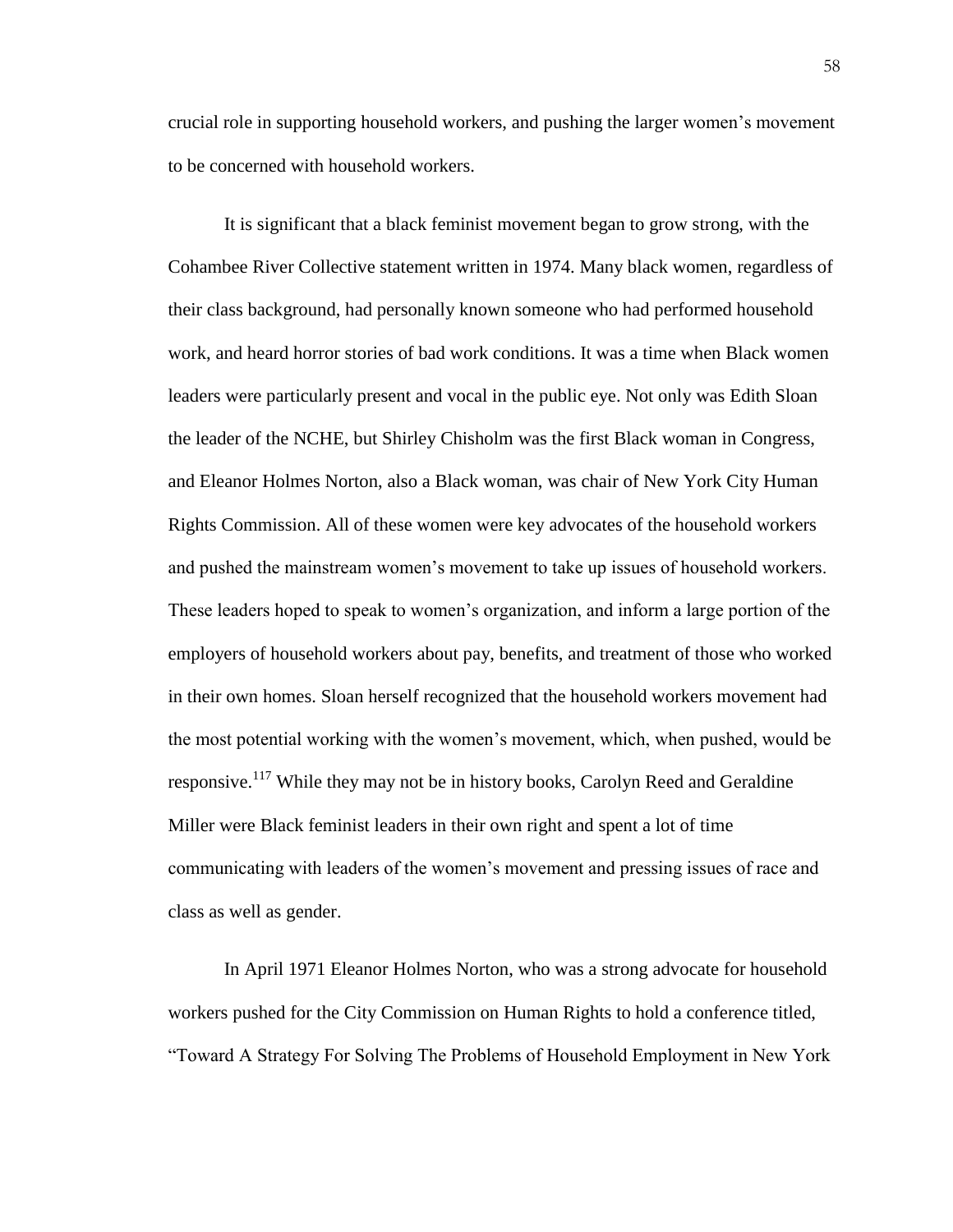City. At the conference, there were members of the Household Technicians, including Geraldine Miller present. Josephine Hulett and Edith Sloan of NCHE, Assemblyman Seymour Posner, a number of unions, and leaders from National Organization of Women were also present. In her speech Holmes recognized that the household workers struggle and women's liberation were tied, even if was a complicated situation. Holmes pointed out a growing tension within the movement: not just rich women were using the services of household workers, but how could they demand fair wages and good benefits for household workers and still make it available to working women who were not rich? However, Holmes did not think it was impossible. She drew on common themes in the two movements, arguing that all women should be able to work, and have support in the home.

Later in the conference, Holmes stressed the central role that she believed the women's movement could play in the fight for better conditions for household workers:

This is why I have sought to highlight the plight of household workers as a question for the women's rights movement. The civil rights movement and the trade union movement must, of course, feel equal responsibility. But only the movement for women's rights embraces the entire affected group – those who work as household workers and those who need it most. . .When the movement for women's rights can claim that it has done something concrete to change these condition, such as winning legislative protection, it will have established itself as a serious movement that can deliver for all women and will lay rest the

<sup>&</sup>lt;sup>117</sup> "Meeting Recording" in Series 6 Box 2 Folder 1 in NCHE Records.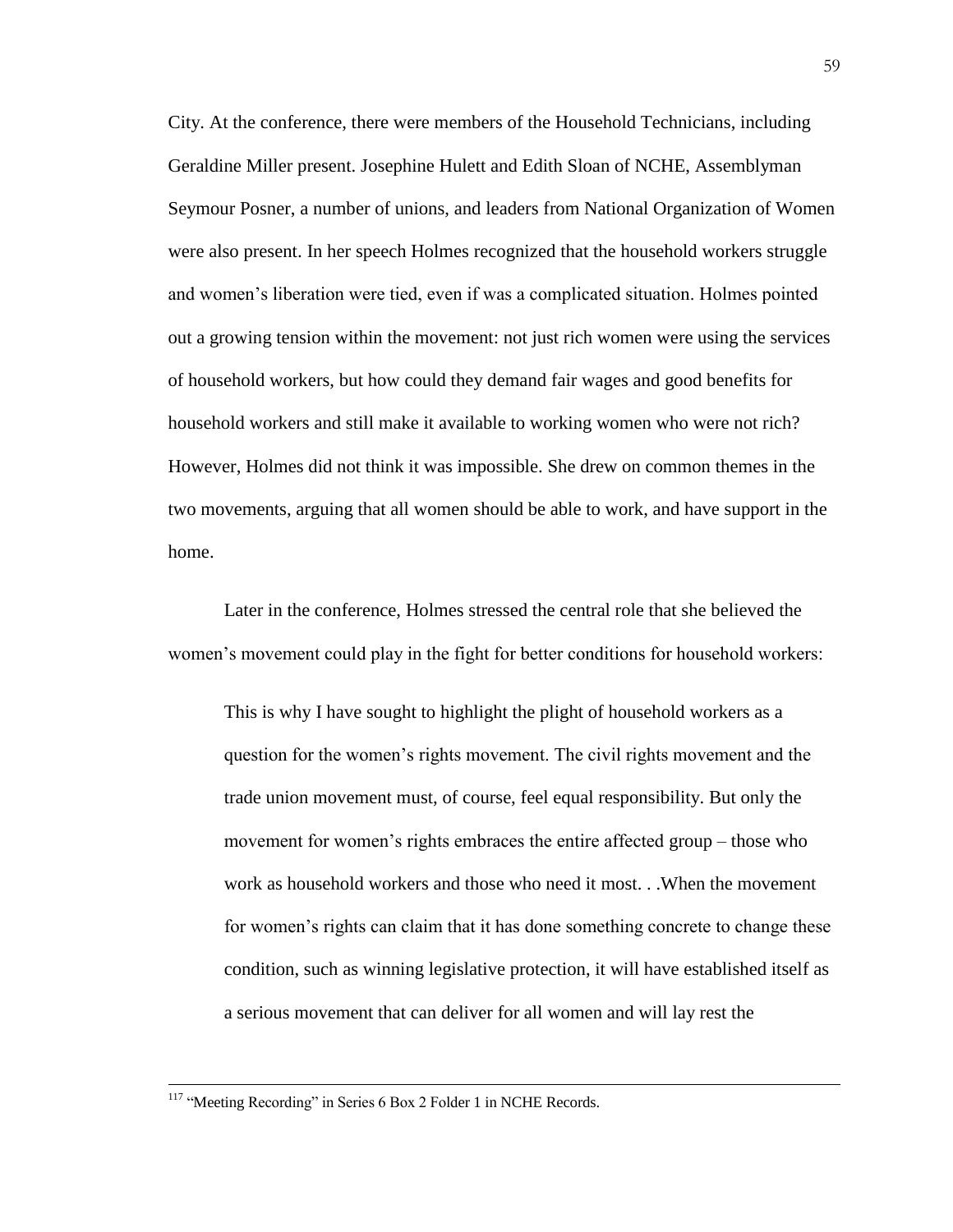foolishness about black women not having a stake in the fight for women's rights.<sup>118</sup>

Not only did prominent national Black women leaders at the time believe this, but local leaders, such as Carolyn Reed, also believed strongly in getting the women's movement engaged in the issues of household workers.

Reed herself was very vocal about how she felt that solving the issues of household workers was intimately tied with the issues that white women faced. She was very seriously in engaging the women's movement, which can be seen in her interaction with different leaders within the women's movement, and her time on President Carter's Committee of Women, when she developed strong ties with women like Bella Abzug and Gloria Steinem, and in 1977, she was a part of the New York Delegation of Women to attend a First National Women's Conference.<sup>119</sup> Geraldine Miller also had extensive ties with women in N.O.W, who she would eventually work for in the Bronx, and serve as an expert on issues of race. Miller describes her first exposure to many of these feminist leaders when she attended and Women's Equality Day march, in which Bella Abzug and Gloria Steinem were present:

there was a large group of women that had written books and what have you and see, I think it was *Ladies' Home Journal* who had the Household Workers down and they would, you know, try to be helpful with us, and they had this, uh,

<sup>&</sup>lt;sup>118</sup> Edith Lynton, "Toward Better Jobs and Better Service In Household Work" A Report and Recommendations Based on a Conference on Household Work Held by the New York Commission on Human Rights, 1972.

<sup>&</sup>lt;sup>119</sup> Nan Robertson. "N.Y. Delegation to Women's Conference Is Decidedly Feminist", *New York Times*, July 26, 1977.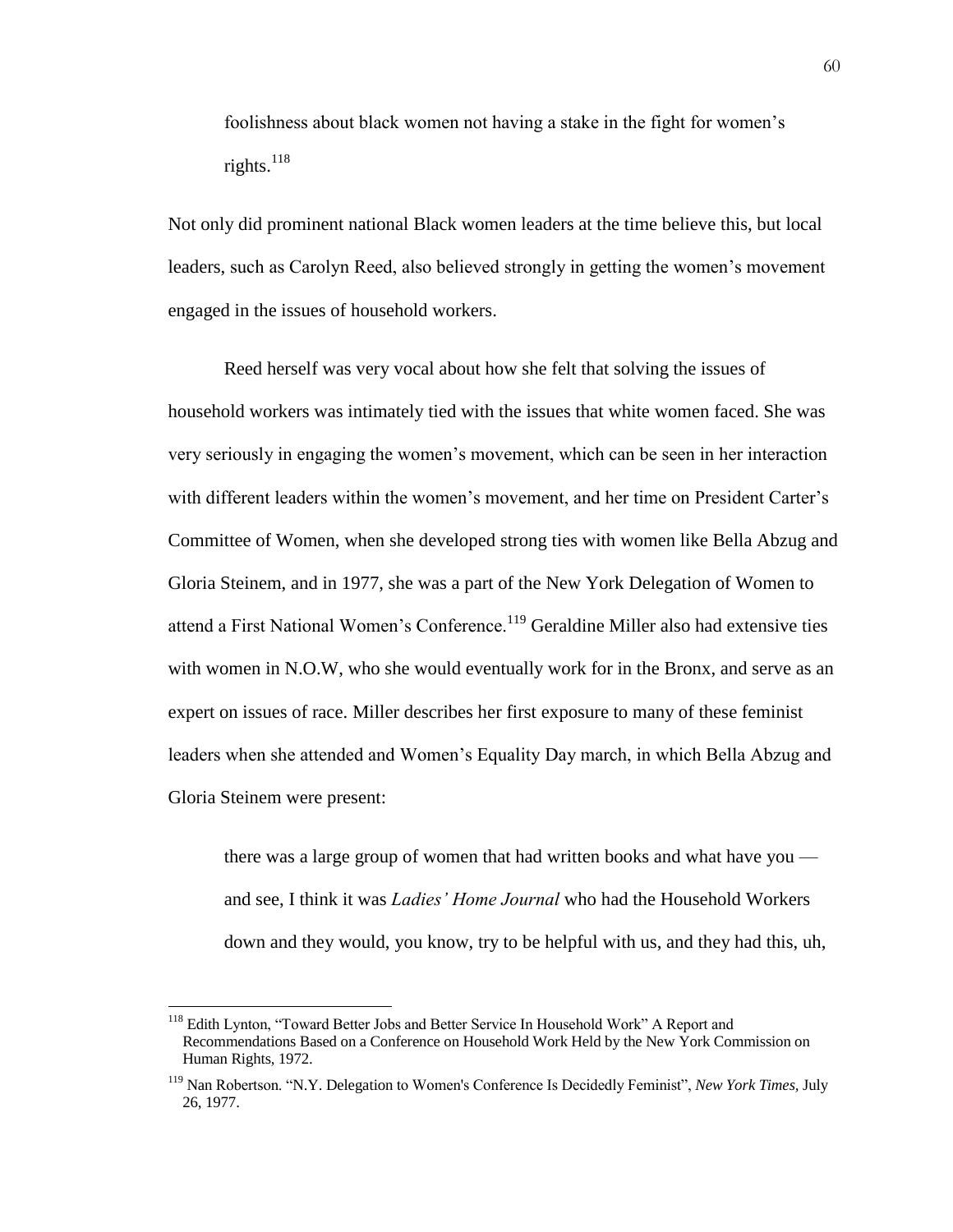little saying on material, "Never underestimate a woman," and that intrigued me and so, of course, I kind of liked them.

Both Reed and Miller connected with white women in the women's movement because they identified them as strong women, who were fighting for equality for all women. They also respected them because they supported the Household Technicians – through financial support, resources, ideas, supporting legislation, or even just letting Geraldine Miller use a typewriter to create a flyer.

Geraldine Miller explains that she learned that she had similarities with white women through her involvement with women's movement. She also recognized that she "suffered a little bit more," due to her race and occupation.<sup>120</sup> Miller saw that after aligning with the women's movement, household workers were able to pass the FLSA in 974, which they had never done before. Women's organizations gave a lot of support to the NCHE campaign, as well as the Household Technicians campaign, to get the FLSA passed. They did this by sending people to attended hearings, where women, some of which who were employers, testified in support of domestic workers, as women. Other forms of support were shown during the campaign, such as spreading information and literature for the campaign, and sharing resources. People like Gloria Steinem used their own resources and contacts to help push for the bill in her own community. Similarly, with Seymour Posner's sponsored Labor Act of New York, women's organizations again

<sup>&</sup>lt;sup>120</sup> Miller, Interview, 46.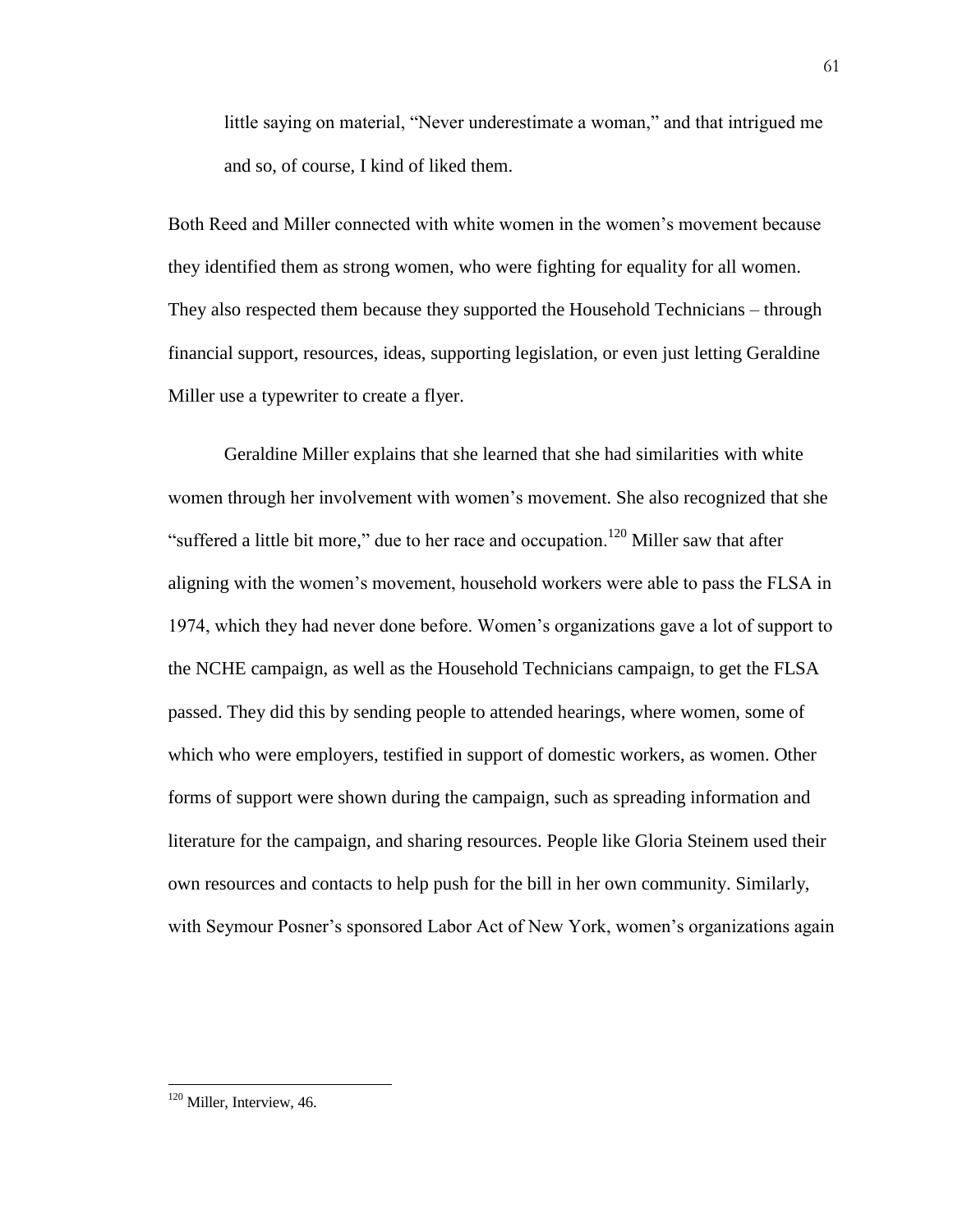pushed for passing of the state bill. Posner, had attended the Conference on Household Workers that Holmes arranged in 1977.<sup>121</sup>

Another accomplishment from the alliance between the women's movement and household workers was a new understanding and relationship between employee and employer in some cases. Geraldine Miller, for example, talked about her relationship with employers, after the Household Technicians had been working for some time. She stated that, "Well, I think that, uh, white women, or other nationality of women that will hire you has been able to think more like you're not this little machine that they brought in, but that's a human being that is in your house to help you, and that you have to treat them better than what you did before." $122$ 

#### A Conference on Housework

In October of 1977 the women's studies program at Sarah Lawrence, with household workers from New York City, held a conference titled "The Future of Housework, the Role of the Housewife, and Sharing Arrangements for Child Care". Carolyn Reed sat on the planning committee for the conference as the Chairperson. At the time Sarah Lawrence Women's Studies program was directed by Gerda Lerner, who recalls that, "The conference was an innovative attempt to cross racial, ethnic, and class barriers and to bring theory and practice to bear on major societal problem".<sup>123</sup> Sarah Lawrence professors were invited to Brooklyn by the Congress of Neighborhood Women to plan the conference, and it was first suggested by women from Brooklyn that they hold

<sup>&</sup>lt;sup>121</sup> Boris and Klein, 137.

<sup>&</sup>lt;sup>122</sup> Miller, Interview, 25.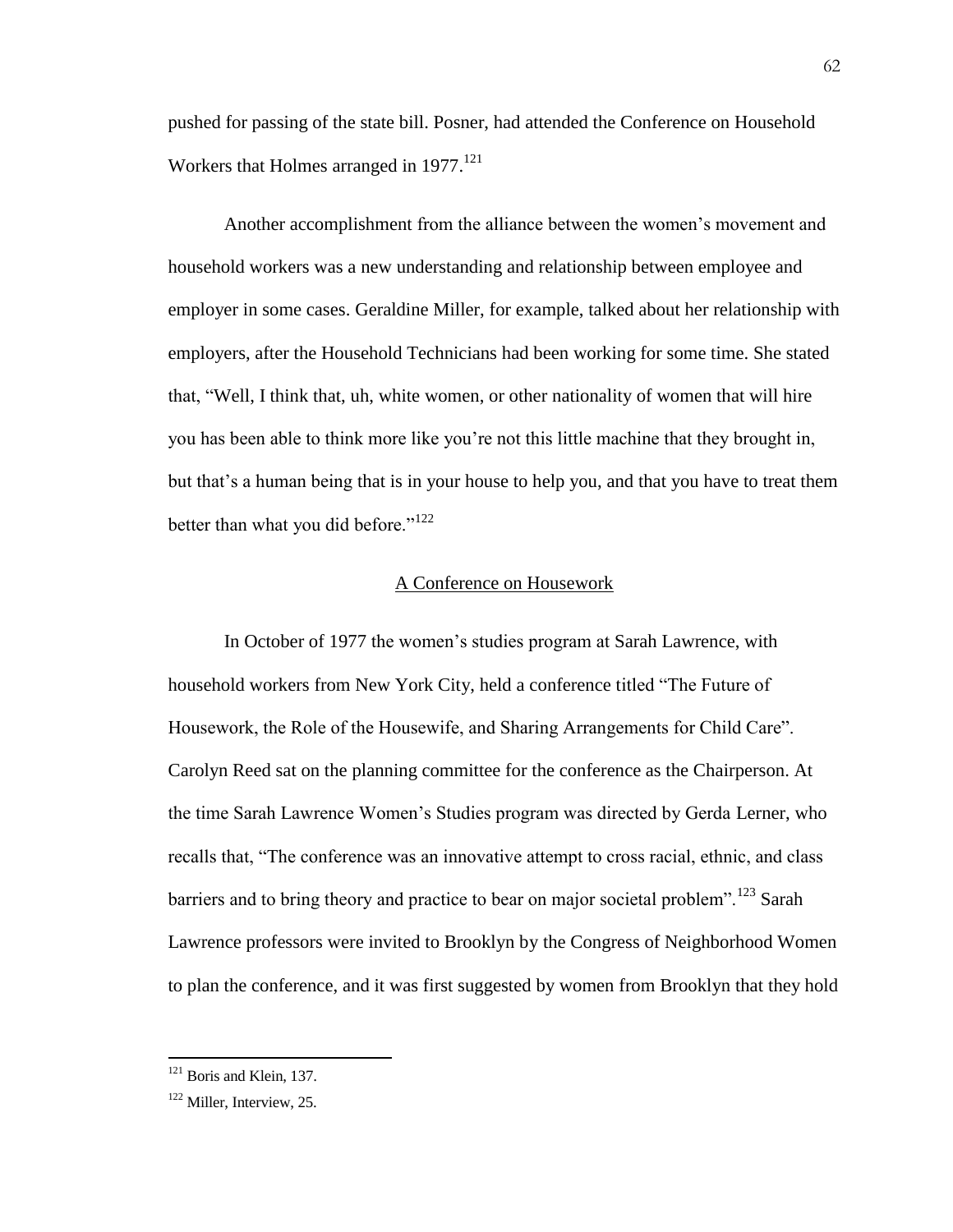the conference there. Lerner writes, "The African American women had never met with white housewives (in this case professors) on common ground, but they shared their culinary expertise and soon found they had other common interests."<sup>124</sup> The conference was particularly interesting because it displays the genuine effort on behalf of both household workers and largely middle class white women to come together around the issue of household labor, but also the limitations of the relationship, and what led to ultimately a weak partnership.

The purpose of the conference was said to have been to address "growing public concern and confusion regarding the changing role of the homemaker in society."<sup>125</sup> While the planning of the conference seemed to be guided mostly by the desires of the women at Sarah Lawrence, household workers made a huge impact on the way the conference came together. One of the black household workers who attended a planning meeting suggested that the conference be held in Harlem. Many of the Sarah Lawrence professors were concerned that it would be unsafe. Lerner states that "The black women assured us they'd protect us"…"And so the decision was made. Probably that was the most important thing we did at the conference."<sup>126</sup> While Lerner takes a large amount of responsibility for organizing the conference it was surely a group effort, with a lot of input coming from both household workers and housewives. The conference was held in Harlem at the State Office Building.

<sup>123</sup>Gerda Lerner, *Living with history/making social change*. (Chapel Hill: University of North Carolina Press, 2009), 61.

<sup>124</sup> Lerner, *Living with history/making social change,* 62.

<sup>125</sup> See Conference pamphlet in The women's history graduate program records, 1968-present, *Sarah* Lawrence College Archives.

 $126$  Lerner, 62.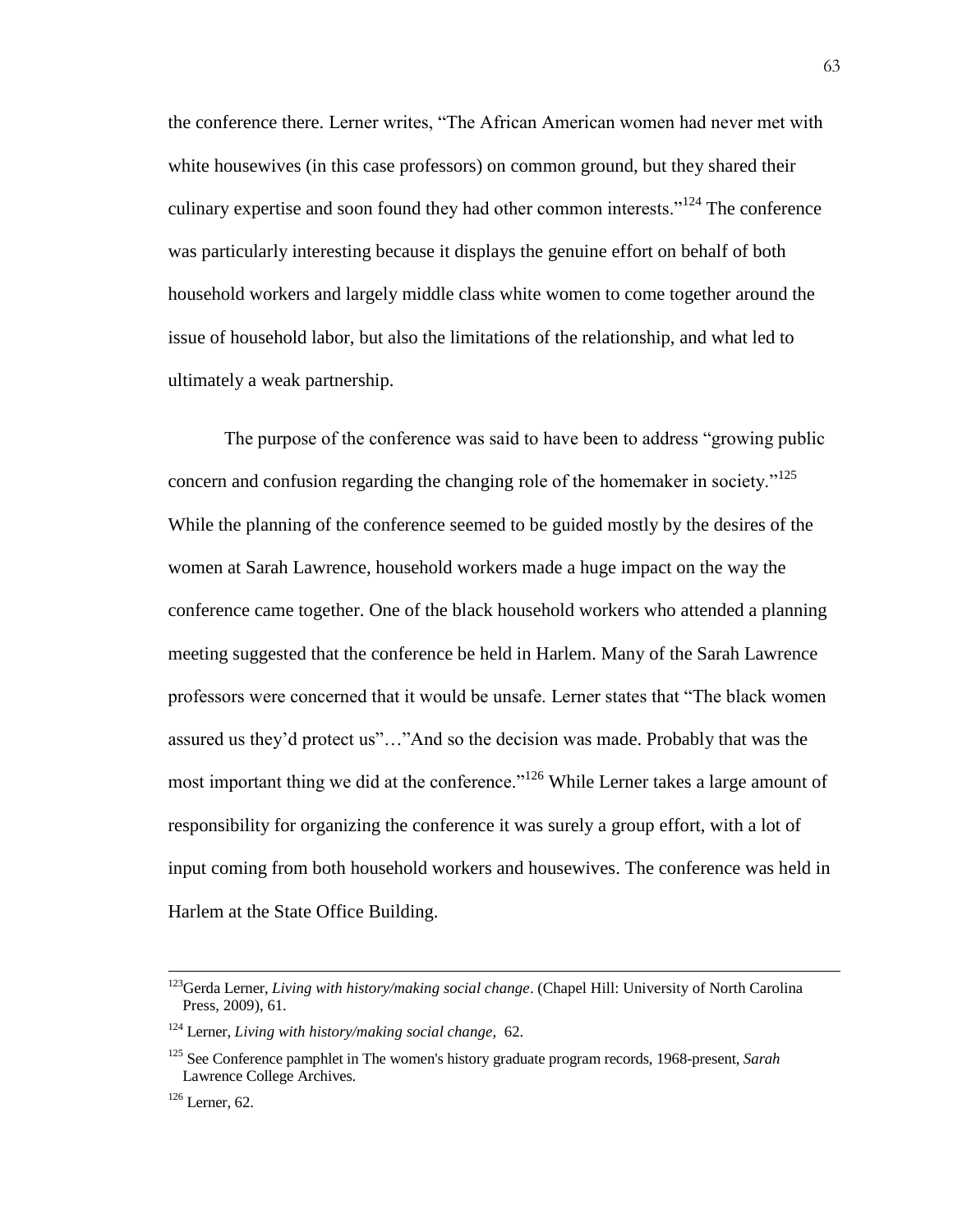The conference was endorsed by "Lieutenant Governor Mary Ann Krupsak, Bella Abzug, and State Senators Carol Bellamy and Karen Burstein."<sup>127</sup> Groups such as Congress of Neighborhood Women, Black Women for Wages for Housework, Wages Due Lesbians, writers from MS magazine, as well as professors from nearby colleges were also in attendance. The idea of pay for housework was discussed, and there was even a bill…The household workers at the conference identified themselves as "Union of Household Technicians." Reed spoke in the morning session on "Paid Domestic Employment". In addition to explaining the problems that household workers face comparing them to that of the housewife, Reed suggested solutions such as "female cooperatives in which women would devise new methods for household, as well as share household and child care duties."<sup>128</sup> She also suggested changing legislation and unionizing household workers.

Gerda Lerner believed that "as long as unpaid household is women's work, all women are downgraded." Lerner hoped that by working with the Household Technicians of New York, they would create a partnership that challenged the low value of unpaid household work. However, Lerner came from a very different perspective than Reed, who was a household worker. Reed's presence at the conference served as a reminder that even women who get paid for household labor continue to be exploited, sometimes by other women. In her presentation at the conference, Reed made a radical suggestion, stating,

 $\overline{a}$  $127$  Ibid.

<sup>&</sup>lt;sup>128</sup> "Evaluation Report: Household Conference" in The women's history graduate program records, 1968present. Sarah Lawrence College Archives.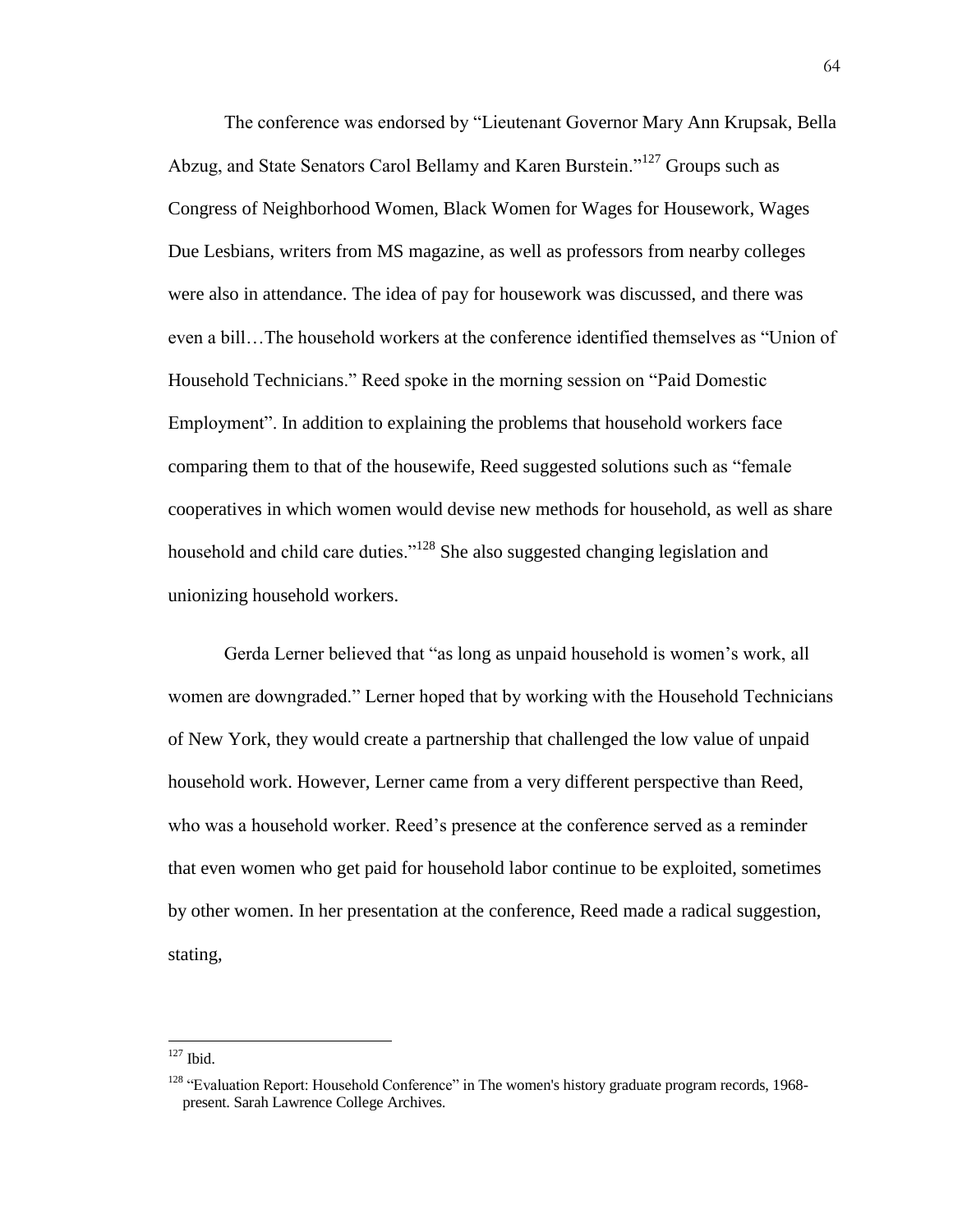I heard some of the greatest feminists say, "Well, I just can't afford it." What I always say is, if you can't afford it, then you can't have it done. You have to make your priorities…Not only that, a lot of these household workers have to leave their own homes. They leave their own children...<sup>129</sup>

Not everyone thought that the conference was a success or a symbol of unity among different women. In one attendee's description of the conference, a woman who attended and was an employer of domestic worker was critical of it for not taking up the issue of paid household work. As the very title of the conference suggests, the conference was focused on housewives. She sought out Carolyn Reed for advice about how to handle the relationship between her employee, a Black household worker, and how to challenge the legacy of the "white-black servant tradition with its roots in slavery". She said that she found Reed making lunches for the conference participants while they have a discussion. This concern reveals that while Reed was included on the planning committee, there were still divisions within the group, and Reed was still not considered to be on the same level as the middle class white women that attended the conference.

# The Alliance Crumbles

Barbara Ehrenreich claims that "Housework, as you may recall from the feminist theories of the Sixties and Seventies, was supposed to be the great equalizer of women."<sup>130</sup> At the time, it did seem like household work could be an issue taken up by all different types of women. However, eventually, the desire to rid themselves of housework completely became one of the central themes in the mainstream women's

 $\overline{a}$  $129$  Ibid.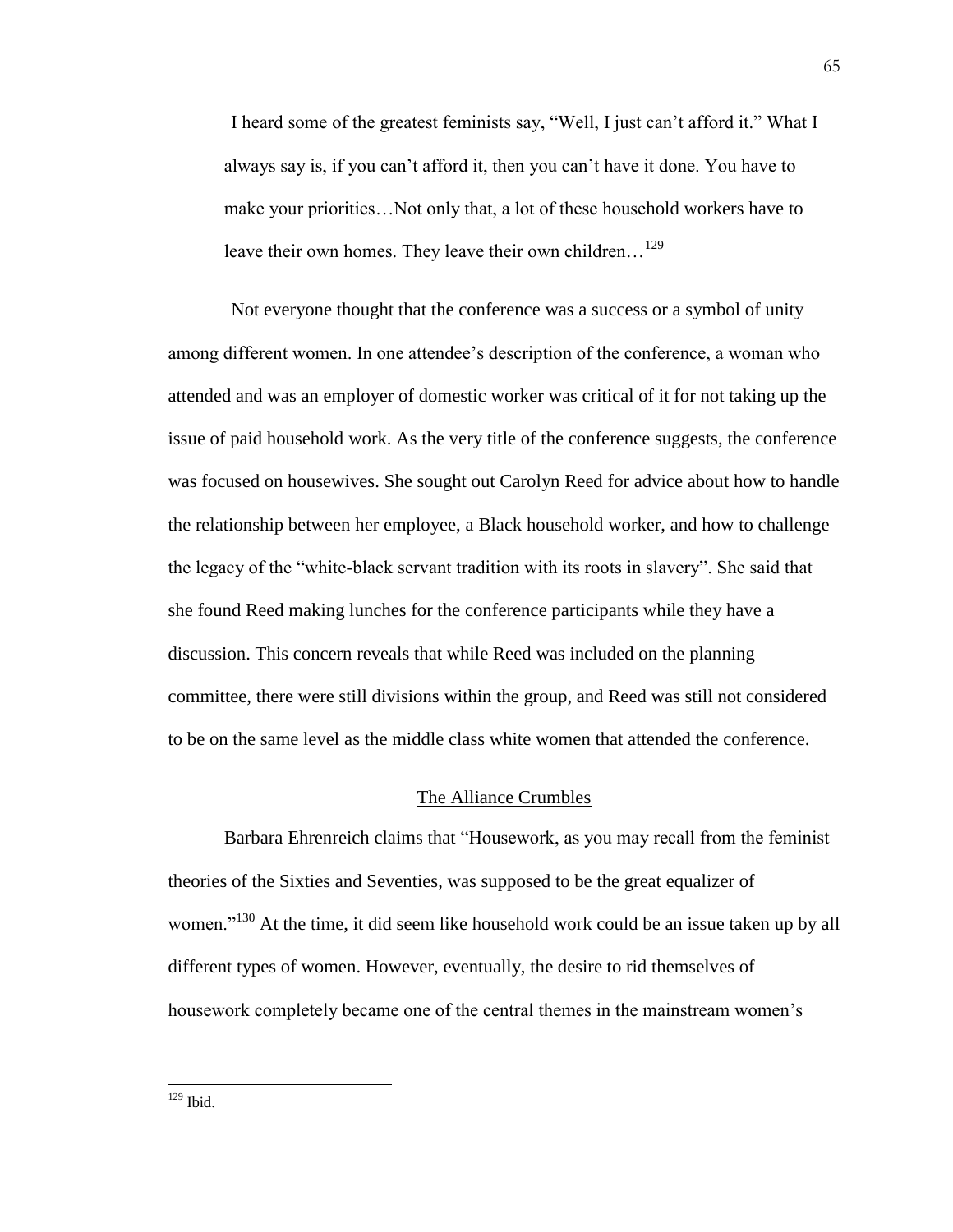movement and household workers were somehow left behind. In the process of fighting for women's liberation, divisions of race and class remained, and household work remained devalued. Women (or white middle class women) were encouraged to go out and find jobs formerly done by white men. Meanwhile, working class Black women remained in low paying jobs. As many women tried to get away from household work, household workers had to convince them that they did not want to eliminate the work itself, instead, they wanted to be fairly compensated for performing it. Some feminists argued that no one should hire household workers because it would always produce an oppressive relationship. Many household workers insisted that their labor was something that provided for themselves and their families, and that when given decent pay and dignity and respect, as other workers had, the occupation did not have to be oppressive.

Some household workers even describe a tension between household workers and middle class black women. Dorothy Bolden who led the Domestic Workers Union from Atlanta was quoted saying that, "Low-income black women outnumber middle-income black women, and those women have been overshadowed and over-looked, not only by whites, but by the black middle class".<sup>131</sup> While Black feminists played a central role in the struggle for household workers, there were also divisions of class present in these relationships. Just as there were class divisions with the civil rights movement.

Neither the household technicians, or the women's movement, or Black feminists were able to figure out the problem that Eleanor Norton Holmes brought up in 1971. How

<sup>130</sup> Barbara Ehrenreich, "Maid to Order The politics of other women's work." *Harpers Magazine*. April 1, 2000.

<sup>&</sup>lt;sup>131</sup> Charlayne Hunter, "200 BLACK WOMEN 'HAVE DIALOGUE'; Debate Issues That Differ From White Movement's" *New York Times.* January 10, 1972.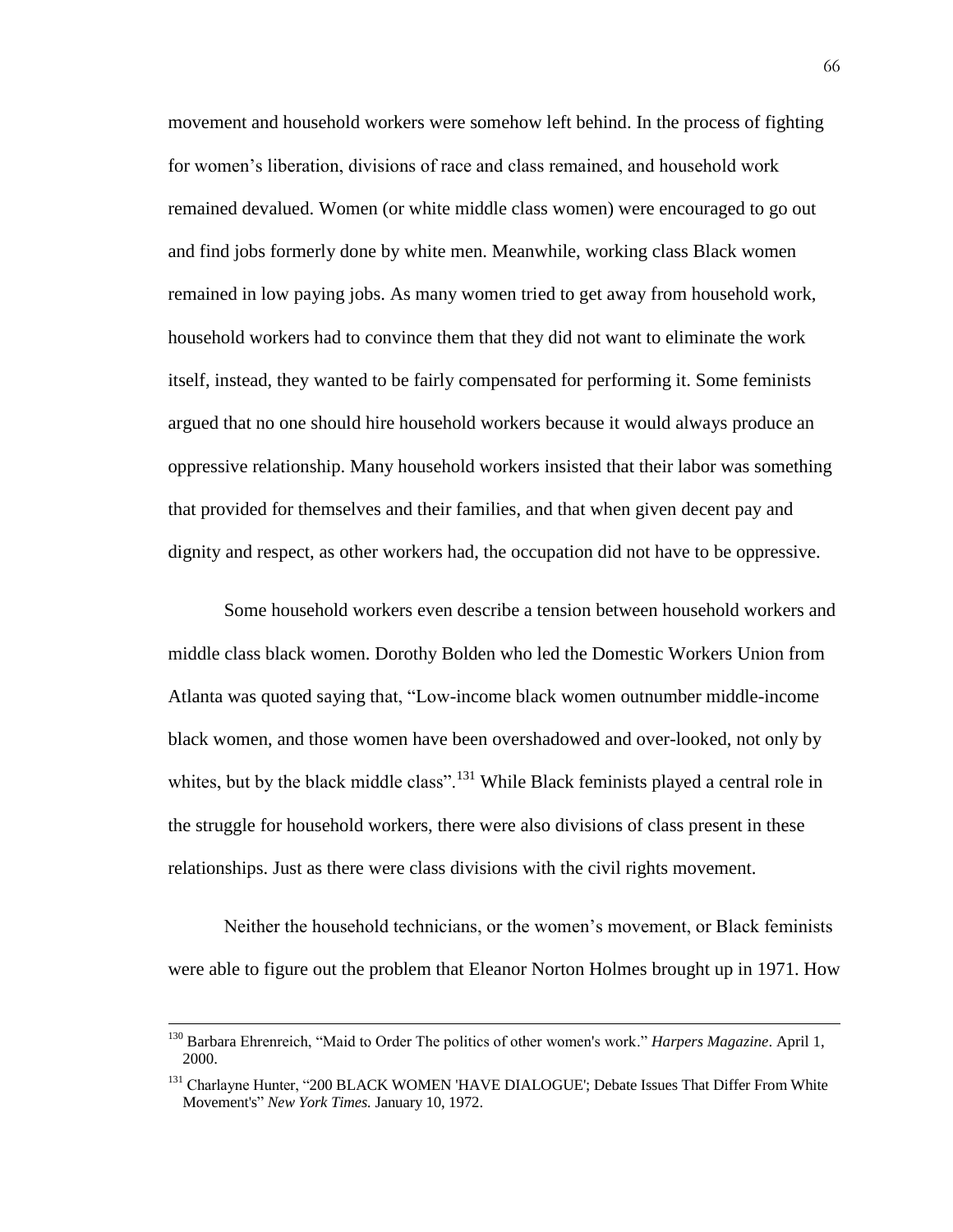could working women get affordable help with household work, and household workers still make a decent living with dignity? Issues of race and class were also never discussed enough in the women's movement to resolve the divisions that would further separate in the next decades.

At the start of the 1980s, there was an overall decline in the membership of the household technicians and many of their hopes and dreams were never realized.<sup>132</sup> The household technicians were ever able to find a way to guarantee that new laws could be enforced, and many employers continued to offer low pay and little benefits. Many Black women began to transition out of household work, due to its overall unpredictability, and poor pay. And many who left did so only to do other low paying jobs such as hotel maids or janitors.<sup>133</sup> The make-up of household workers began to change, and immigrant women of color began to become the dominant women doing household work and care work as globalization forced immigrant women migrated to the United States, and to take positions as household workers. "In the United States, African American women, who accounted for 60 percent of domestic in the 1940's, have been largely replaced by Latinas, many of them recent migrants from Mexico and Central America.<sup>134</sup> Globalization forced many women from third world countries to migrate to the United States and take low paying jobs, such as household cleaners and nannies.

# Accomplishments of the Household Technicians

<sup>&</sup>lt;sup>132</sup> Cobble, "A Spontaneous Loss of Enthusiasm", 37.

 $133$  Cobble, "More Intimate Unions," 200.

<sup>&</sup>lt;sup>134</sup> Ehrenreich, "Maid to Order The politics of other women's work."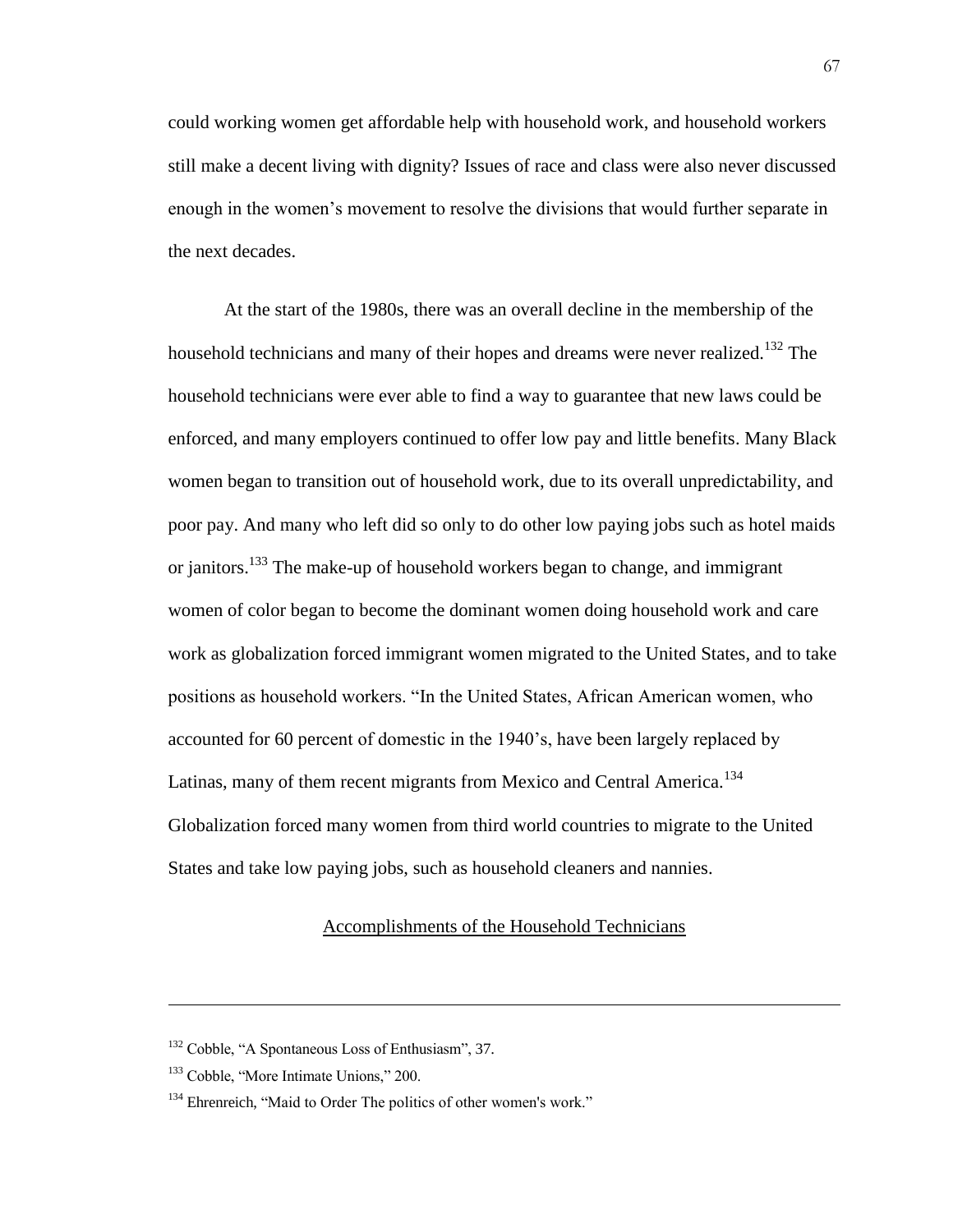In 1977 NCHE lost its funding from Ford Foundation and was struggling for funding and general support. To survive, the organization shifted, becoming a minor project of the National Urban League. This greatly affected the Household Technicians as well. In addition to poor funding, household workers had to face the conservative national policies of Ronald Reagan. This also led to a larger decline within the women's movement and civil movements.

Eileen Boris and Jennifer Klein expand on the downfall of the NCHE saying,

Unable to change the traditional expectations of deference and the arbitrariness of informal household jobs, Barksdale-Sloan could not sustain NCHE as an independent organization. Nor could she or her coworkers maintain the fledgling domestic worker associations and unions that NCHE had helped foster in an attempt to alter the nature of the employment relationship...NCHE did have a measurable long-term impact by leading the campaign to amend the FLSA.<sup>135</sup>

Like the NCHE, the Household Technicians were also in decline in by 1977. It is not clear when the organization of household technicians officially ended. When Geraldine Miller was asked when the household technicians officially ended, she could not recall an actual date. She demanded that as long as she was alive, she would be the President of the Household Technicians. Reed remained active in fighting s for household workers into the 1980s. However, Reed passed away in 1993 at only 53.

The Household Technicians of New York, as well as the NCHE, accomplished more than the inclusion of household workers in the FLSA, or the change in New York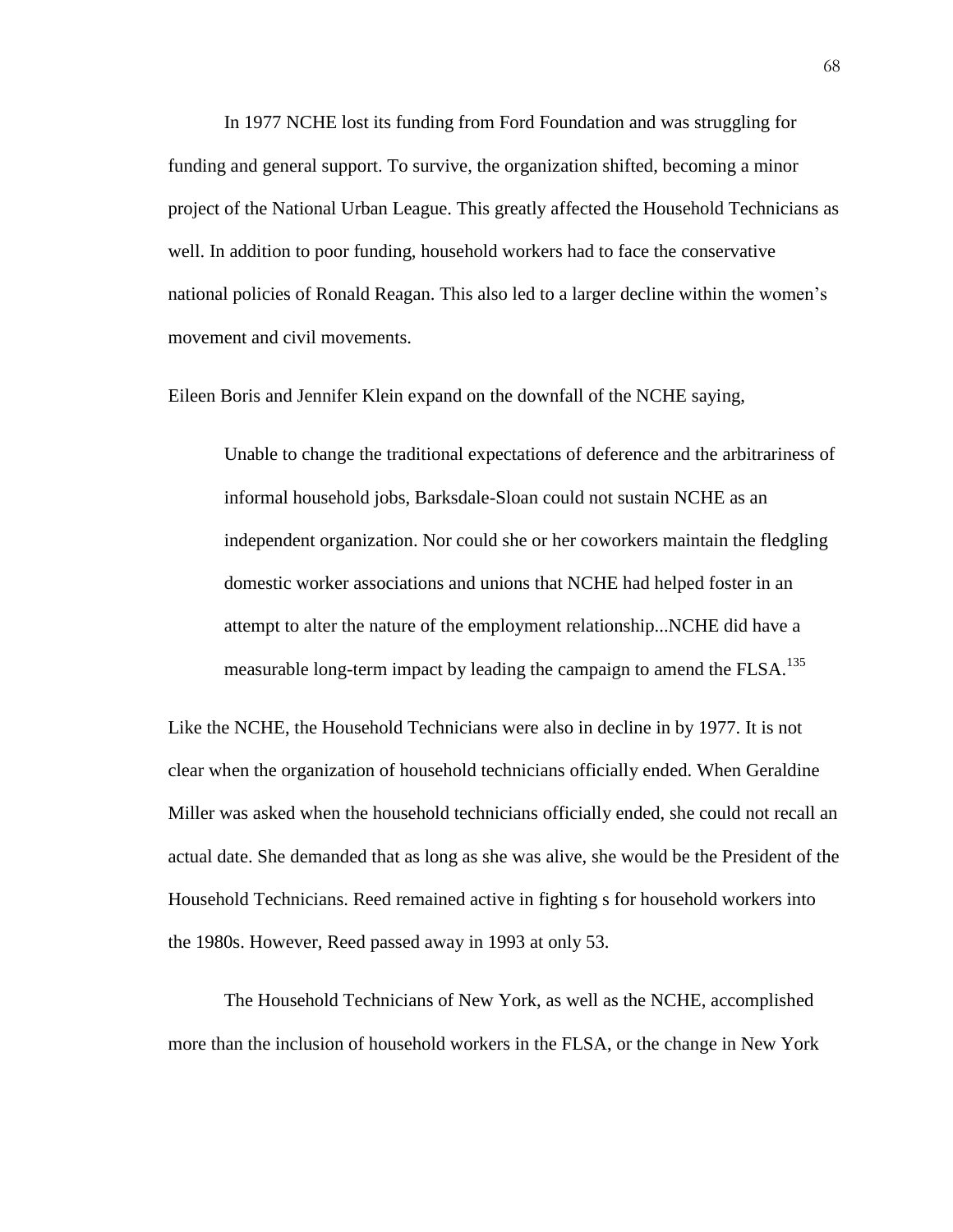State labor laws. They significantly changed household workers perception of themselves in the  $1970s$ <sup>136</sup> They also forever changed the relationship between household employees and their employers. Geraldine Miller talks about the pride that she and the other household workers felt after forming the Household Technicians, making demands of their employers, and demanding respect from society at large.<sup>137</sup> After the 1970s, it was more common for household employees to be seen as actual employers. The organizing of the household technicians would pave the way for later organizing.

<sup>135</sup> Boris and Klein, "We Were The Invisible Workforce: Unionizing Home Care" In *Sex of Class*, edited by Dorothy Sue Cobble.

<sup>&</sup>lt;sup>136</sup> Cobble, "A Spontaneous Loss of Enthusiasm: Workplace Feminism and the Transformation of Women's Service Jobs in the 1970s."

<sup>&</sup>lt;sup>137</sup> Miller, Interview, 24.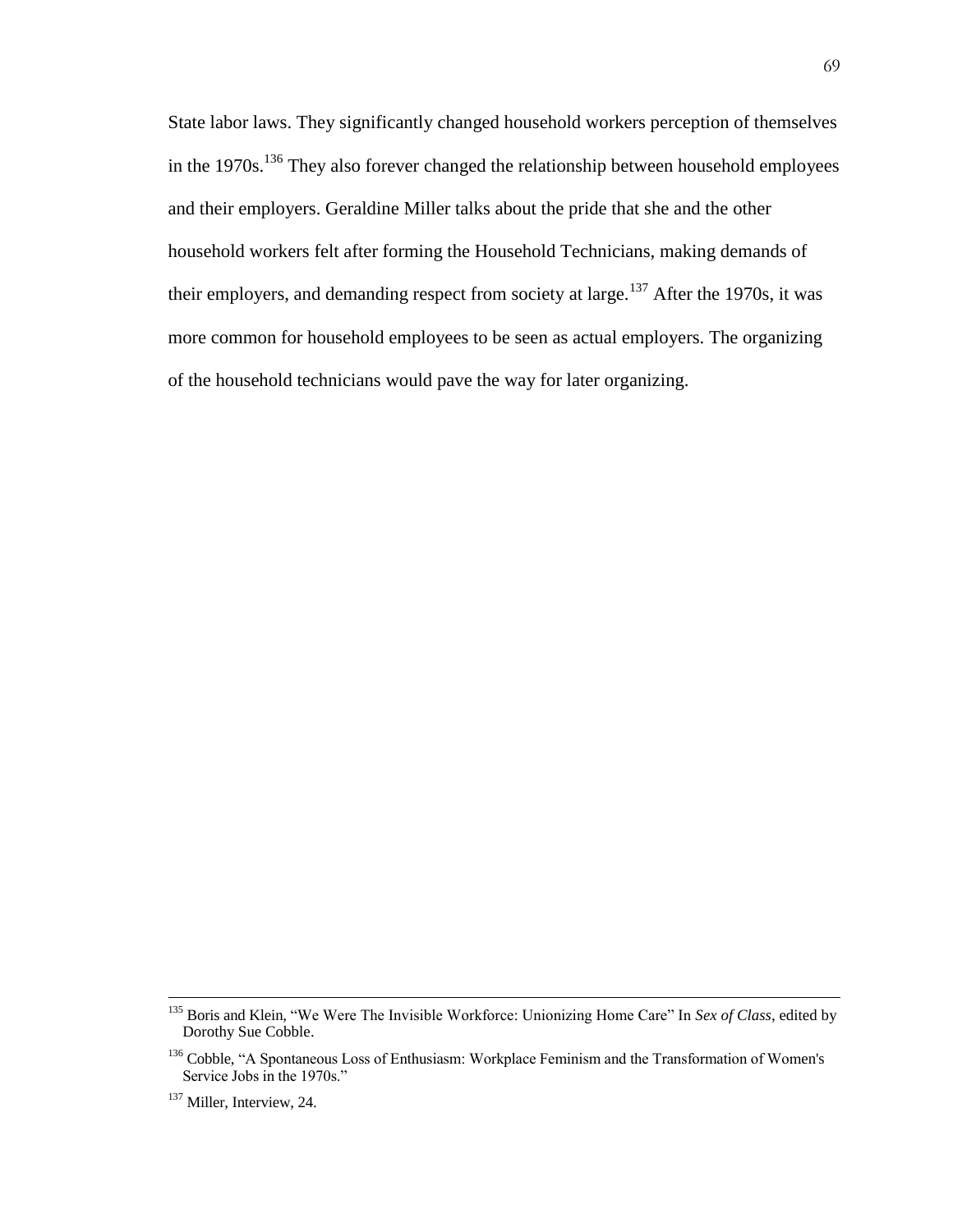# **Chapter 5 Conclusion**

This thesis asked: What was the vision of household workers in New York in the 1960s and 70s? How did it compare to the larger national movement? What were the tensions, if any, within the movement of household workers? With whom did household workers in New York create alliances? What were the strengths and tensions within these relationships? Through an exploration of the local movement of Household Technicians in New York, the vision of local organizers in New York was placed within a larger national context. Looking at this local movement helped to show tensions that existed within the household worker movement, as well as between household workers and other social movements.

Household workers in New York were able to create alliances with civil rights, labor, and women's organizations. However, these alliances were all short lived. These alliances were strongest when organizations rallied around a specific piece of legislation, such as the Posner Bill. However, these alliances were unable to be maintained – in part due to class and race based tensions within them. New facets of the civil rights, labor, and women's movements are revealed by looking at their alliances with household workers. For example, by looking at the relationship between the NAACP and Urban League with the Household Technician of New York, classism and sexism within the civil rights movement are brought forth. Looking at the women's movement, we learn that there have been multi-racial and class based feminist alliances that don't appear in women's history. They too failed because of the inability of white feminists to recognize and deal with difference. This thesis only provided an initial look at relationship between household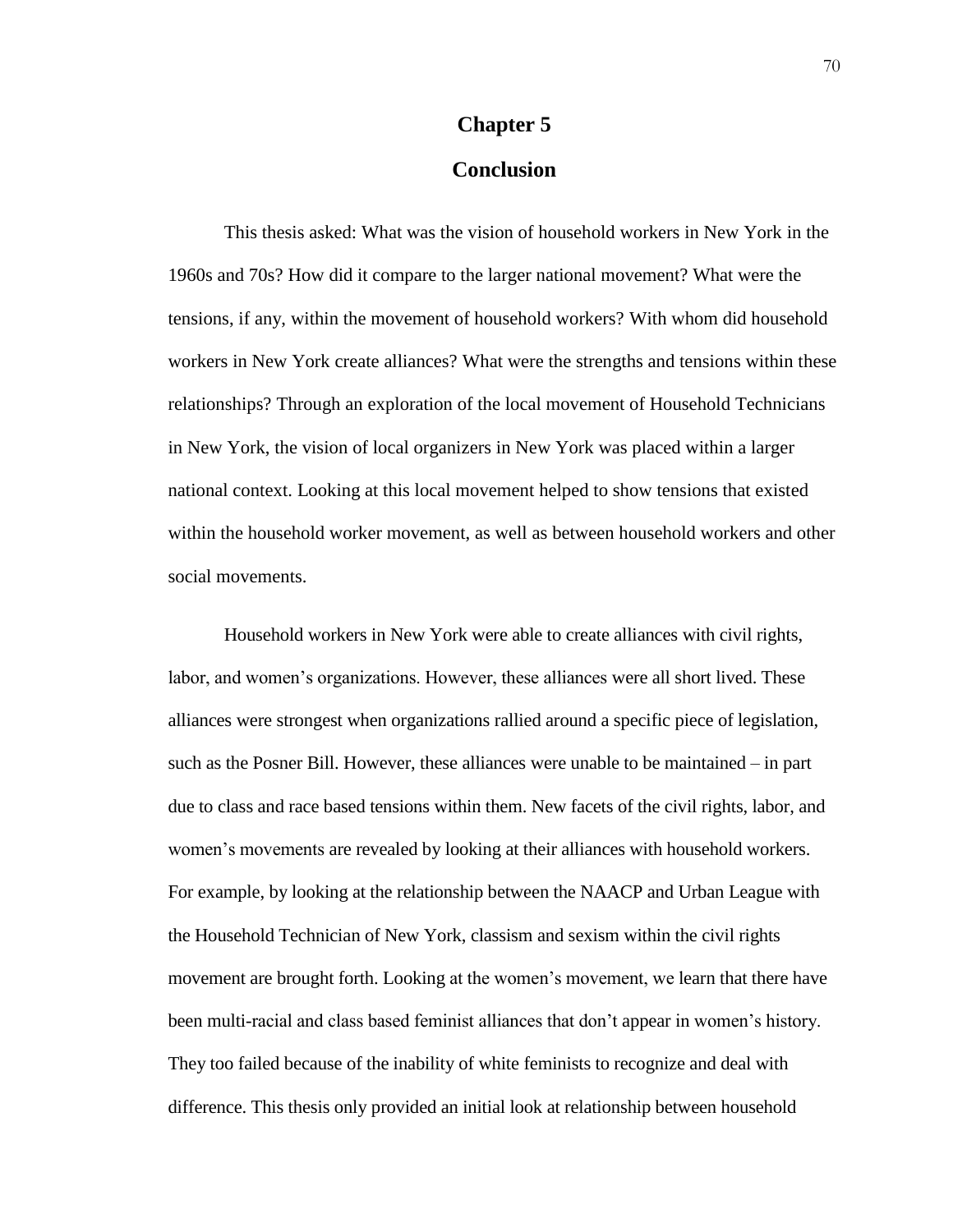workers and their allies in New York. There is still much more to be said that future research could expand upon.

The Household Technicians of New York emphasized feminist alliances as a central strategy for redefining household labor. They sought to frame household work as a woman's issue; creating a coalition of household workers and employers. They worked closely with some of the very women that employed them, in hopes redefine how we think about household work, whether that labor was being done by a "domestic worker" or a "housewife". Both Carolyn Reed and Geraldine Miller both believed strongly that this alliance could meet the needs of both household workers and their employers. Perhaps they were too optimistic because they had built strong personal relationships with members of the women's movement.

Mary Romero's contention that household workers and women who perform unpaid housework do not have a "shared experience" is especially true when looking at the failed alliance between household workers and the women's movement. Romero writes,

Domestic service reveals the contradiction in a feminism that pushed for women's involvement outside the home, yet failed to make men take responsibility for household labor. Employed middle- and upper-middle class women escaped the double day syndrome by hiring poor women of color to perform housework and child care, and this was characterized as progress. 138

Black household workers understood the differences between their experiences and those of middle class white women and the contradictions within the larger women's movement. They attempted to talk about differences of race and class by sharing their own experiences

<sup>138</sup> Mary Romero. *Maid in The U.S.A,* 127.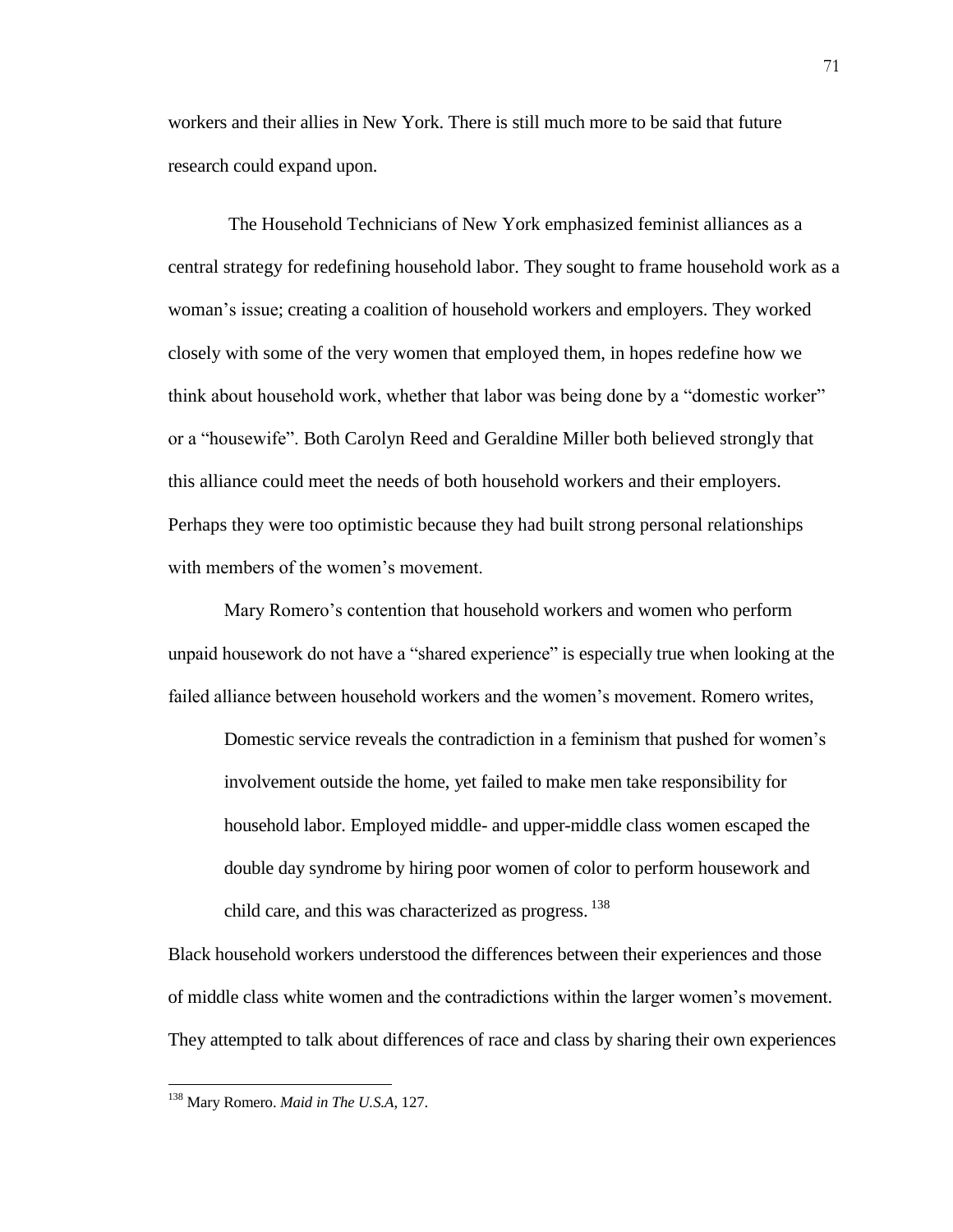with white feminists. The larger women's movement was only able to come together with household workers by discussing shared experiences. Yet the Sarah Lawrence conference on housework shows that white feminists were more focused on figuring out how to solve the problems of the housewife. In short, the larger women's movement was not ready to fully engage with the differences between household workers and women who performed unpaid housework.

While it was short lived, the coalition of household workers and the women's movement did produce concrete victories in New York, such as the Posner Bill. It also provided a space where women of different class and race backgrounds could come together on issues of gender and labor. But what do these victories mean to household workers today? And, to what extent were they even victories? Both the local and national household worker movement of the 1970s pushed to change legislation. But today it is not clear how meaningful this legislation was. Household workers still remain largely excluded from labor law, and the laws that are in place are rarely enforced. Household work in New York is still an unregulated underground world.

Barbara Ehrenreich argues that, "Strangely, or perhaps not so strangely at all, no one talks about the "politics of housework" anymore. The demand for "wages for housework" has sunk to the status of a curiosity, along with the consciousness-raising groups in which women once rallied support in their struggles with messy men."<sup>139</sup> This is partially true. At the same time, issues that face household workers are still being engaged by groups like Domestic Workers United, and scholars like Premilla Nadasen

 $\overline{a}$ <sup>139</sup> Ibid.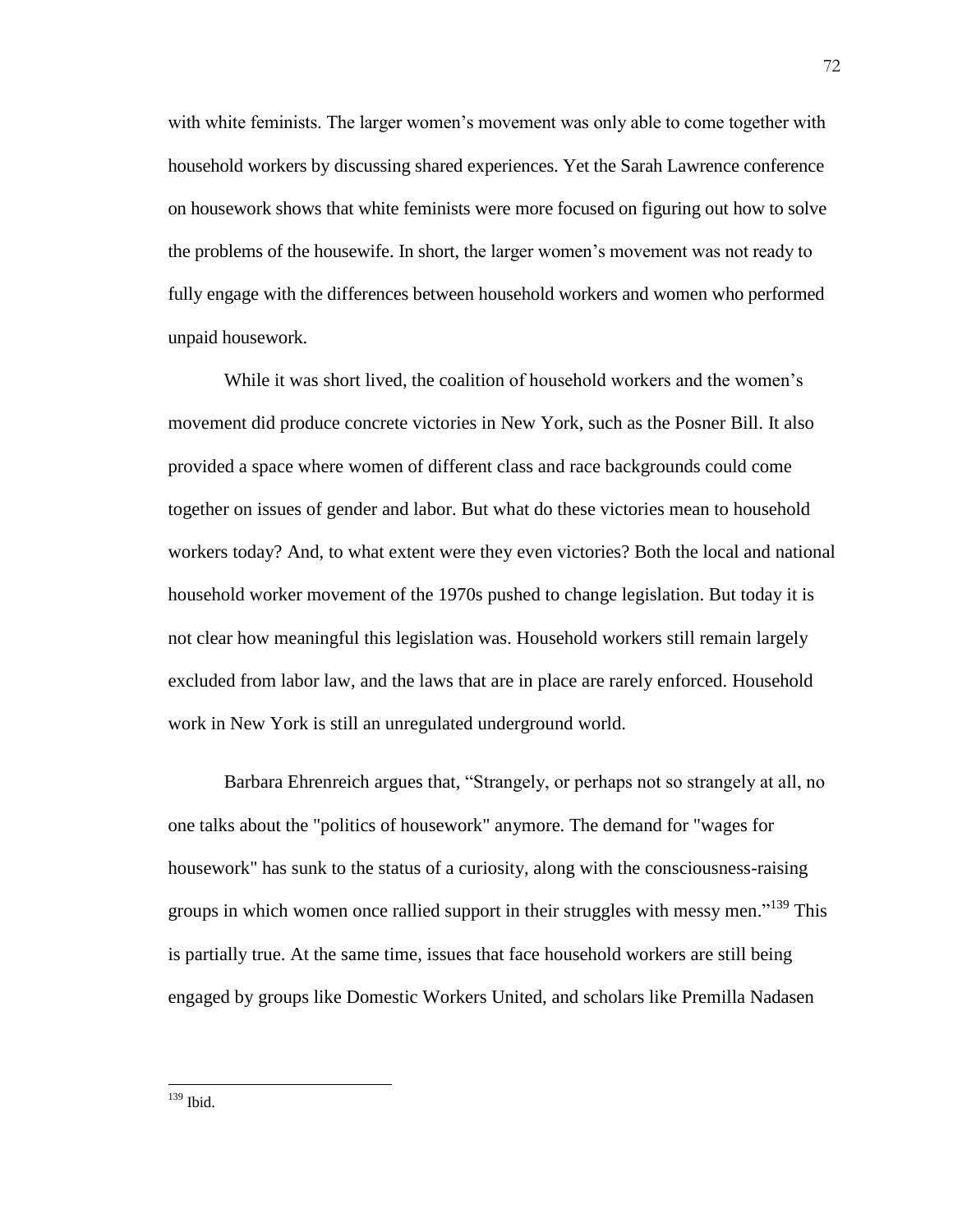and others who do research for Domestic Workers United and on domestic worker organizing.

But what happened to Carolyn Reed's vision of forming worker cooperatives? Today, some household worker cooperatives exist, but they are indeed rare.<sup>140</sup> Instead of worker run and own cooperatives, we have cleaning companies like Merry Maids. Barbara Ehrenreich describes growth among "the national and international chains - outfits like Merry Maids, Molly Maids, Mini Maids, Maid Brigade, and The Maids International -- all named, curiously enough, to highlight the more antique aspects of the industry," by saying "they are finally transforming the home into a fully capitalist-style workplace, and in ways that the old wages-for-housework advocates could never have imagined."<sup>141</sup> But in these companies, household workers still receive low pay and little benefits. If anything, the owners of the companies receive more benefit than the workers.<sup>142</sup>

What happened to the pride and dignity that had been so central in the movement of the 1970s? How did we go from "household technician" to "Merry Maid"? Similar to the Household Technicians of New York, Domestic Worker United has pushed to pass impressive legislation, such as the Domestic Worker Bill of Rights. What effect will this new law have on domestic workers in New York? What about Reed's notion of worker cooperatives and feminist coalitions? These are questions that remain unanswered by this thesis, and that future scholarship must explore further.

<sup>&</sup>lt;sup>140</sup> For example of contemporary domestic worker cooperative in New York, see Ken Estey, "Domestic Workers and Cooperatives," *WorkingUSA, 14* (2011): 347–365.

<sup>&</sup>lt;sup>141</sup> Ehrenreich, "Maid to Order The politics of other women's work."

<sup>&</sup>lt;sup>142</sup> Muriel Jackson, "The Maids", 28 mins, 1985 Women Make Movies.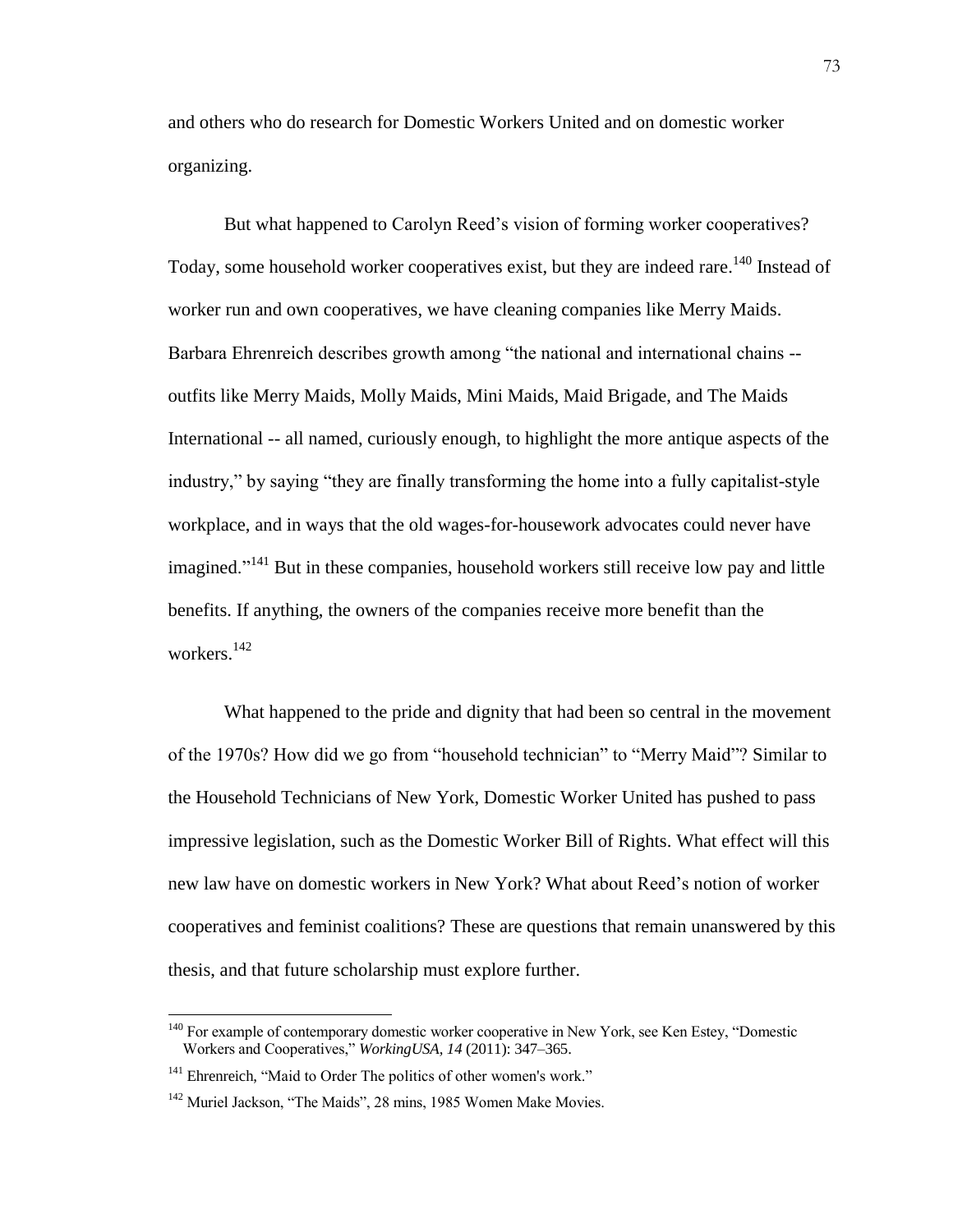Furthermore histories that highlight local leaders of movements, such as Carolyn Reed and Geraldine Miller, are important. These local histories recognize that working class people and people of color did organize themselves. Rather than only highlighting charismatic leaders, they bring focus to everyday women. Writing histories of household worker's efforts to organize is incredibly important. Revealing what previous work household workers have done can serve as a guide for future organizers and activists. These histories have the capability of inspiring and giving hope to future generations of household workers. As with all history, it important to understand the past in order to learn from previous struggles, their successes, and their downfalls.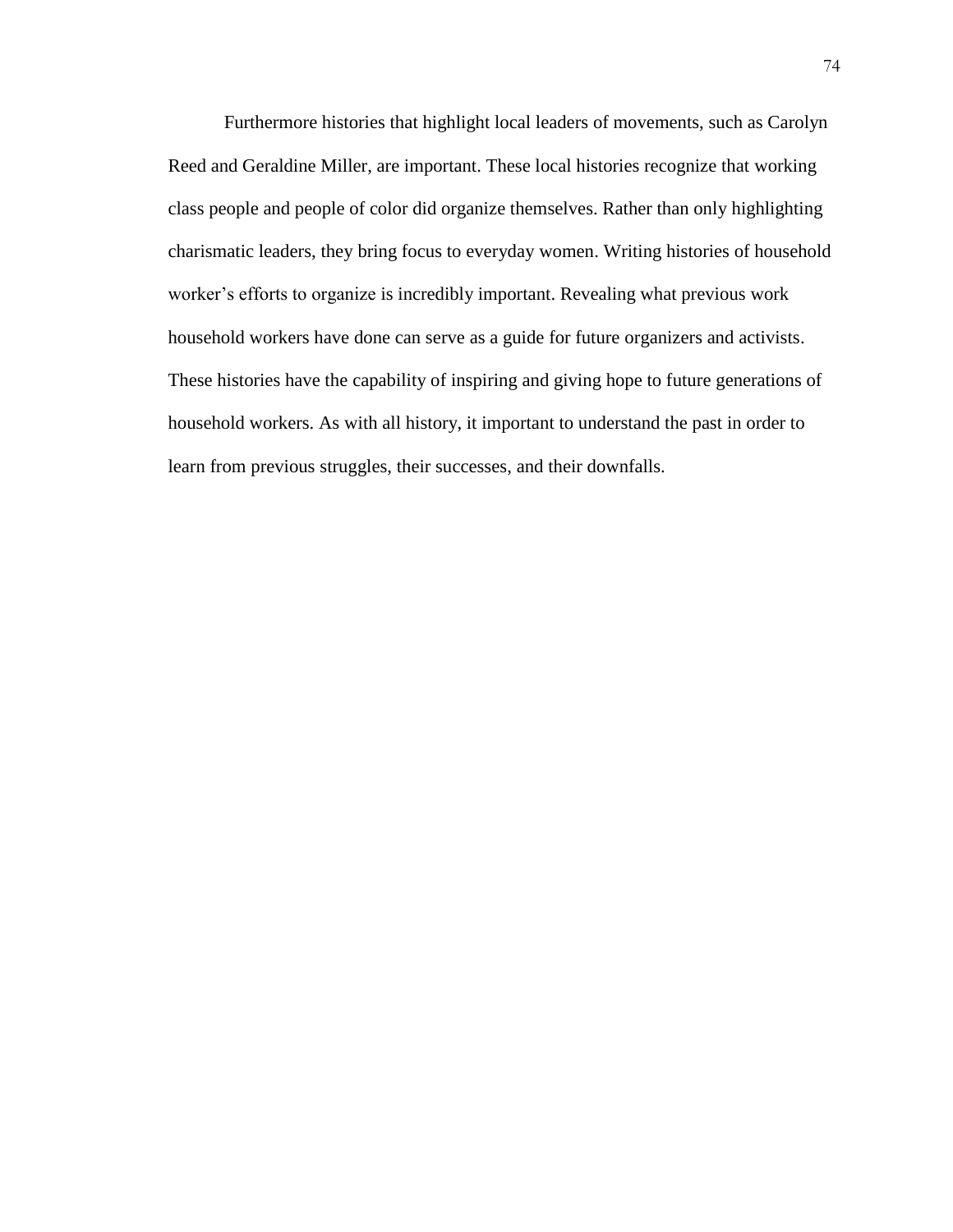# **Bibliography**

#### **Primary Sources**

- National Committee on Household Employment News. New York Public Library, NY Public Library.
- National Committee on Household Employee Records. Mary McLeod Bethune Council House National Historic Site, National Park Service, Washington, D.C.
- Robert F. Wagner Labor Archives. Tamiment Library, New York, NY.
- The women's history graduate program records, 1968-present. Sarah Lawrence College Archives, Bronxville, NY.

# **Interviews**

- Geraldine Miller, Interview by Loretta Ross. Transcript of video recording. Voices of Feminism Oral History Project Sophia Smith Collection, Smith College Northampton, MA, October 14, 2004.
- Carolyn Reed, Interview by Martha Sandlin. Oral History Research Office Collection. Columbia University Oral History Collection. New York, NY, 1980.

## **Newspapers**

"A Conference on the Future of Housework." *New York Times.* October 21, 1977. http://search.proquest.com/docview/123363485?accountid=13626. Accessed November 5, 2012.

"National Advisory Committee for Women Appointment of 40 Members." June 20, 1978 [http://www.presidency.ucsb.edu/ws/?pid=30974.](http://www.presidency.ucsb.edu/ws/?pid=30974) Accessed November 5, 2012.

Allen, Donna. "'Household Technicians' Organize To Gain Equal Status As Workers." *In These Times*. August 10, 1977, 16.

Chernow, Ron. "All In A Days Work: Housekeepers, Mostly Black Women, Are The Last Frontier of Labor Organizing." *Mother Jones*. August 1976.

Clines, Francis X. "About New York: Cleaning Women: Why Sit and Cry?" *New York Times.* June 22, 1978. Accessed November 1, 2012.

Dunning, Jennifer. "At State Women's Conference, a New Constituency Speaks Up." *New York Times.* July 15, 1977, 41.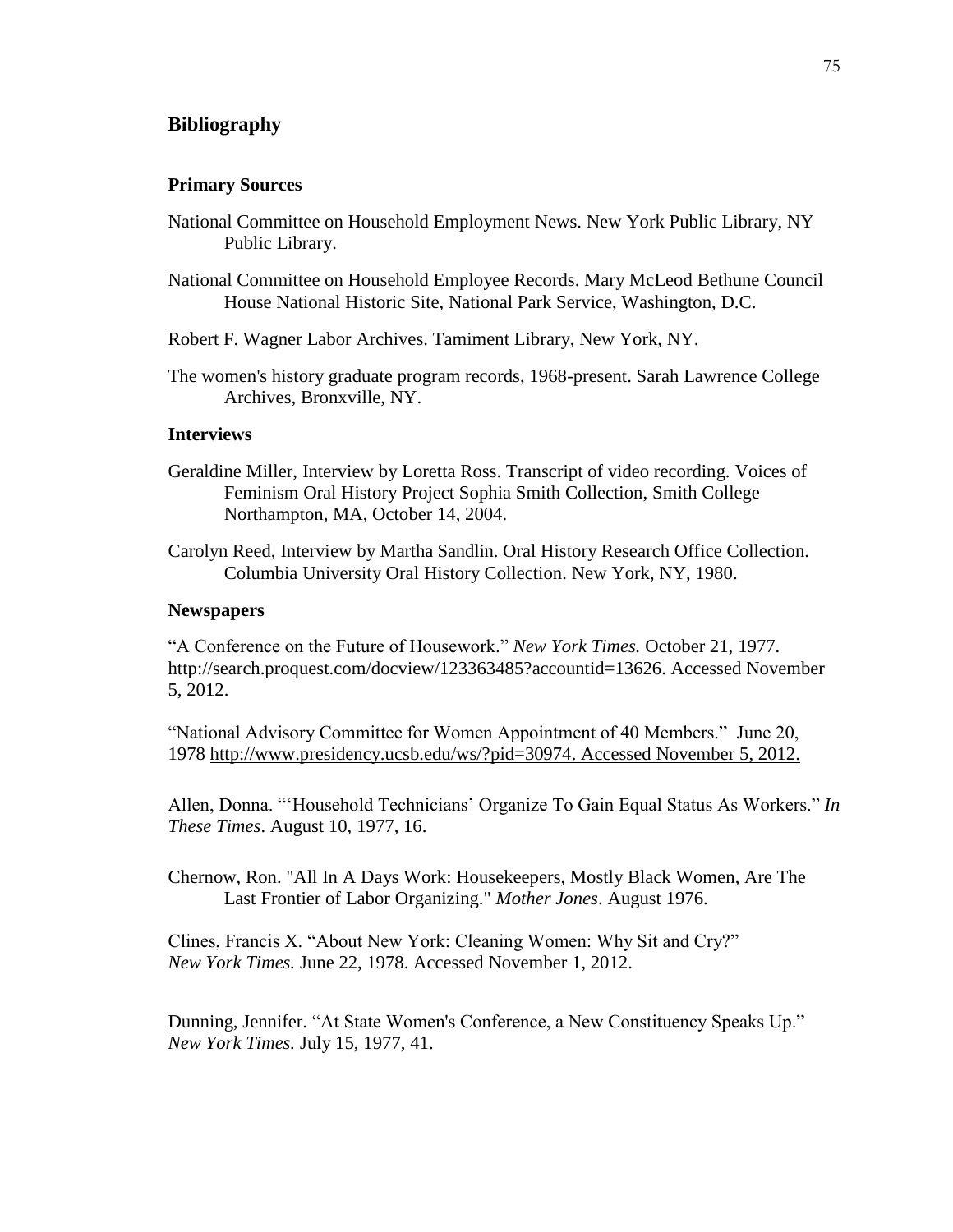- Greenhouse, Linda. "Assembly Is Urged to Allow Household workers to Organize and Bargain Collectively." *New York Times,* March 6, 1974. Accessed November 1, 2012.
- Grubel, Jack. "Letters: A Postscript." *New York Times,* February 17, 1980, C13.
- Hunter, Charlotte. "200 Black Women Have Dialogue". *New York Times.* January 10, 1972.
- Maitland, Leslie. "They Still Call Us Girl". *The New York Times,* February 15, 1976, LI16.
- McCormack, Patrick. "Maids Want Household Technician Title." *Herald Tribune* April 21, 1974.

McDowell, Edwin. "The Big Pay Squeeze: Who Hurts Most." *New York Times,* April 20, 1980, F3.

Murray, Alice. "Maids Are Joining Union on Long Island." *New York Times* January 16, 1972, A1.

oberts, Sam. "One Who Shaped Domestic Issues." *New York Times.* April 1993, B4.

Robertson, Nan. "N.Y. Delegation to Women's Conference Is Decidedly Feminist." *New York Times.* July 26, 1977, L34.

Sheehy, Gail. "Hers: Carolyn Reed She's Trying to Destroy The Superwoman Myth." *New York Times.* January 17, 1980, C2.

Sullivan, Ronal. "To Domestics, a Minimum Wage Is a Raise." *New York Times*. June 6, 1973.

White, Jane See. "Maid or Household Technician." *The Milwaukee Journal,* May 17, 1978.

# **Secondary Sources**

- Ally, Shirleen. "Caring about Care Workers: Organizing in the Female Shadow of Globalization." *Labour, Capital & Society* 38.1/2 (2005): 184.
- Amott, Teresa and Julie Matthaei. *Race, Gender, and Work: A Multicultural Economic History of Women in the United States*. Boston: South End Press, 1991.
- Association of Black Women Historians. "An Open Statement to the Fans of *The Help*". <http://www.abwh.org/index.php?option=com\_content>. (accessed November 1, 2012).

Baker, Ella, and Marvel Cook. "The Bronx Slave Market". *The Crisis 42* (Nov. 1935).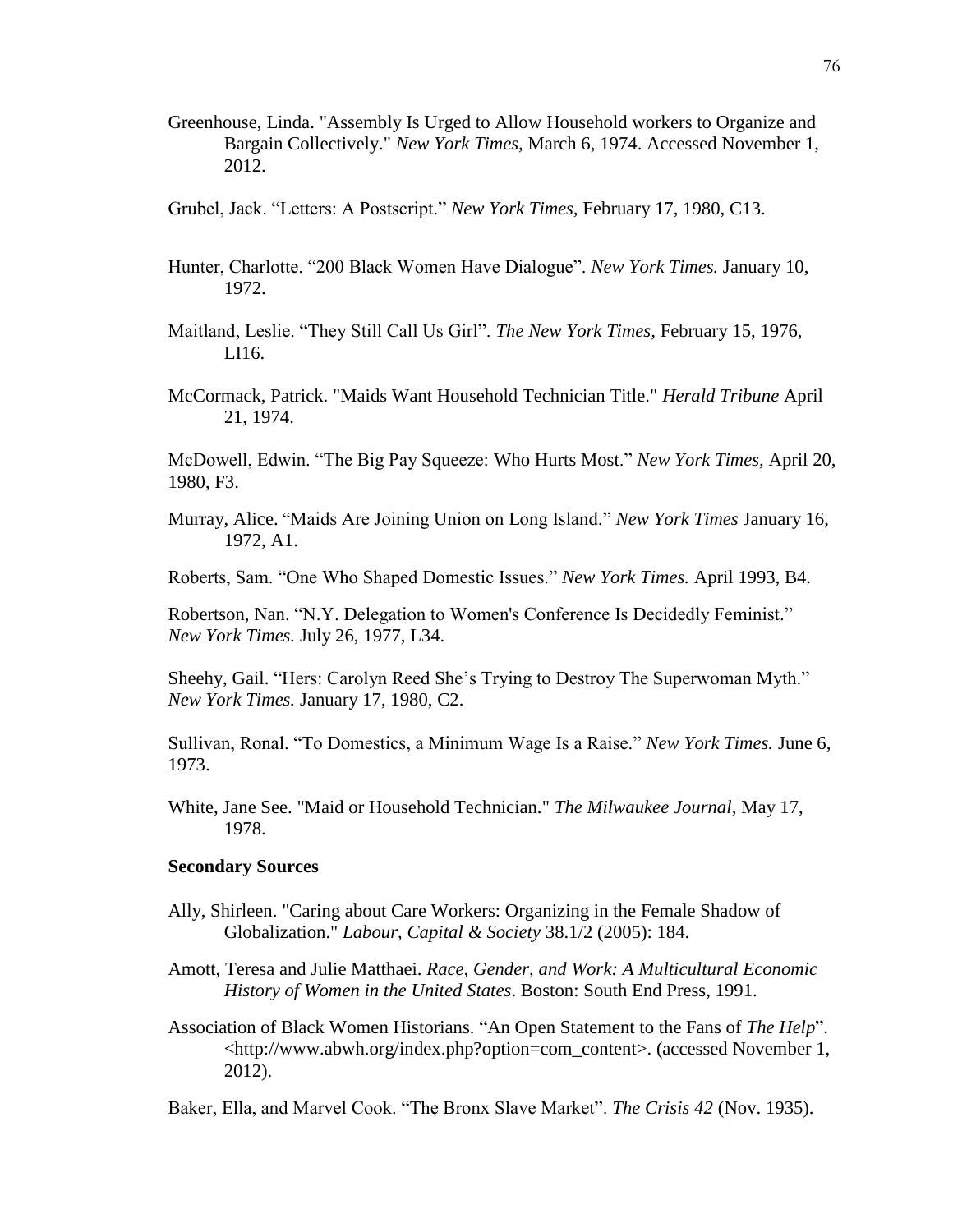- Boris, Eileen, and Jennifer Klein. *Caring for America: Home Health Workers in the Shadow of the Welfare State*. New York: Oxford University Press, 2012.
- Boris, Eileen, and Nelson Lichtenstein. *Major Problems in the History of American Workers: Documents and Essays*. Lexington, MA: D.C. Heath, 1991.
- Boris, Eileen, and Premilla Nadasen. "Domestic Workers Organize!" *Working USA 11.4* (2008): 413-37.
- Boris, Eileen, and Rhacel Salazar Parreñas, ed. *Intimate Labors: Cultures, Technologies, and the Politics of Care*. Stanford, CA: Stanford Social Sciences, 2010.
- Clark-Lewis, Elizabeth. *Living In, Living Out: African American Domestics and the Great Migration.* New York: Kodansha International, 1996.
- Cobble, Dorothy Sue. "A Spontaneous Loss of Enthusiasm: Workplace Feminism and the Transformation of Women's Service Jobs in the 1970s". *International Labor and Working-Class History 56* (1999).
- ---. *The Other Women's Movement: Workplace Justice and Social Rights in Modern America*. Princeton, NJ: Princeton UP, 2004.
- ---. "More Intimate Unions", in *Intimate Labors*, eds. Eileen Boris and hacel Salazar Parreñas (Stanford University Press, 2010), 280-295.
- Coble, Alana Erickson. Cleaning Up: The Transformation of Domestic Service in Twentieth Century New York. New York: Routledge, 2006.
- Collins, Patricia Hill. *Black Feminist Thought: Knowledge, Consciousness, and the Politics of Empowerment.* New York: Routledge, 2000.
- Davis, Angela. *Women, Race & Class*. New York: Random House, 1986.
- Dill, Bonnie Thornton*. Across the Boundaries of Race and Class: an Exploration of Work and Family among Black Female Domestic Servants*. New York: Garland, 1994.
- Domestic Workers United. "Home is Where The Work Is: Inside New York's Domestic Work Industry." [http://www.domesticworkersunited.org/homesiswherethe](http://www.domesticworkersunited.org/homesiswherethe%20workis.pdf/)  [workis.pdf/](http://www.domesticworkersunited.org/homesiswherethe%20workis.pdf/) (accessed November 1, 2012).
- Ehrenreich, Barbara. "Maid to Order The politics of other women's work". *Harpers Magazine*. April 1, 2000.
- Freeman, Joshua Benjamin*. Working-class New York: Life and Labor since World War II*. New York: New, 2000.
- Grosfoguel, Ramon and Ana Margarita Cervantes-Rodriguez. "Unthinking Twentieth-Century Eurocentric Mythologies." *The Modern/Colonial/Capitalist World-System in the Twentieth Century.* Westport: Greenwood Press, 2002.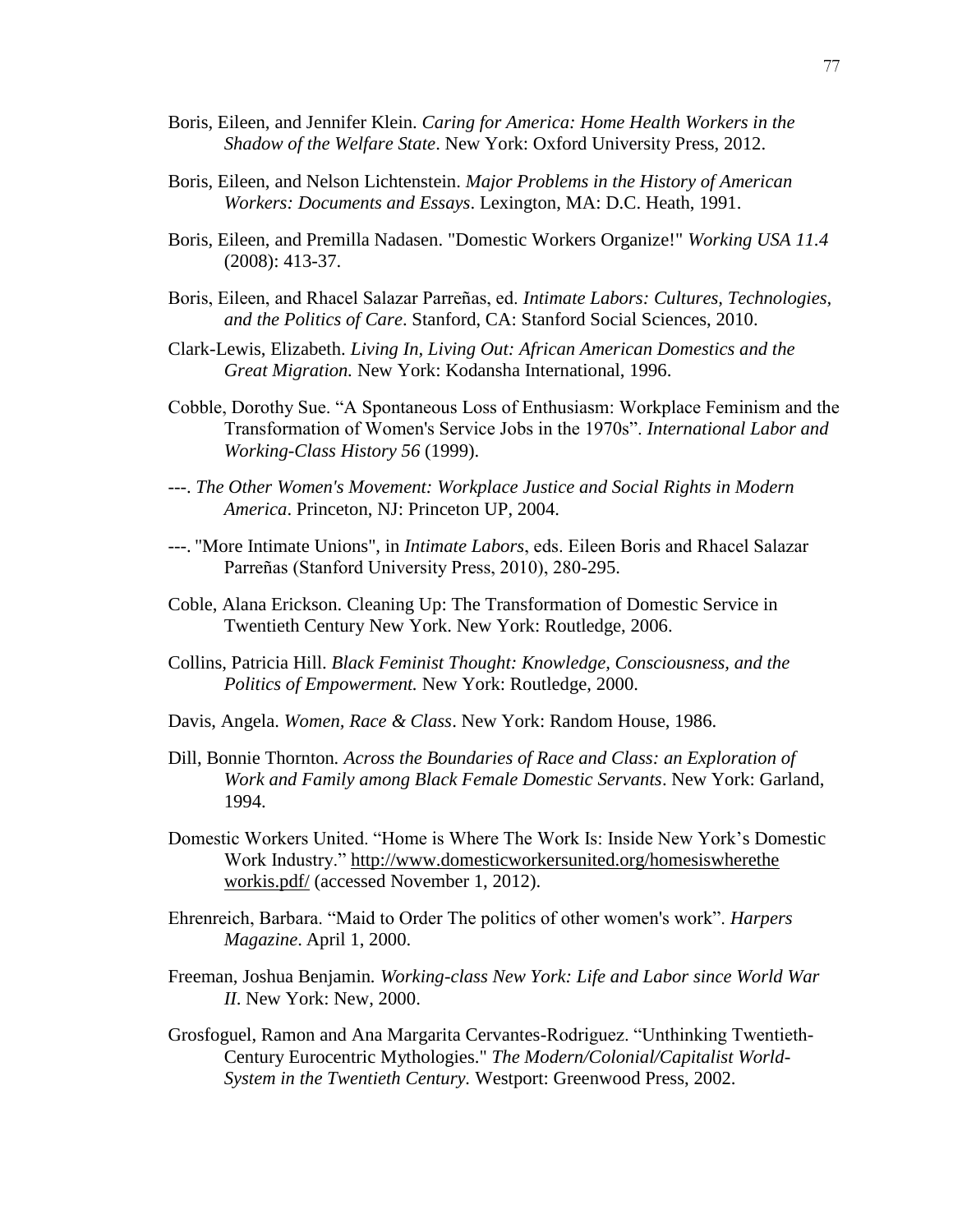- Hancock, Ange-Marie. "When Multiplication Doesn't Equal Quick Addition: Examining Intersectionality as a Research Paradigm." *Perspectives on Politics 5*. (March 2007).
- Hewitt, Nancy A. *No Permanent Waves: Recasting Histories of U.S. Feminism*. New Brunswick, NJ: Rutgers UP, 2010.
- Hunter, Tera W*. To 'joy My Freedom: Southern Black Women's Lives and Labors after the Civil War.* Cambridge, MA: Harvard UP, 1997.
- ---. *Household Workers in the Making: Afro-American Women in Atlanta and the New South, 1861 to 1920*. 1990.
- Jackson, Muriel. "The Maids". 28 mins. 1985 Women Make Movies.

Jones, Jacqueline. *Labor of Love, Labor of Sorrow: Black Women, Work, and the Family from Slavery to the Present*. New York: Basic, 1985.

- Kelley, Robin D. G. "We Are Not What We Seem: Rethinking Black Working-Class Opposition in the Jim Crow South." *The Journal of American History*, Vol. 80, No. 1 (Jun., 1993), pp. 75-112.
- Kessler-Harris, Alice. *Gendering Labor History*. Urbana: University of Illinois, 2007.
- Klein, Jennifer and Eileen Boris. "Organizing Home Care" *Valuing Domestic Work of The Scholar and Feminist Online 1*. (Fall 2009) http://barnard.edu/sfonline/work/ (accessed November 1, 2012).
- ---. "We Were The Invisible Workforce: Unionizing Home Care" In *Sex of Class*, edited by Dorothy Sue Cobble, 177–193. Ithaca: ILR Press, 2007.
- Lerner, Gerda. *Living with history/making social change*. Chapel Hill: University of North Carolina Press, 2009, 60-62.
- Levine, Suzanne, and Mary Thom. *Bella Abzug.* New York: Farrar, Straus and Giroux, 2007.
- Lynton, Edith. "Toward Better Jobs and Better Service In Household Work" A Report and Recommendations Based on a Conference on Household Work Held by the New York Commission on Human Rights. 1972. http://www.nyc.gov/html/cchr/pdf/toward\_better\_jobs\_and\_better\_service\_in\_ho usehold\_work.pdf. Accessed November 5, 2012.
- May, Vanessa H. *Unprotected Labor: Household Workers, Politics, and Middle-class Reform in New York, 1870-1940*. Chapel Hill: University of North Carolina, 2011.
- Milkman, Ruth*. Women, Work, and Protest: a Century of US Women's Labor History*. London: Routledge & Kegan Paul, 1987.